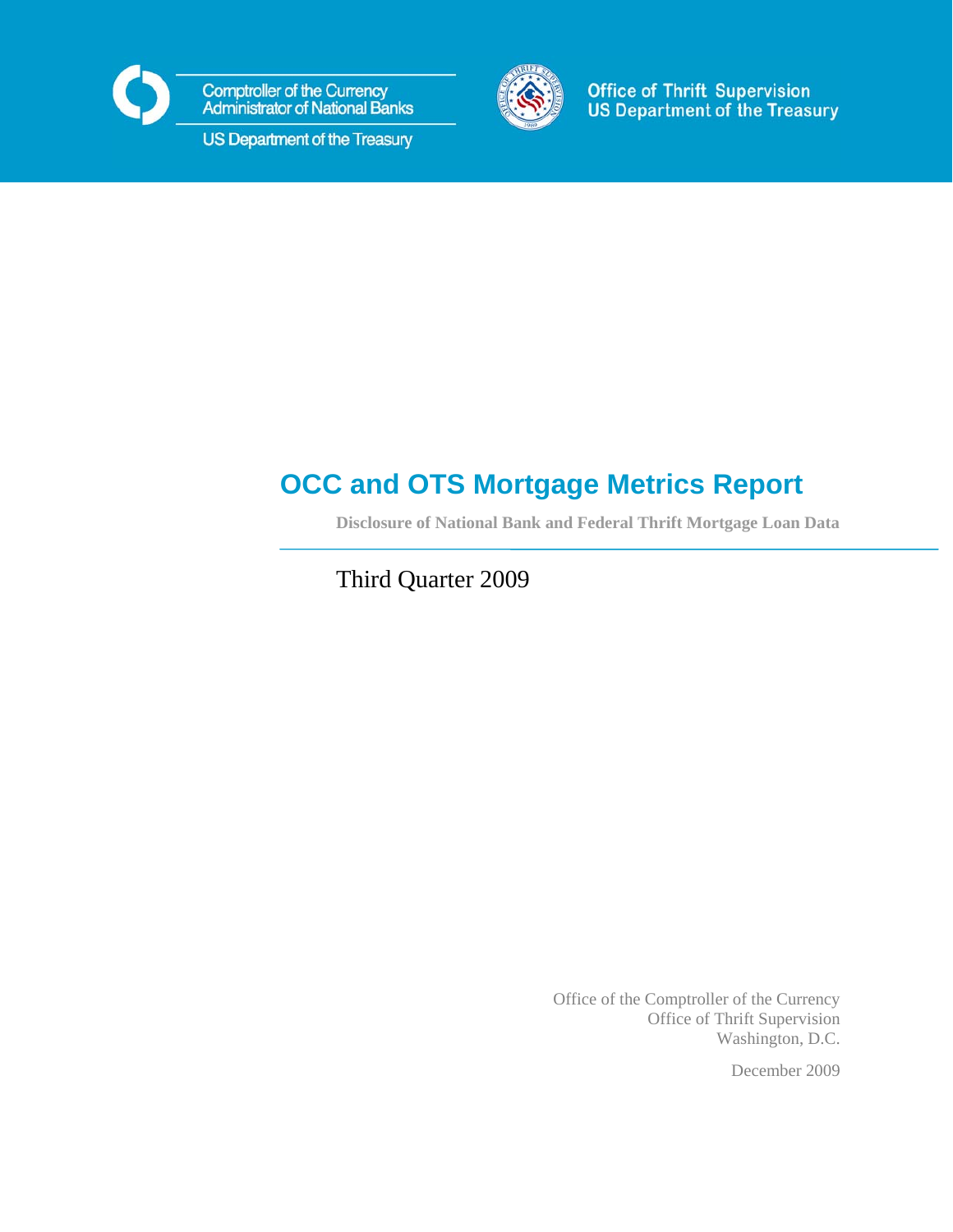# **Contents**

| Newly Initiated Home Retention Actions Relative to Newly Initiated Foreclosures22 |  |
|-----------------------------------------------------------------------------------|--|
|                                                                                   |  |
|                                                                                   |  |
|                                                                                   |  |
|                                                                                   |  |
|                                                                                   |  |
|                                                                                   |  |
|                                                                                   |  |
|                                                                                   |  |
|                                                                                   |  |
|                                                                                   |  |
|                                                                                   |  |
|                                                                                   |  |
|                                                                                   |  |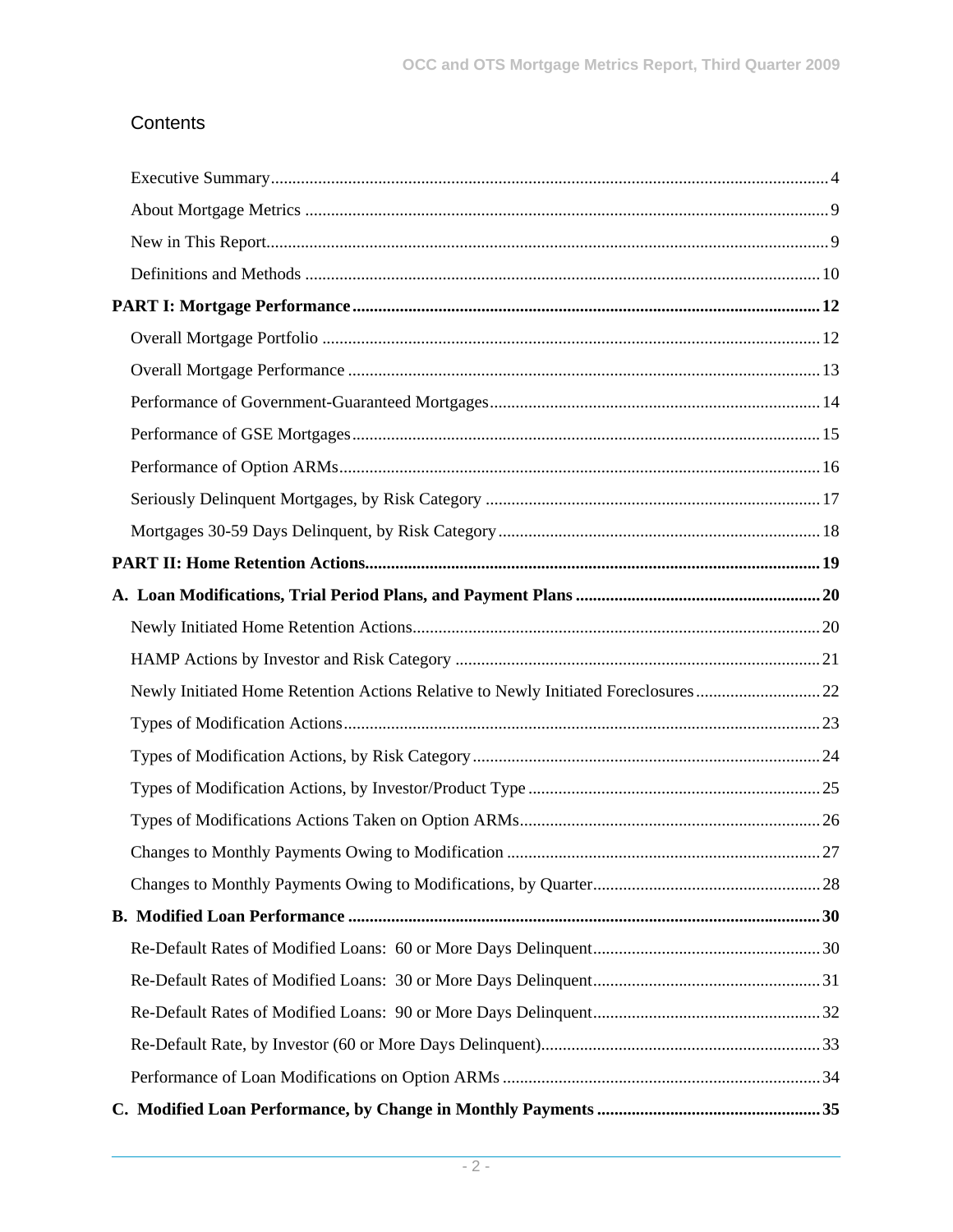| Modified Loans 60 or More Days Delinquent, by Changes to Monthly Payments: Re-Default Rate at |
|-----------------------------------------------------------------------------------------------|
| Modified Loans Delinquent after Six Months, by Changes to Monthly Payments: Re-Default Rates  |
| Part III: Home Forfeiture Actions: Foreclosures, Short Sales, and Deed-in-Lieu-of-Foreclosure |
|                                                                                               |
|                                                                                               |
|                                                                                               |
|                                                                                               |
|                                                                                               |
|                                                                                               |
|                                                                                               |
|                                                                                               |
|                                                                                               |
|                                                                                               |
|                                                                                               |
|                                                                                               |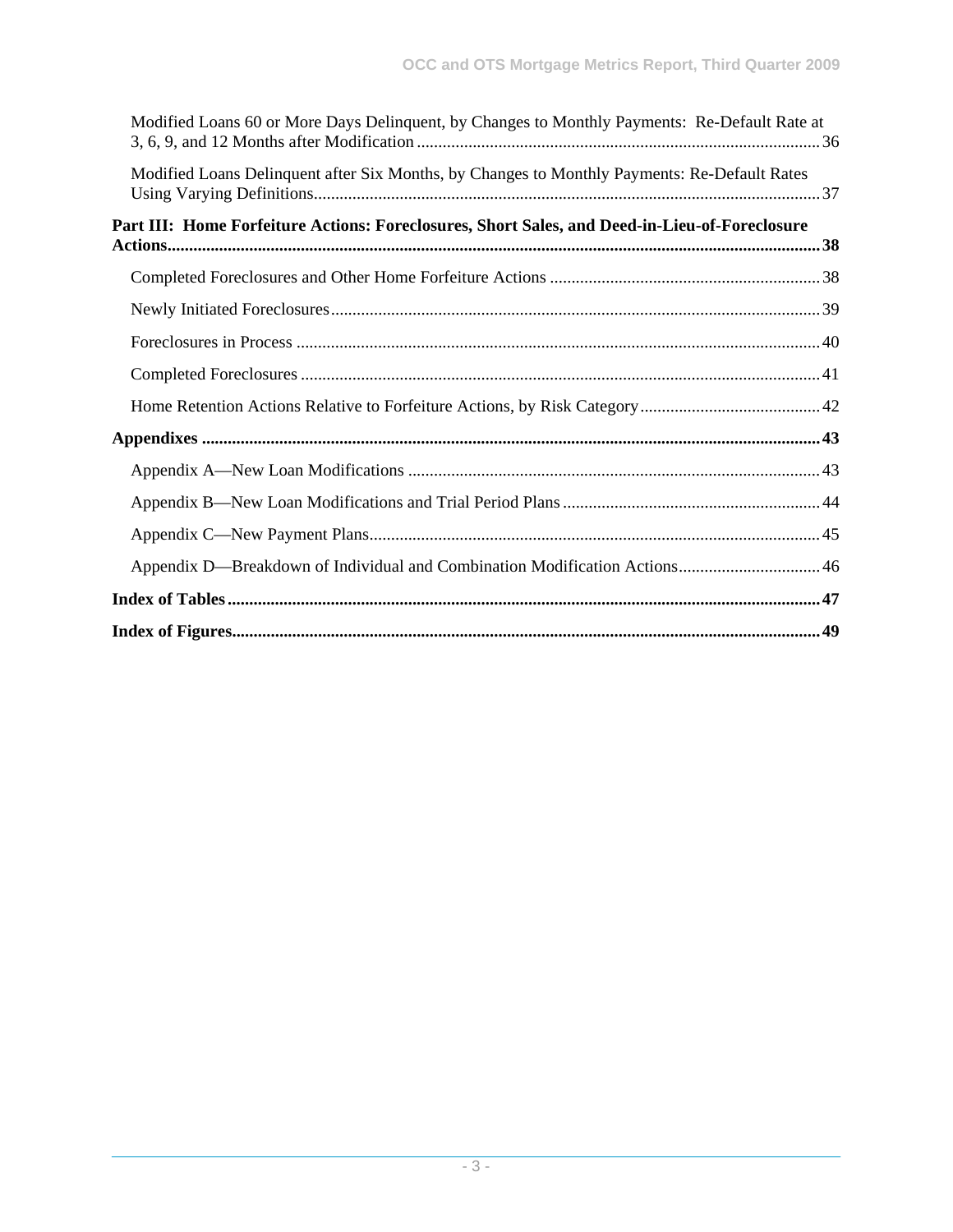## *Executive Summary*

l

This *OCC and OTS Mortgage Metrics Report* for the third quarter of 2009 provides performance data on first-lien residential mortgages serviced by national banks and federally regulated thrifts. The report covers all types of first-lien mortgages serviced by most of the industry's largest mortgage servicers, whose loans make up approximately 65 percent of all mortgages outstanding in the United States. The report covers about 34 million loans totaling approximately \$6 trillion in principal balances and provides information on their performance through the end of the third quarter of 2009 (September 30, 2009).

Overall, mortgage performance continued to decline as a result of continuing adverse economic conditions including rising unemployment and loss in home values. The percentage of current and performing mortgages fell to 87.2 percent of the servicing portfolio. Seriously delinquent mortgages loans 60 or more days past due and loans to delinquent bankrupt borrowers—rose to 6.2 percent of the servicing portfolio. Foreclosures in process increased to 3.2 percent, while new foreclosure actions remained steady for the third consecutive quarter at 369,209. Of particular note, delinquencies among prime mortgages, the largest category of mortgages, continued to climb. The percentage of prime mortgages that were seriously delinquent in the third quarter was 3.6 percent, up 19.6 percent from the second quarter and more than double the percentage of a year ago.

Large national banks and thrifts implemented more than 2.4 million loan modifications, trial period plans, or payment plans between January 1, 2008, and September 30, 2009, including actions taken under the Administration's "Home Affordable Modification Program" (HAMP). During third quarter 2009, servicers continued to increase home retention programs—loan modifications, trial period plans, and payment plans—to assist troubled homeowners and limit potential losses to banks and investors by avoiding preventable foreclosures. More specifically, servicers implemented 680,153 new home retention actions, up 68.7 percent from the previous quarter. The number of loan modifications declined for the second consecutive quarter as servicers emphasized the origination of trial period plans under HAMP and other proprietary servicer programs.<sup>1</sup>

Servicers initiated 273,913 trial period plans under HAMP during the third quarter, for a total of 354,324 HAMP trial period plans from the announcement of the program in March through the end of September. In addition to HAMP actions, servicers implemented 121,314 trial period plans for their proprietary homeowner assistance programs, a 100 percent increase over the second quarter.

HAMP requires borrowers to provide, and servicers to verify, various financial documentation. Borrowers must also successfully make payments during a three-month trial period before their loan is permanently modified. While significant volumes of HAMP trial period plans began during the summer and fall of 2009, conversion to permanent modifications has been slow. In this regard, only 781, or less than 1 percent of the trial period plans as of September 30, 2009, had been converted to permanent HAMP modifications. Part of the slow conversion has been due to servicers having insufficient staff and systems to process the increasing number of HAMP trial period plans. In addition, in an effort to ramp up the number of HAMP trial period plans, servicers initiated plans based on oral representations from borrowers. In order to complete a modification, servicers must receive and process the necessary documentation required by HAMP, and that has not always been forthcoming. Once required documentation is received, servicers report that a significant number of these borrowers do not qualify under the current HAMP guidelines, either because a sustainable modification could not be created to

 $1$  The OCC and OTS have clarified that examiners should review loan modification programs and the related accounting for Troubled Debt Restructurings (TDRs) to ensure that banks are following generally accepted accounting principles and maintaining adequate allowance for loan and lease losses regardless of whether a loan is modified. This includes recognition of loan modifications as TDRs with appropriate reserves and/or charge-off recognition when necessary.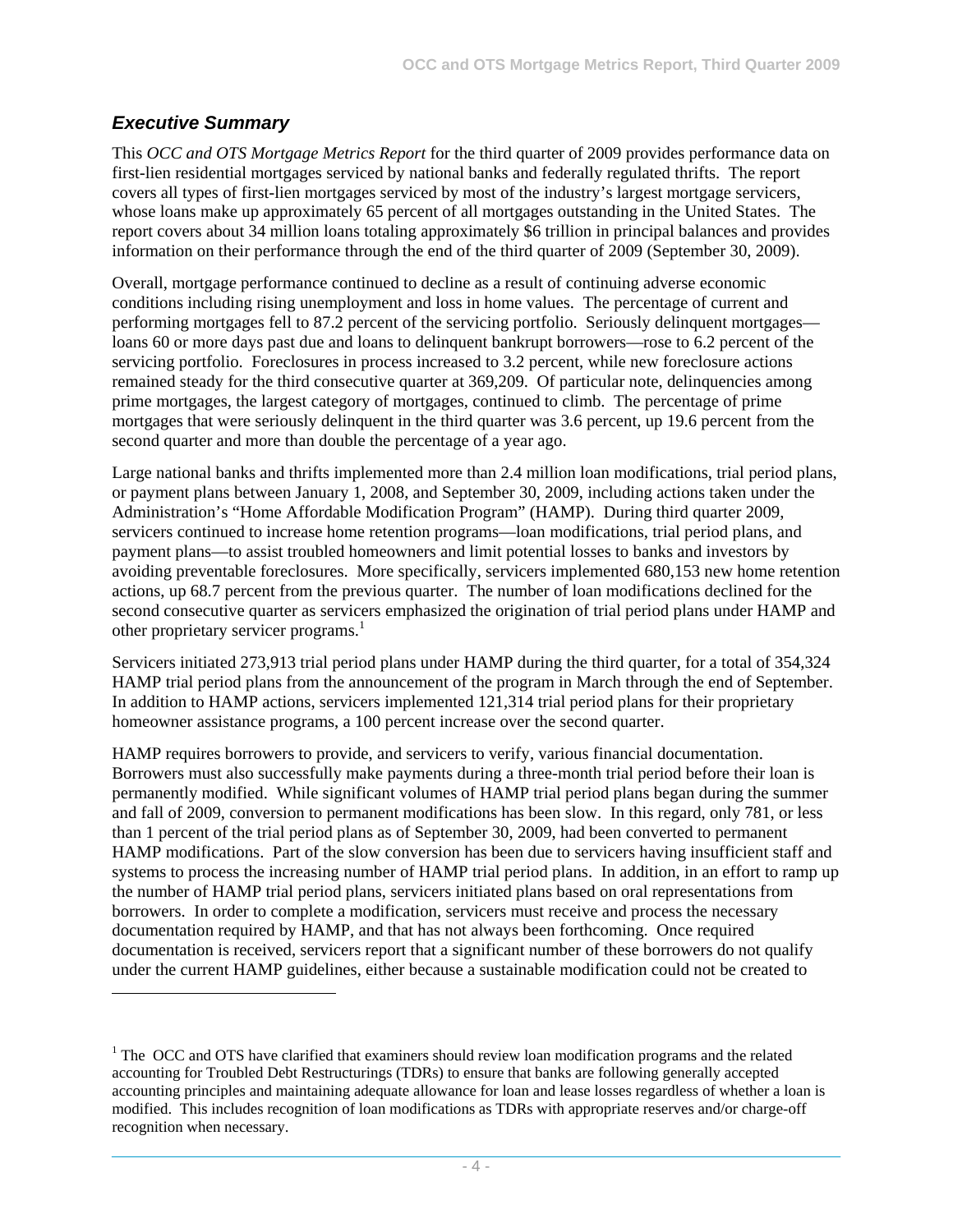meet the net present value test or the current mortgage is already considered affordable based on HAMP's 31 percent debt-to-income standard. The Department of the Treasury (Treasury) announced an initiative on November 30, 2009 to help convert trial period plans to permanent modifications.

Despite growth in the number of modifications, modified loans continue to re-default at high rates. Measuring re-default as 60 or more days delinquent or in foreclosure, more than half of all modified loans re-defaulted within six months of modification.

Early indicators suggest more recent vintages with a higher percentage of modifications that reduce monthly payments are performing better than older vintages. More than 80 percent of all loan modifications implemented in the third quarter reduced monthly principal and interest payments for the borrower. Modified terms were primarily interest rate reductions and term extensions. Modifications with principal reductions increased to 13 percent of all modifications, up from 10 percent in the second quarter and 3 percent in the first quarter.

#### *Mortgage Performance*

l

- The percentage of current and performing mortgages in the portfolio fell to 87.2 percent of the total servicing portfolio—a decrease of 1.5 percent from the previous quarter. Serious delinquencies reached 6.2 percent of the servicing portfolio, an increase of 16.7 percent from the previous quarter. Foreclosures in process reached 3.2 percent, an increase of 9.4 percent.
- Serious delinquencies increased in all risk categories, with the greatest percentage increases in the prime category and the "other" category, which includes mortgages for which credit scores are unavailable. The seriously delinquent rate for prime mortgages, the largest risk category of mortgages in the servicing portfolio, has more than doubled over the last year as financial difficulties have increasingly affected this most creditworthy category of borrowers.
- Payment Option Adjustable Rate Mortgages (Option ARMs) continued to perform worse than the overall portfolio as a result of the added risk characteristics and geographic concentration of these loans. At the end of the third quarter, just 67.7 percent of Option ARMs were current and performing; 16.0 percent were seriously delinquent; and 11.9 percent were in the process of foreclosure.
- Mortgages guaranteed by the U.S. government, primarily through the Federal Housing Administration (FHA) or the Department of Veterans Affairs (VA), also showed higher delinquencies than the overall servicing portfolio. Serious delinquencies increased to 8.2 percent of all governmentguaranteed mortgages, up from 7.5 percent in the previous quarter. An additional 2.5 percent were in the process of foreclosure.

#### *Home Retention Actions: Loan Modifications, Trial Period Plans, and Payment Plans*

• Home retention actions—loan modifications, trial period plans, and payment plans—increased by 68.7 percent from the previous quarter to 680,153 (see Table 1). Loan modifications declined as a result of servicer emphasis on initiating trial period plans made under HAMP and other proprietary servicer programs. Servicers significantly increased the number of trial period plans implemented under HAMP during the third quarter.<sup>2</sup> Servicers also doubled the number of other trial period plans under proprietary homeowner assistance programs and further increased the number of payment

 $2^2$  The number of HAMP trial period plans was restated this quarter as servicers changed their reporting to conform to Treasury guidelines.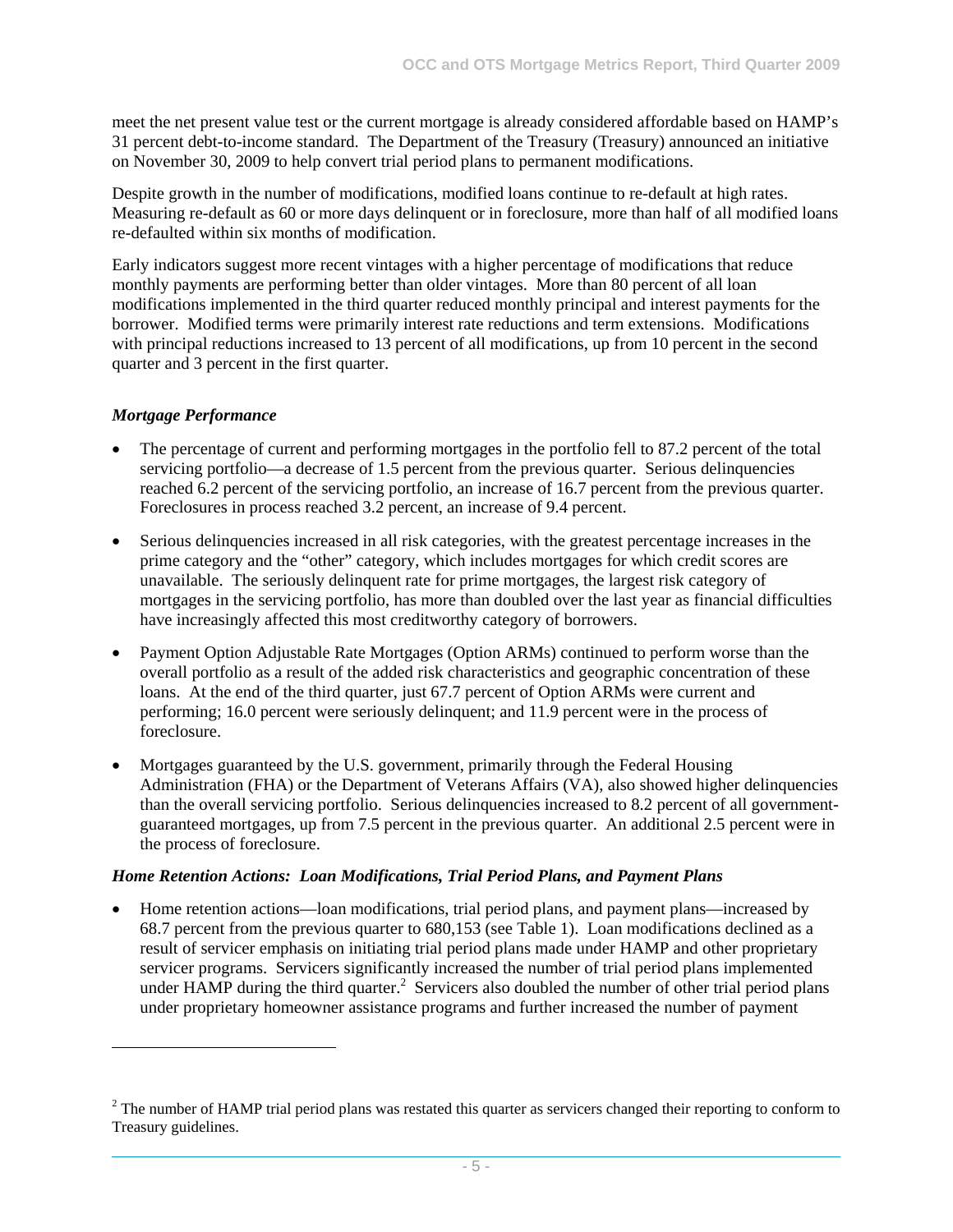| <b>Table 1. Number of Home Retention Actions</b>                                                          |                          |                          |         |         |         |                           |                          |  |  |  |  |
|-----------------------------------------------------------------------------------------------------------|--------------------------|--------------------------|---------|---------|---------|---------------------------|--------------------------|--|--|--|--|
|                                                                                                           | 9/30/08                  | 12/31/08                 | 3/31/09 | 6/30/09 | 9/30/09 | 1 <sub>O</sub><br>%Change | $1Y \%$<br>Change        |  |  |  |  |
| Loan Modifications                                                                                        | 114.029                  | 116.345                  | 190.358 | 142,362 | 131,427 | $-7.7\%$                  | 15.3%                    |  |  |  |  |
| <b>HAMP Trial Period Plans</b>                                                                            | $\overline{\phantom{a}}$ | $\qquad \qquad -$        | --      | 80,411  | 273,913 | 240.6%                    | $\overline{\phantom{m}}$ |  |  |  |  |
| <b>Other Trial Period Plans</b>                                                                           | $\overline{\phantom{a}}$ | $\overline{\phantom{a}}$ | 51.189  | 60.677  | 121,314 | 99.9%                     | $\overline{\phantom{a}}$ |  |  |  |  |
| <b>Payment Plans</b>                                                                                      | 154,572                  | 177,312                  | 119,759 | 119,710 | 153,499 | 28.2%                     | $-0.7%$                  |  |  |  |  |
| Total                                                                                                     | 268.601                  | 293.657                  | 361.306 | 403.160 | 680,153 | 68.7%                     | 153.2%                   |  |  |  |  |
| <b>Home Retention Actions</b><br><b>Relative to Serious</b><br>Delinguency and<br>Foreclosures In Process | 14.61%                   | 12.81%                   | 14.53%  | 14.44%  | 21.23%  | 47.0%                     | 45.3%                    |  |  |  |  |

plans.<sup>3</sup> Notably, home retention actions relative to the number of borrowers either seriously delinquent or in process of foreclosure substantially increased in the third quarter to more than 21 percent.

- The number of borrowers receiving loan modifications or beginning trial period plans significantly increased during the reporting period relative to the number of borrowers who were either seriously delinquent or in process of foreclosure at the end of the quarter. For every six people who were seriously delinquent or in foreclosure on their mortgage at quarter end, roughly one person received a loan modification or trial period plan. The percentage of new loan modifications and trial period plans during third quarter relative to the number of serious delinquencies increased by 61.9 percent from the second quarter of 2009 (see Table 38).
- Modifications made during the third quarter lowered monthly principal and interest payments in 80.1 percent of all modified loans compared to 78.3 percent in the prior quarter, as servicers continue to emphasize payment sustainability.<sup>4</sup>
- Servicers used a combination of actions when modifying loans to achieve payment sustainability. Interest rate reductions were used in 81.1 percent of all loan modifications implemented in the third quarter of 2009. Term extensions were used in 48.0 percent of the modifications, while 13.2 percent included principal reduction. Because 73.6 percent of all modifications changed more than one term, which referred to as combination modifications, these percentages exceed 100 percent.

#### *Modified Loan Performance*

1

The percentage of modified loans 60 or more days delinquent or in process of foreclosure increased steadily in the months subsequent to modification (see Table 2). Modifications made after the third quarter of 2008 appeared to perform relatively better than older vintages. The most recent modifications made in the second quarter of 2009 had the lowest percentage of mortgages (18.7 percent) that were 60 or more days delinquent three months subsequent to modification. This lower three-month re-default rate may be an early indicator of sustainability for loan modifications that reduce monthly payments.

 $3$  The OCC and OTS began collecting data on other trial period plans in first quarter 2009. Trial period plans are ones that will be converted to a permanent loan modification once the borrower has successfully completed the trial period.

<sup>&</sup>lt;sup>4</sup> As described later in this report, modifications that increase or leave principal and interest payments unchanged may be appropriate in certain circumstances.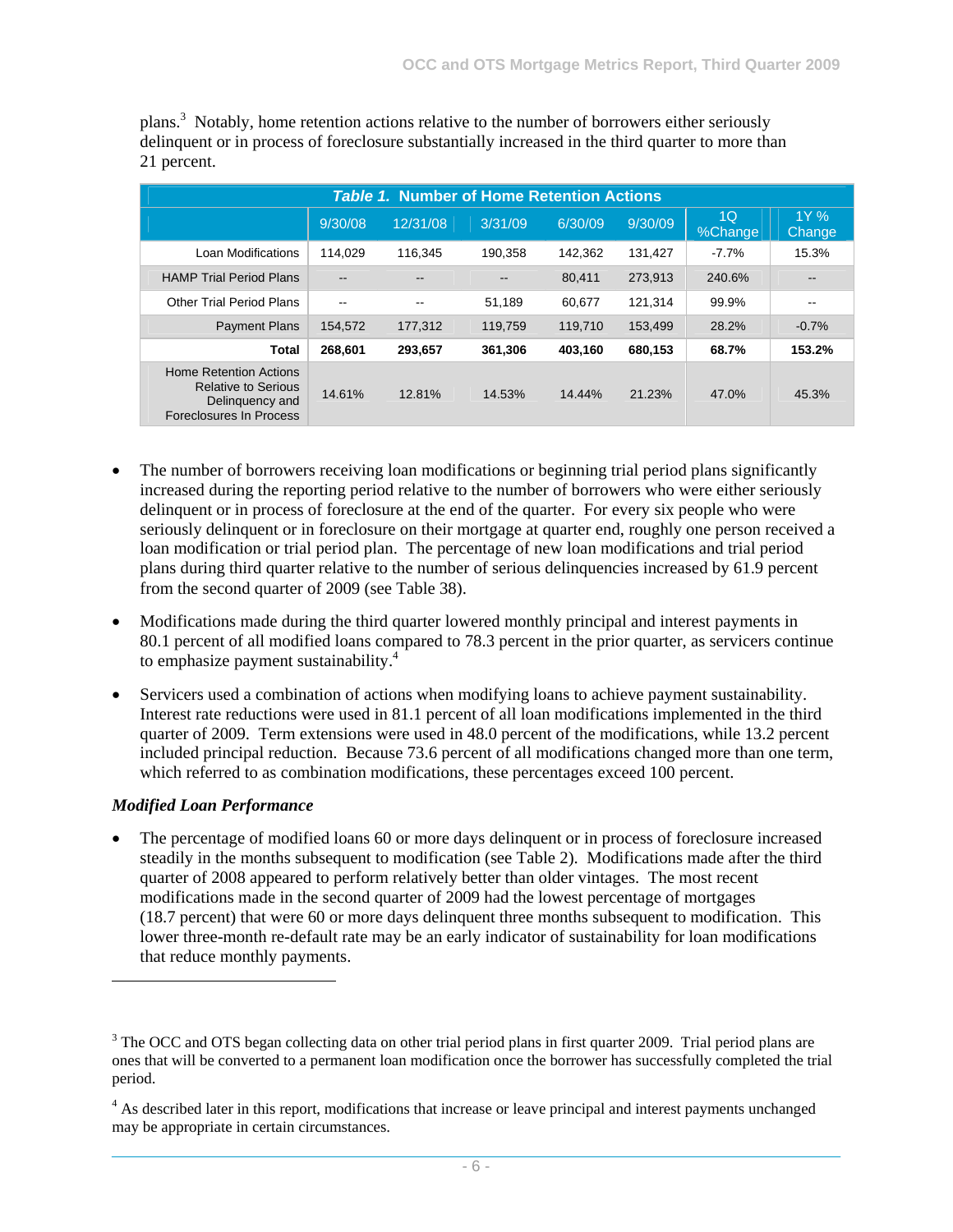| <b>Table 2. Modified Loans 60 or More Days Delinquent</b><br>(60+ Re-Default Rate for 2008-2009 Modifications) |                                       |                                       |                                       |                                  |  |  |  |  |  |  |  |
|----------------------------------------------------------------------------------------------------------------|---------------------------------------|---------------------------------------|---------------------------------------|----------------------------------|--|--|--|--|--|--|--|
| <b>Modification Date</b>                                                                                       | 3 Months after<br><b>Modification</b> | 6 Months after<br><b>Modification</b> | 9 Months after<br><b>Modification</b> | 12 Months<br>after Modification* |  |  |  |  |  |  |  |
| Second Quarter 2008                                                                                            | 33.3%                                 | 49.4%                                 | 54.9%                                 | 58.5%                            |  |  |  |  |  |  |  |
| Third Quarter 2008                                                                                             | 35.1%                                 | 48.1%                                 | 54.6%                                 | 60.7%                            |  |  |  |  |  |  |  |
| Fourth Quarter 2008                                                                                            | 29.9%                                 | 42.0%                                 | 51.8%                                 |                                  |  |  |  |  |  |  |  |
| First Quarter 2009                                                                                             | 30.7%                                 | 42.7%                                 | $- -$                                 | --                               |  |  |  |  |  |  |  |
| Second Quarter 2009                                                                                            | 18.7%                                 |                                       |                                       |                                  |  |  |  |  |  |  |  |

\* Data include only modifications that have had time to age the indicated number of months.

• Modifications on loans held in the servicers' own portfolios continued to perform better than loans serviced for others. This difference may be attributable to differences in modification programs and the servicers' flexibility to modify loan terms to achieve greater affordability and sustainability. Modified government-guaranteed loans showed the highest delinquency rates at 6, 9, and 12 months following modification relative to other investor loan types (see Table 3).

| Table 3. Re-Default Rates for Portfolio Loans and Loans Serviced for Others<br>(60 or More Days Delinquent) |                                       |                                       |                                       |                                        |  |  |  |  |  |  |  |
|-------------------------------------------------------------------------------------------------------------|---------------------------------------|---------------------------------------|---------------------------------------|----------------------------------------|--|--|--|--|--|--|--|
| <b>Investor Loan Type</b>                                                                                   | 3 Months after<br><b>Modification</b> | 6 Months after<br><b>Modification</b> | 9 Months after<br><b>Modification</b> | 12 Months after<br><b>Modification</b> |  |  |  |  |  |  |  |
| Fannie Mae                                                                                                  | 27.0%                                 | 44.0%                                 | 54.1%                                 | 58.6%                                  |  |  |  |  |  |  |  |
| Freddie Mac                                                                                                 | 33.4%                                 | 47.4%                                 | 51.2%                                 | 55.1%                                  |  |  |  |  |  |  |  |
| Government-<br>Guaranteed                                                                                   | 31.4%                                 | 53.1%                                 | 63.7%                                 | 65.9%                                  |  |  |  |  |  |  |  |
| Private                                                                                                     | 35.4%                                 | 49.7%                                 | 56.5%                                 | 61.3%                                  |  |  |  |  |  |  |  |
| Portfolio Loans                                                                                             | 12.1%                                 | 24.9%                                 | 35.1%                                 | 41.7%                                  |  |  |  |  |  |  |  |

\* Data include only modifications that have had time to age the indicated number of months.

#### *Modified Loan Performance, by Change in Monthly Payments*

• Modifications that decreased monthly payments continue to show significantly lower re-default rates than modifications that left payments unchanged or increased payments (see Table 4). While lower payments reduce monthly cash flows to mortgage investors, the payments may also result in longer term sustainability of the payments. After 12 months, 38.6 percent of modifications that decreased monthly payments by 20 percent or more were seriously delinquent. In contrast, 66 percent of modifications that left payments unchanged and 68.7 percent of modifications that increased payments were seriously delinquent after 12 months.

| Table 4. Re-Default Rates of Loans Modified in 2008 by Changes in Payment<br>(60 or More Days Delinquent) |                                                                                                                         |       |       |       |  |  |  |  |  |  |
|-----------------------------------------------------------------------------------------------------------|-------------------------------------------------------------------------------------------------------------------------|-------|-------|-------|--|--|--|--|--|--|
|                                                                                                           | 3 Months after<br>6 Months after<br>9 Months after<br><b>Modification</b><br><b>Modification</b><br><b>Modification</b> |       |       |       |  |  |  |  |  |  |
| Decreased by 20% or More                                                                                  | 14.9%                                                                                                                   | 26.7% | 33.6% | 38.6% |  |  |  |  |  |  |
| Decreased by 10% to Less than<br>20%                                                                      | 19.9%                                                                                                                   | 32.9% | 41.8% | 47.7% |  |  |  |  |  |  |
| Decreased by Less than 10%                                                                                | 22.7%                                                                                                                   | 39.7% | 49.8% | 55.1% |  |  |  |  |  |  |
| Unchanged                                                                                                 | 49.9%                                                                                                                   | 58.7% | 63.7% | 66.0% |  |  |  |  |  |  |
| Increased                                                                                                 | 33.2%                                                                                                                   | 53.6% | 63.3% | 68.7% |  |  |  |  |  |  |

\* Data include only modifications that have had time to age the indicated number of months.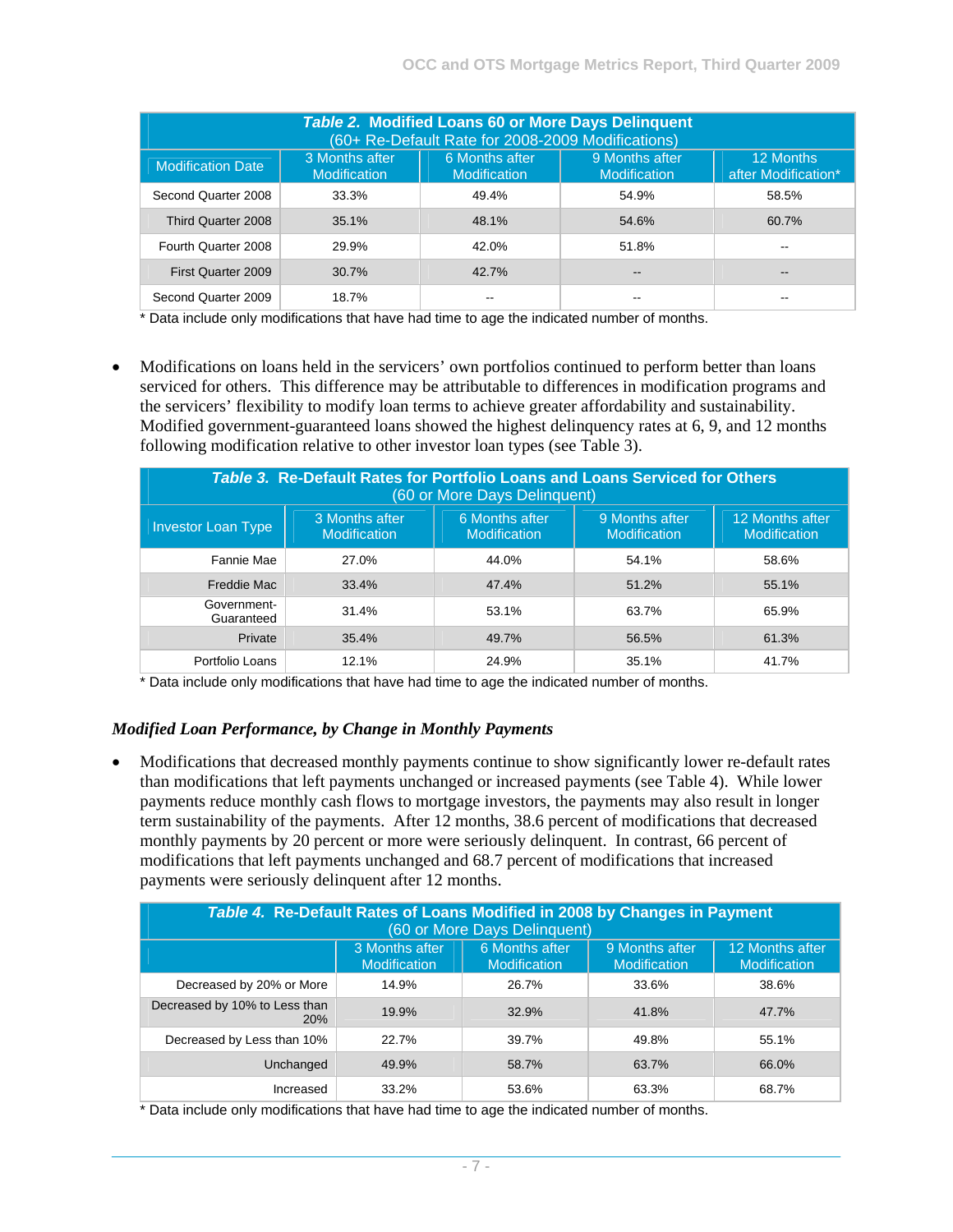#### *Foreclosures and Other Home Forfeiture Actions*

l

- Servicers implemented almost twice as many new home retention actions as new foreclosures and more than four-and-a-half times more new home retention actions than completed home forfeiture actions (see Table 5).
- The number of newly initiated foreclosures remained steady for the third consecutive quarter. The decrease in foreclosures on prime mortgages offset increases in foreclosures for other risk categories. Despite new foreclosures remaining constant, the inventory of foreclosures in process continued to grow, reaching 1,091,620 or 3.2 percent of all serviced loans.<sup>5</sup>

| <b>Table 5. Newly Initiated Home Retention Actions Compared with Foreclosure Actions</b>                                     |         |          |         |         |         |                           |               |  |  |  |
|------------------------------------------------------------------------------------------------------------------------------|---------|----------|---------|---------|---------|---------------------------|---------------|--|--|--|
|                                                                                                                              | 9/30/08 | 12/31/08 | 3/31/09 | 6/30/09 | 9/30/09 | 1 <sub>O</sub><br>%Change | 1Y<br>%Change |  |  |  |
| Newly Initiated<br><b>Home Retention</b><br>Actions                                                                          | 268,601 | 293,657  | 361,306 | 403,160 | 680,153 | 68.7%                     | 153.2%        |  |  |  |
| Newly Initiated<br>Foreclosures                                                                                              | 281,285 | 262,691  | 370,567 | 369,226 | 369,209 | 0.0%                      | 31.3%         |  |  |  |
| Completed<br>Foreclosures<br>and Other Home<br>Forfeiture<br>Actions                                                         | 142,121 | 112,923  | 110,603 | 132,241 | 150,602 | 13.9%                     | 6.0%          |  |  |  |
| Newly Initiated<br>Home Retention<br>Actions/Newly<br>Initiated<br>Foreclosures                                              | 95.5%   | 111.8%   | 97.5%   | 109.2%  | 184.2%  | 68.7%                     | 92.9%         |  |  |  |
| Newly Initiated<br><b>Home Retention</b><br>Actions/<br>Completed<br>Foreclosures<br>and Other Home<br>Forfeiture<br>Actions | 189.0%  | 260.1%   | 326.7%  | 304.9%  | 451.6%  | 48.1%                     | 139.0%        |  |  |  |

• Completed foreclosures increased 11.9 percent from the prior quarter, reflecting the increasing inventory of foreclosures in process. New short sales increased by 22.4 percent to 30,766 as a result of an increased emphasis on this loss mitigation approach by homeowners seeking an alternative to foreclosure but either can not or do not wish to stay in their homes (see Table 6).

| <b>Table 6. Completed Foreclosures and Other Home Forfeiture Actions</b> |         |          |         |         |         |               |               |  |  |  |  |  |
|--------------------------------------------------------------------------|---------|----------|---------|---------|---------|---------------|---------------|--|--|--|--|--|
|                                                                          | 9/30/08 | 12/31/08 | 3/31/09 | 6/30/09 | 9/30/09 | 1Q<br>%Change | 1Y<br>%Change |  |  |  |  |  |
| New Short Sales                                                          | 13.549  | 16.809   | 18.619  | 25.128  | 30.766  | 22.4%         | 127.1%        |  |  |  |  |  |
| New Deed-in-Lieu-<br>of-Foreclosure<br>Actions                           | 842     | 1.186    | 1,298   | 1.120   | 1,233   | 10.1%         | 46.4%         |  |  |  |  |  |
| Completed<br><b>Foreclosures</b>                                         | 127,730 | 94.928   | 90.686  | 105.993 | 118.603 | 11.9%         | $-7.1%$       |  |  |  |  |  |
| Total                                                                    | 142.121 | 112,923  | 110.603 | 132.241 | 150,602 | 13.9%         | 6.0%          |  |  |  |  |  |

<sup>&</sup>lt;sup>5</sup> Many newly initiated foreclosures and foreclosures in process never result in a completed foreclosure sale of the property because of the efforts of the homeowner and servicers to avoid foreclosure.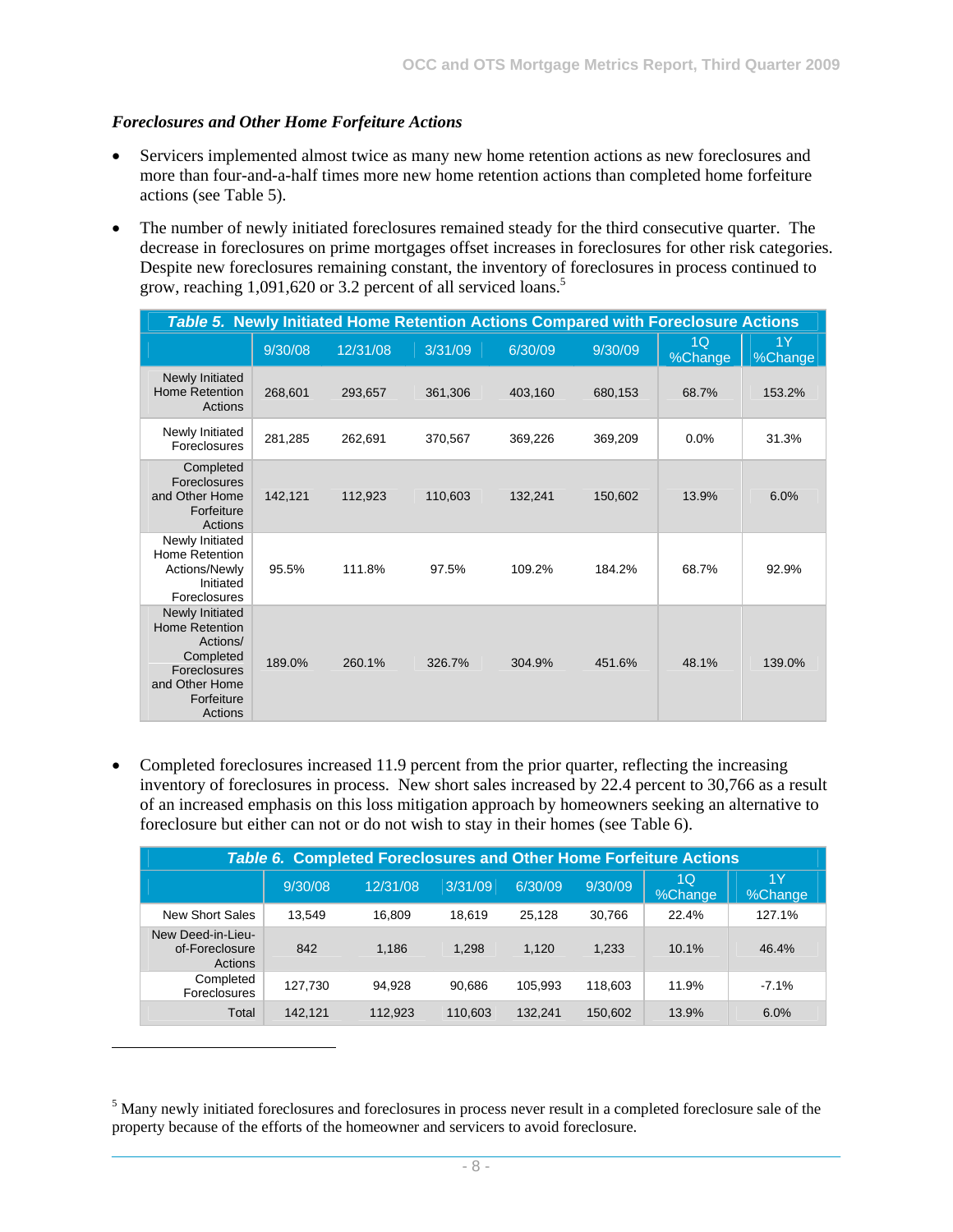#### *About Mortgage Metrics*

The *OCC and OTS Mortgage Metrics Report* presents key data on first-lien residential mortgages serviced by national banks and thrifts, focusing on credit performance, loan modifications, payment plans, foreclosures, short sales, and deed-in-lieu-of-foreclosure actions. The OCC and OTS collect these data from the nine national banks and three thrifts<sup>6</sup> that have the largest mortgage servicing portfolios among all national banks and thrifts. These 12 depository institutions are owned by nine holding companies.<sup>7</sup> The data represent 65 percent of all first-lien residential mortgages outstanding in the country. More than 91 percent of the mortgages in the portfolio are serviced for third parties as a result of loan sales and securitization by government-sponsored enterprises (GSEs), the originating banks, and other financial institutions. At the end of September 2009, the reporting institutions serviced about 34 million first-lien mortgage loans, totaling approximately \$6 trillion in outstanding balances.

The loans reflected in this report represent a large percentage of the overall mortgage industry, but they do not represent a statistically random sample of all mortgage loans. The characteristics of these loans differ in notable ways from the overall population of mortgages. This report does not attempt to quantify or adjust for known seasonal effects that occur within the mortgage industry.

In addition to providing information to the public, the data support the supervision of national bank and thrift mortgage practices. For example, examiners use the data to help assess emerging trends, identify anomalies, compare servicers with peers, evaluate asset quality and loan-loss-reserve needs, and evaluate loss mitigation actions.

The report promotes the use of standardized terms and elements, which allow better comparisons across the industry and over time. The report uses standardized definitions for prime, Alt-A, and subprime mortgages based on commonly used credit score ranges.

The OCC, OTS, and the participating institutions devote significant resources to validating the data to ensure that the information is reliable and accurate. Steps to ensure the validity of the data include comparisons with institutions' quarterly call and thrift financial reports and internal quality reviews conducted by the banks and thrifts, as well as the external vendor who compiled the data. Data sets of this size and scope inevitably suffer from a degree of inconsistency, missing data, and other imperfections. This report notes cases in which data anomalies may have affected the results. The OCC and OTS require prior data submissions to be adjusted as errors and omissions are detected. In some cases, data presented in this report reflect resubmissions from institutions that restate and correct earlier information.

#### *New in This Report*

l

This report includes early data on modifications made under HAMP. Data include, as available, the number of modifications for each risk and investor category, and show both the types of actions taken and the resulting change in borrowers' monthly payments. Future reports will present data on the subsequent performance of these modifications.

<sup>&</sup>lt;sup>6</sup> The nine banks are Bank of America, JPMorgan Chase, Citibank, First Tennessee (formerly referred to as First Horizon), HSBC, National City, USBank, Wachovia, and Wells Fargo. The thrifts are OneWestBank (formerly IndyMac), Merrill Lynch, and Wachovia FSB.

 $7$  The holding companies are Bank of America Corp., JPMorgan Chase, Citigroup, First Horizon, HSBC, OneWest (formerly IndyMac), PNC, US Bancorp, and Wells Fargo Corp.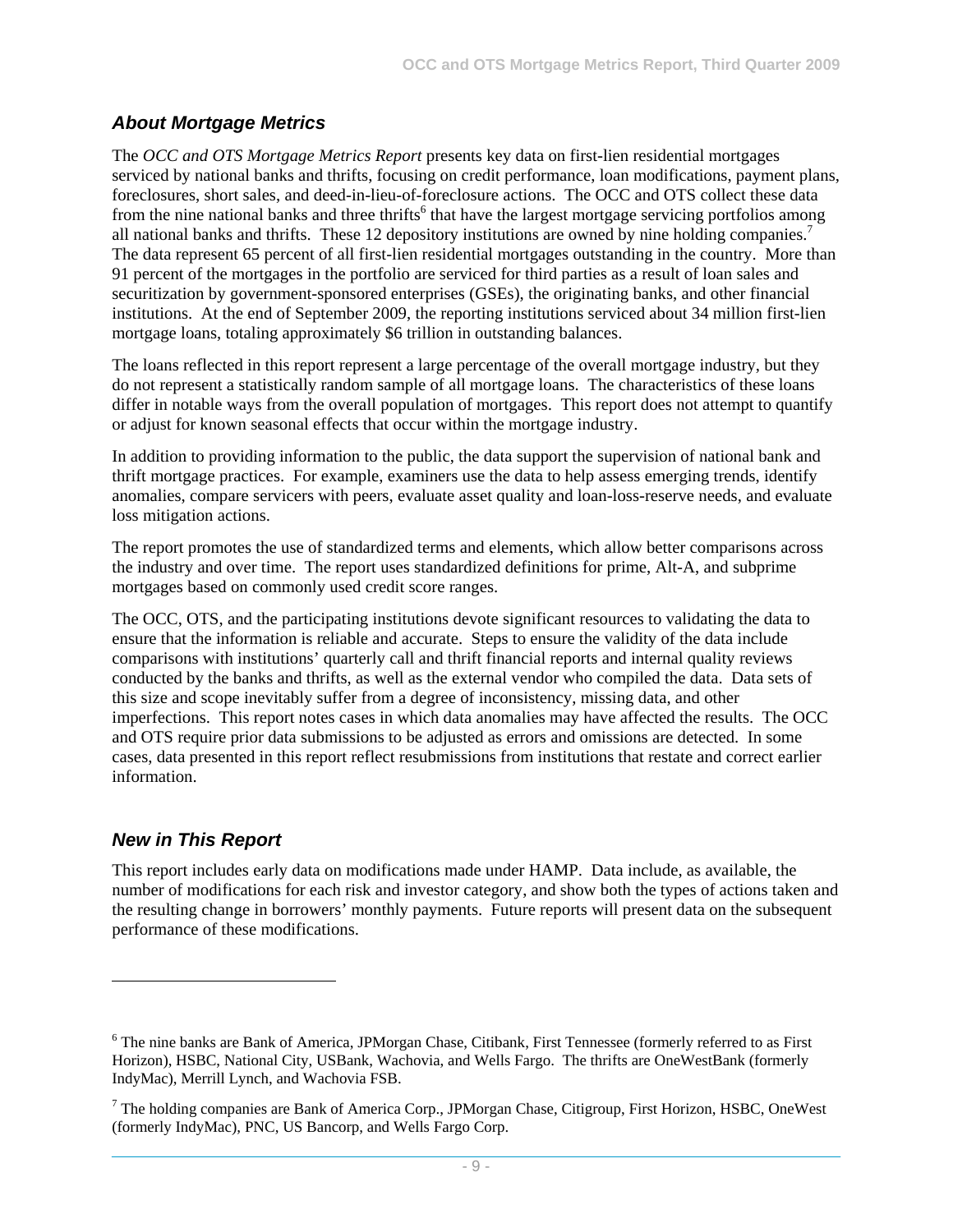The report also presents new information regarding modifications on Option ARMs, including types of actions and post-modification performance.

In addition the report compares the number of home retention actions to the number of seriously delinquent mortgages.

### *Definitions and Methods*

The report uses standardized definitions for three categories of mortgage creditworthiness based on the following ranges of borrowers' credit scores at the time of origination:

- **Prime**—660 and above.
- $Alt-A$ —620 to 659.
- **Subprime**—below 620.

Approximately 14 percent of loans in the data were not accompanied by credit scores and are classified as "other." This group includes a mix of prime, Alt-A, and subprime loans. In large part, the lack of credit scores results from acquisitions of loan portfolios from third parties for which borrower credit scores at the origination of the loans were not available. Additional definitions are as follows:

- **Completed foreclosures**—Ownership of properties is transferred to servicers or investors, and mortgage debts are extinguished. The ultimate result is the loss of borrowers' homes because of nonpayment.
- **Deed-in-lieu-of-foreclosure actions**—Borrowers transfer ownership of the properties (deeds) to servicers in full satisfaction of the outstanding mortgage debt to lessen the adverse impact of the debt on borrowers' credit records. Deed-in-lieu-of-foreclosure actions typically have less adverse impact than foreclosure on borrowers' credit records.
- **Foreclosures in process**—Number of mortgages for which servicers have begun formal foreclosure proceedings but have not yet completed the process resulting in the loss of borrowers' homes. The foreclosure process varies by state and can take 15 months or more to complete. Many foreclosures in process never result in the loss of borrowers' homes because servicers simultaneously pursue other loss mitigation actions and borrowers may act to return their mortgages to current and performing status.
- **Government-guaranteed mortgages**—Government-guaranteed mortgages include all loans with an explicit guaranty from the U.S. government, including the FHA, VA, and certain other departments. These loans may be held in Government National Mortgage Association (Ginnie Mae) securities or owned by and/or securitized through different investors.
- **Home retention actions**—Home retention actions are loan modifications, trial period plans, and payment plans that allow borrowers to retain ownership and occupancy of their homes while attempting to return the loans to a current and performing status.
- **Loan modifications**—Actions that contractually change the terms of mortgages with respect to interest rates, maturity, principal, or other terms of the loan.
- **Newly initiated foreclosures**—Mortgages for which the servicers initiate formal foreclosure proceedings during the month. Many newly initiated foreclosures do not result in the loss of borrowers' homes, because servicers simultaneously pursue other loss mitigation actions and borrowers may act to return their mortgages to current and performing status.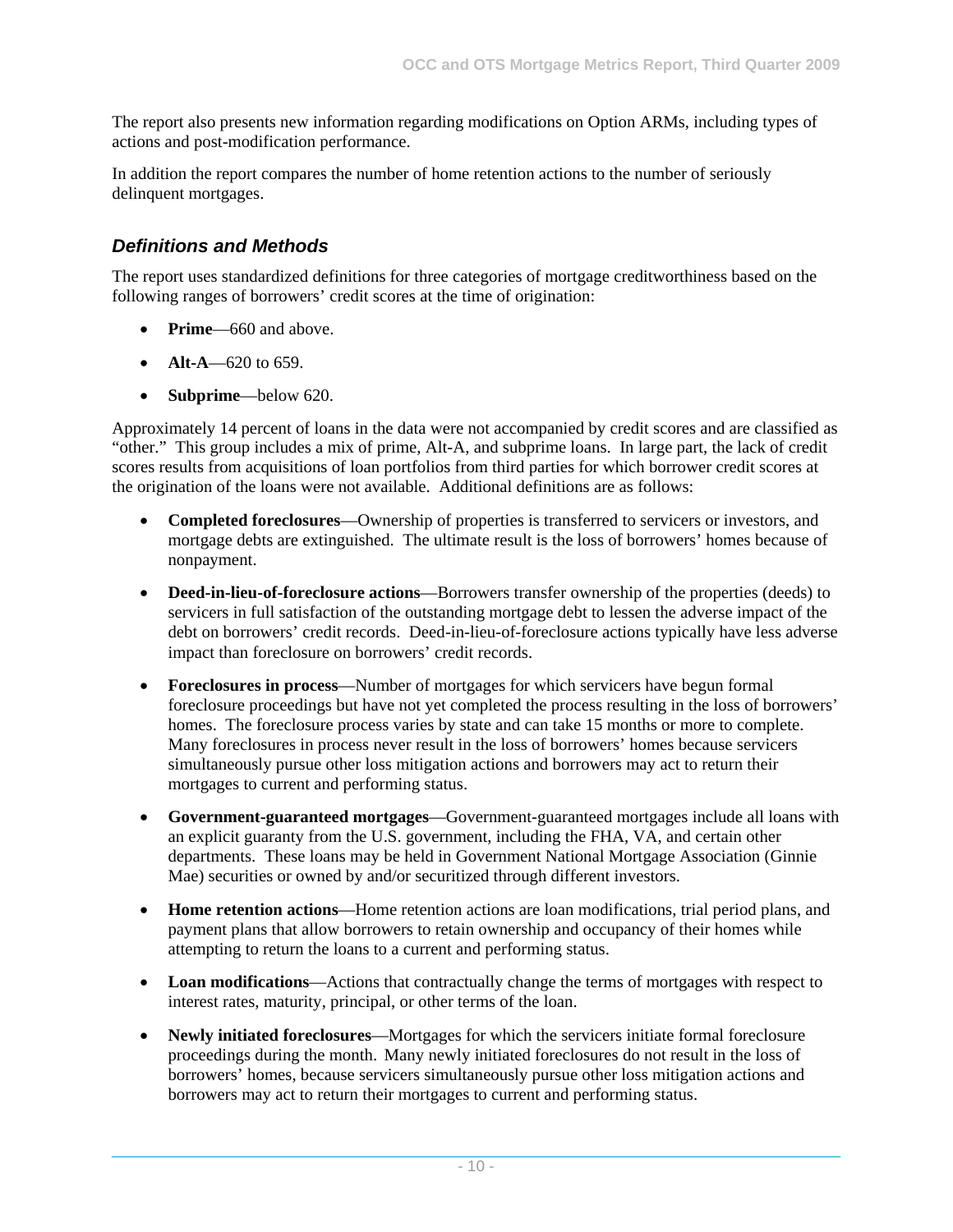- **Payment plans**—Short- to medium-term changes in scheduled terms and payments to return mortgages to a current and performing status.
- **Payment Option Adjustable Rate Mortgages (Option ARMs)**—Mortgages that allow borrowers to choose a monthly payment that may either reduce principal, pay interest only, or result in negative amortization, where some amount of unpaid interest is added to the principal balance of the loan and results in an increased amount owed.
- **Re-default rates**—Percentage of modified loans that subsequently become delinquent or enter the foreclosure process. As alternative measures of delinquency, this report presents re-default rates using 30, 60, and 90 or more days delinquent and in process of foreclosure but focuses most often on the 60-day-delinquent measure.<sup>8</sup>
- **Seriously delinquent loans**—Mortgages that are 60 or more days past due and all mortgages held by bankrupt borrowers whose payments are 30 or more days past due.
- **Short sales**—Sales of the mortgaged properties at prices that net less than the total amount due on the mortgages. Servicers and borrowers negotiate repayment programs, forbearance, and/or forgiveness for any remaining deficiency on the debt. Short sales have less adverse impact than foreclosure on borrowers' credit records.
- **Trial period plans**—Home retention actions that allow borrowers to demonstrate capability and willingness to pay their modified mortgages for a set period of time. The action becomes a permanent loan modification following the successful completion of the trial period.

Loan delinquencies are reported using the Mortgage Bankers Association convention that a loan is past due when a scheduled payment is unpaid for 30 days or more. The statistics and calculated ratios in this report are based on the number of loans rather than on the dollar amount outstanding.

Percentages are rounded to one decimal place unless the result is less than 0.1 percent, in which case percentages are rounded to two decimal places. When approximating, the report uses whole numbers.

In tables throughout this report, the quarters are indicated by the last day of the quarter (e.g., 3/31/09), quarter-to-quarter changes are shown under the column "1Q %Change," and year-to-year changes are shown under the column "1Y %Change."

In tables throughout this report, percentages shown under "1Q %Change" and "1Y %Change" are calculated using unrounded values for each quarter. Calculating these percentages from the rounded values shown in the table may yield materially different values.

Mortgage Metrics data may not agree with other published data because of timing delays in updating servicer processing systems.

-

<sup>&</sup>lt;sup>8</sup> Some servicers have offered modification programs that do not reset or "re-age" delinquency status following modification. Loans in this category represent a small percentage of total loan modifications.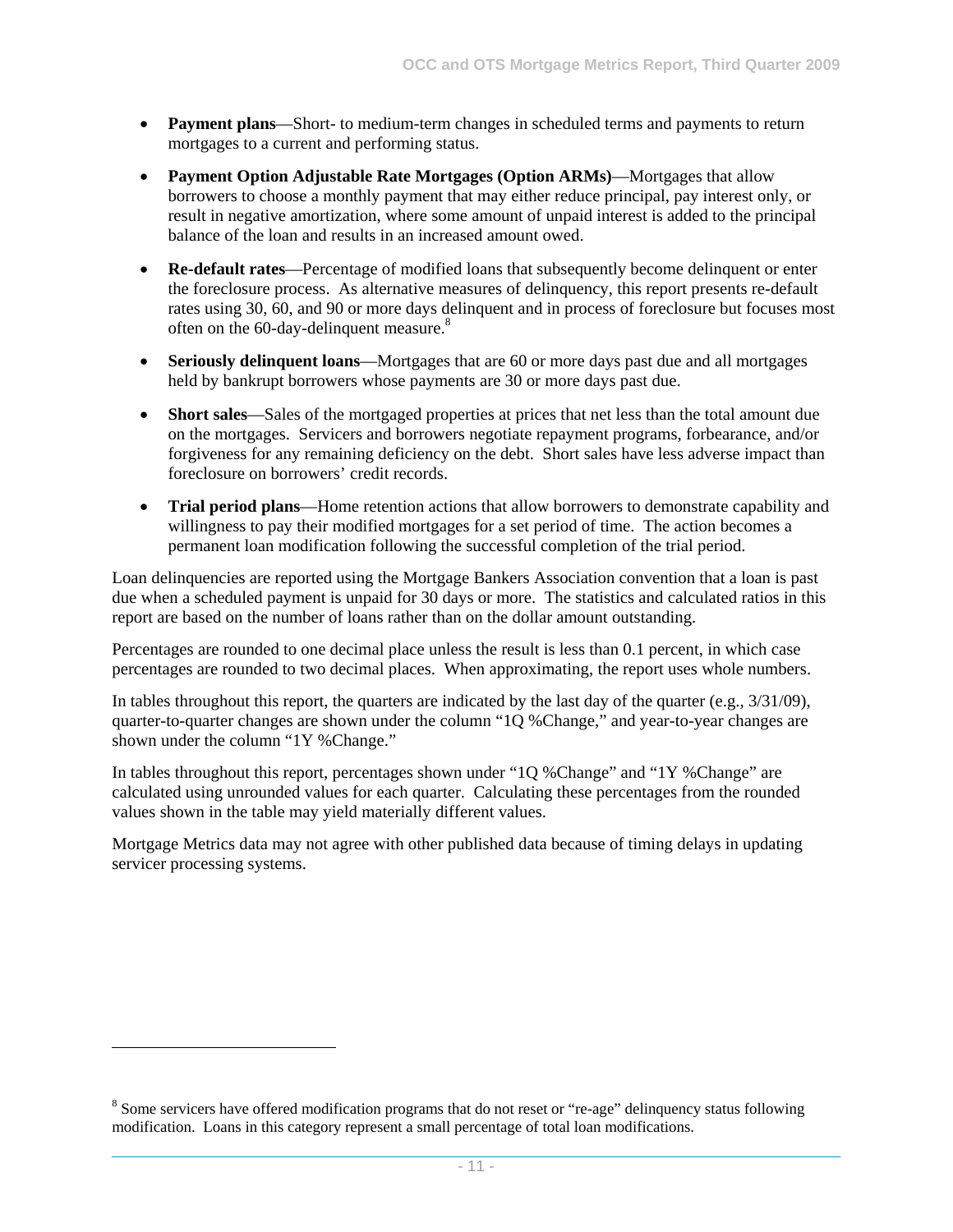## *PART I: Mortgage Performance*

Part I describes the performance of mortgages in the portfolio on an overall portfolio basis, for government-guaranteed mortgages, for loans serviced for the GSEs, for Option ARMs, and by loan risk category.

## *Overall Mortgage Portfolio*

The size and composition of the servicing portfolio remained relatively steady at about 34 million loans totaling approximately \$6 trillion in unpaid principal balances. The portfolio included 68 percent prime, 10 percent Alt-A, 8 percent subprime, and 14 percent other loans.

| <b>Table 7. Overall Mortgage Portfolio</b>                          |             |             |                                                                             |             |             |  |  |  |  |  |  |  |
|---------------------------------------------------------------------|-------------|-------------|-----------------------------------------------------------------------------|-------------|-------------|--|--|--|--|--|--|--|
|                                                                     | 9/30/08     | 12/31/08    | 3/31/09                                                                     | 6/30/09     | 9/30/09     |  |  |  |  |  |  |  |
| <b>Total Servicing</b><br>(Millions)                                | \$6,098,705 | \$6,106,764 | \$6,014,455                                                                 | \$5,969,246 | \$5,998,986 |  |  |  |  |  |  |  |
| <b>Total Servicing</b><br>(Number of Loans)                         | 34,489,297  | 34,551,061  | 34,096,603                                                                  | 33,832,014  | 34,024,602  |  |  |  |  |  |  |  |
| <b>Composition</b> (Percent of All Mortgage Loans in the Portfolio) |             |             |                                                                             |             |             |  |  |  |  |  |  |  |
| Prime                                                               | 66%         | 66%         | 67%                                                                         | 68%         | 68%         |  |  |  |  |  |  |  |
| Alt-A                                                               | 10%         | 10%         | 10%                                                                         | 10%         | 10%         |  |  |  |  |  |  |  |
| Subprime                                                            | 9%          | 9%          | 8%                                                                          | 8%          | 8%          |  |  |  |  |  |  |  |
| Other                                                               | 14%         | 14%         | 14%                                                                         | 13%         | 14%         |  |  |  |  |  |  |  |
|                                                                     |             |             | <b>Composition</b> (Number of Loans in Each Risk Category of the Portfolio) |             |             |  |  |  |  |  |  |  |
| Prime                                                               | 22,925,054  | 22,963,965  | 22,867,059                                                                  | 22,929,113  | 23,064,371  |  |  |  |  |  |  |  |
| Alt-A                                                               | 3,567,455   | 3,567,323   | 3,519,821                                                                   | 3,528,840   | 3,524,305   |  |  |  |  |  |  |  |
| Subprime                                                            | 3,062,786   | 3,034,620   | 2,888,029                                                                   | 2,847,412   | 2,774,028   |  |  |  |  |  |  |  |
| Other                                                               | 4,934,002   | 4,985,153   | 4,821,694                                                                   | 4,526,649   | 4,661,898   |  |  |  |  |  |  |  |

\*Percentages may not add to 100 percent due to rounding.

#### *Figure 1.* **Portfolio Composition**



#### **Percentage of All Mortgage Loans in the Portfolio Third Quarter 2009**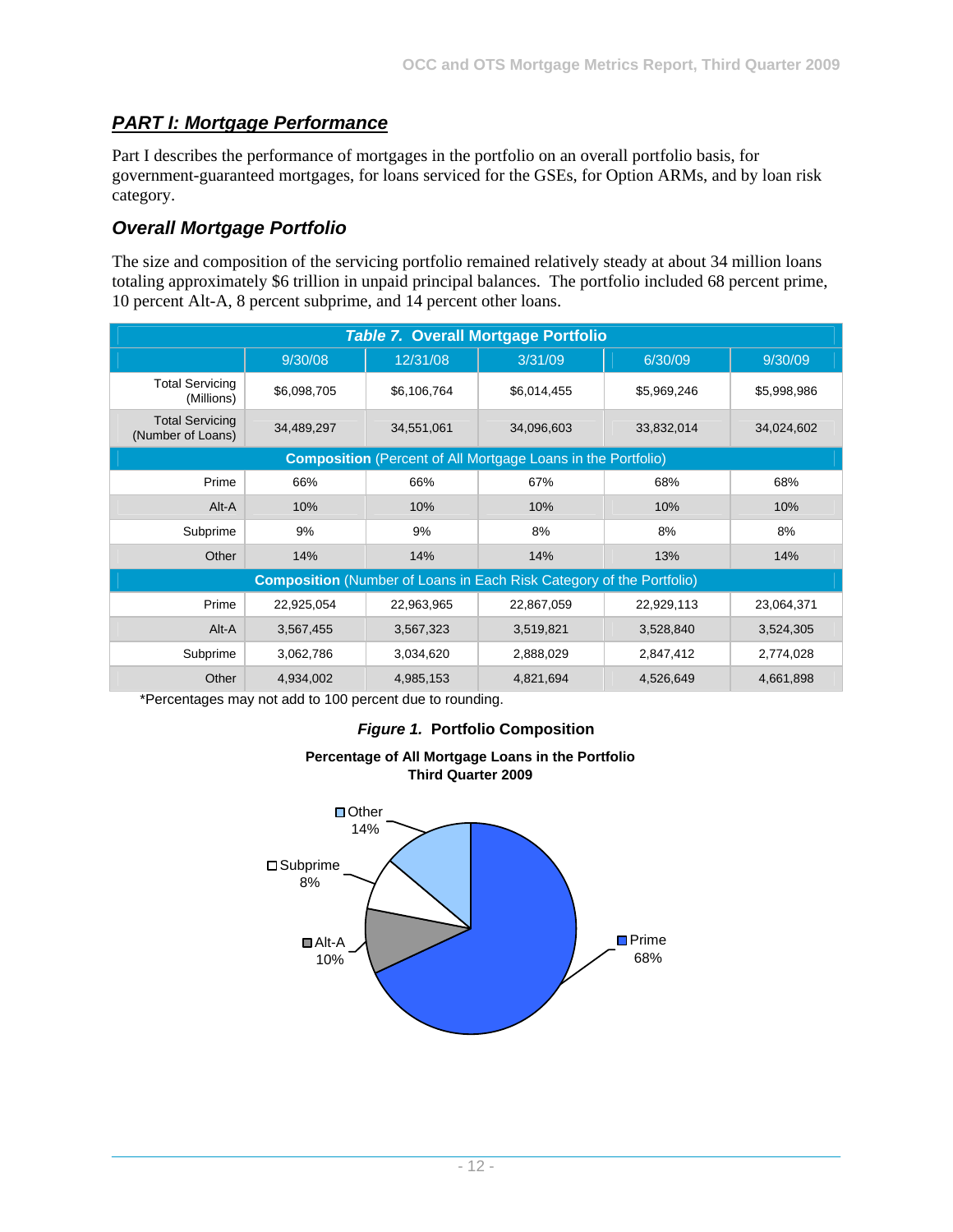# *Overall Mortgage Performance*

The percentage of current and performing mortgages fell to 87.2 percent of the servicing portfolio. Serious delinquencies—loans 60 or more days past due and loans to delinquent bankrupt borrowers increased by 16.7 percent from the previous quarter to 6.2 percent of the servicing portfolio. Foreclosures in process also rose to 1,091,620 and represented 3.2 percent of all serviced loans.

| Table 8. Overall Portfolio Performance (Percent of All Mortgages in the Portfolio) |            |            |            |                                                                             |            |               |               |  |  |  |  |
|------------------------------------------------------------------------------------|------------|------------|------------|-----------------------------------------------------------------------------|------------|---------------|---------------|--|--|--|--|
|                                                                                    | 9/30/08    | 12/31/08   | 3/31/09    | 6/30/09                                                                     | 9/30/09    | 1Q<br>%Change | 1Y<br>%Change |  |  |  |  |
| <b>Current and Performing</b>                                                      | 91.5%      | 89.9%      | 89.8%      | 88.6%                                                                       | 87.2%      | $-1.5%$       | $-4.7%$       |  |  |  |  |
| 30-59 Days Delinquent                                                              | 3.2%       | 3.5%       | 2.9%       | 3.2%                                                                        | 3.4%       | 6.5%          | 5.5%          |  |  |  |  |
| The Following Three Categories Are Classified as Seriously Delinquent.             |            |            |            |                                                                             |            |               |               |  |  |  |  |
| 60-89 Days Delinquent<br>1.3%<br>1.6%<br>1.4%<br>1.6%<br>10.6%<br>20.0%<br>1.4%    |            |            |            |                                                                             |            |               |               |  |  |  |  |
| 90 or More Davs<br>Delinquent                                                      | 1.7%       | 2.5%       | 2.8%       | 3.2%                                                                        | 3.9%       | 21.1%         | 128.3%        |  |  |  |  |
| Bankruptcy 30 or More<br>Days Delinquent                                           | 0.6%       | 0.6%       | 0.6%       | 0.7%                                                                        | 0.7%       | 8.5%          | 31.2%         |  |  |  |  |
| <b>Subtotal for Seriously</b><br><b>Delinguent</b>                                 | 3.6%       | 4.6%       | 4.8%       | 5.3%                                                                        | 6.2%       | 16.7%         | 73.8%         |  |  |  |  |
| Foreclosures in<br>Process                                                         | 1.8%       | 2.0%       | 2.5%       | 2.9%                                                                        | 3.2%       | 9.4%          | 82.4%         |  |  |  |  |
|                                                                                    |            |            |            | <b>Overall Portfolio Performance (Number of Mortgages in the Portfolio)</b> |            |               |               |  |  |  |  |
| <b>Current and Performing</b>                                                      | 31,541,170 | 31,065,219 | 30,629,971 | 29,962,265                                                                  | 29,666,568 | $-1.0%$       | $-5.9%$       |  |  |  |  |
| 30-59 Days Delinguent                                                              | 1,109,749  | 1,193,481  | 980,517    | 1,078,663                                                                   | 1,154,826  | 7.1%          | 4.1%          |  |  |  |  |
|                                                                                    |            |            |            | The Following Three Categories Are Classified as Seriously Delinquent.      |            |               |               |  |  |  |  |
| 60-89 Days Delinquent                                                              | 447,565    | 539,976    | 460,683    | 476,179                                                                     | 529,845    | 11.3%         | 18.4%         |  |  |  |  |
| 90 or More Days<br>Delinquent                                                      | 591,464    | 850,203    | 957,135    | 1,093,791                                                                   | 1,332,228  | 21.8%         | 125.2%        |  |  |  |  |
| Bankruptcy 30 or More<br>Days Delinquent                                           | 192,845    | 206.943    | 207,268    | 228,562                                                                     | 249,515    | 9.2%          | 29.4%         |  |  |  |  |
| <b>Subtotal for Seriously</b><br><b>Delinguent</b>                                 | 1,231,874  | 1,597,122  | 1,625,086  | 1,798,532                                                                   | 2,111,588  | 17.4%         | 71.4%         |  |  |  |  |
| Foreclosures in<br>Process                                                         | 606,504    | 695.239    | 861,029    | 992,554                                                                     | 1,091,620  | 10.0%         | 80.0%         |  |  |  |  |

*Figure 2.* **Overall Portfolio Performance** 

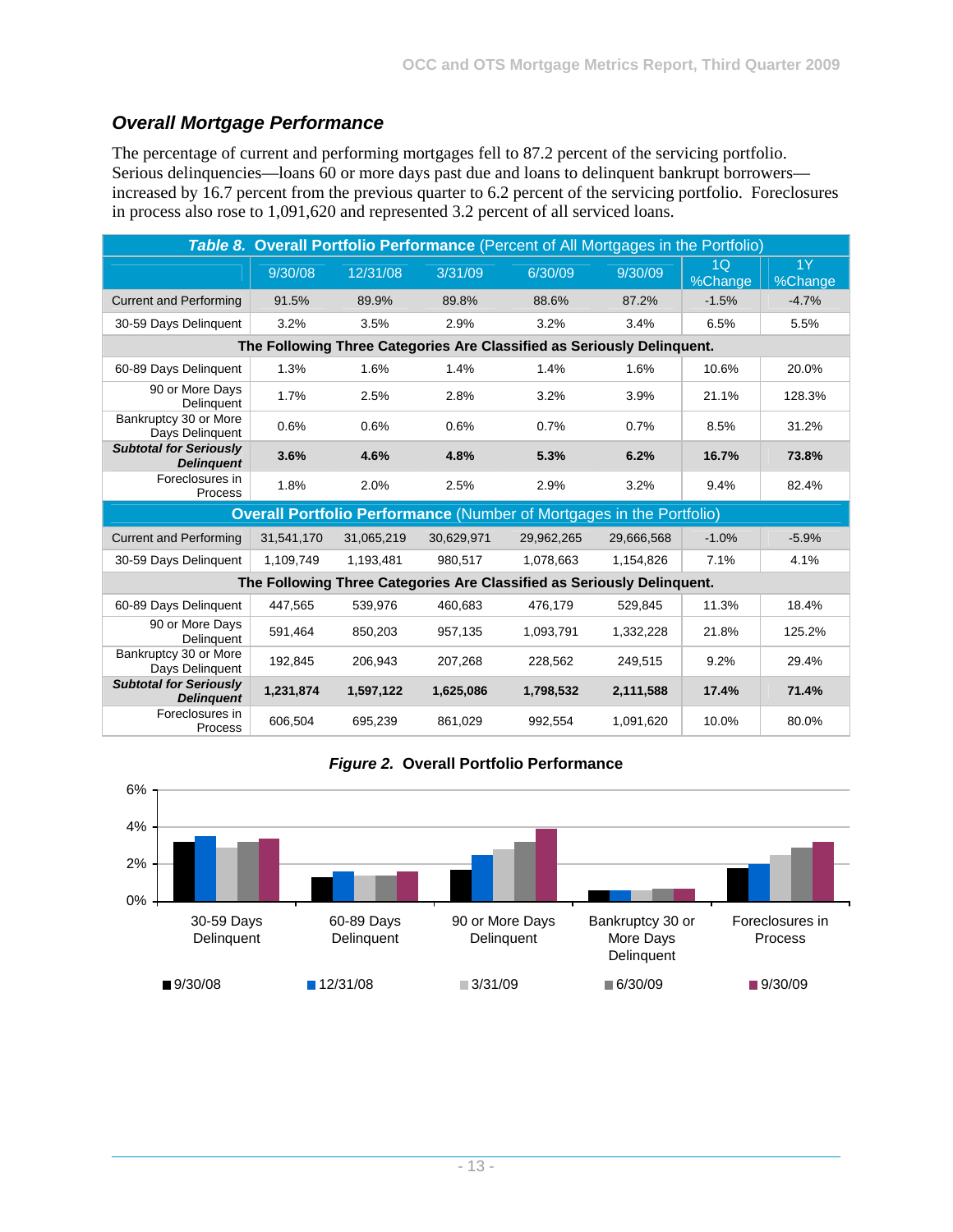#### *Performance of Government-Guaranteed Mortgages*

Government-guaranteed mortgages continued to perform worse than the overall servicing portfolio with a higher percentage of seriously delinquent loans. The percentage of current and performing guaranteed mortgages fell to 83.0 percent of government-guaranteed mortgages. Serious delinquencies increased to 8.2 percent and foreclosures in process rose to 2.5 percent. Reflecting the significantly increased origination of government-guaranteed mortgages in the first three quarters of 2009, these loans now make up 15.5 percent of all mortgages in the portfolio, or almost 5.3 million loans, an increase of 10.4 percent from the previous quarter and nearly 28.9 percent from a year ago. Of these loans, about 77 percent were FHA loans, 19 percent were VA loans, and 4 percent were other government-guaranteed loans. More than 83 percent of these loans were held in Ginnie Mae securities.

| Table 9. Performance of Government-Guaranteed* Loans (Percent) |           |                                                                        |           |           |           |                           |               |  |  |  |  |
|----------------------------------------------------------------|-----------|------------------------------------------------------------------------|-----------|-----------|-----------|---------------------------|---------------|--|--|--|--|
|                                                                | 9/30/08   | 12/31/08                                                               | 3/31/09   | 6/30/09   | 9/30/09   | 1 <sub>O</sub><br>%Change | 1Y<br>%Change |  |  |  |  |
| <b>Current and Performing</b>                                  | 85.7%     | 84.2%                                                                  | 86.2%     | 84.9%     | 83.0%     | $-2.2%$                   | $-3.2%$       |  |  |  |  |
| 30-59 Days Delinguent                                          | 6.3%      | 6.6%                                                                   | 5.1%      | 5.7%      | 6.3%      | 11.3%                     | $-0.2%$       |  |  |  |  |
|                                                                |           | The Following Three Categories Are Classified as Seriously Delinquent. |           |           |           |                           |               |  |  |  |  |
| 60-89 Days Delinquent                                          | 2.4%      | 2.8%                                                                   | 2.0%      | 2.3%      | 2.6%      | 14.1%                     | 8.1%          |  |  |  |  |
| 90 or More Days Delinguent                                     | 2.8%      | 3.7%                                                                   | 3.7%      | 4.1%      | 4.4%      | 8.7%                      | 55.7%         |  |  |  |  |
| Bankruptcy 30 or More Days<br>Delinguent                       | 1.2%      | 1.2%                                                                   | 1.1%      | 1.1%      | 1.1%      | 0.5%                      | $-8.7%$       |  |  |  |  |
| <b>Subtotal for Seriously</b><br><b>Delinguent</b>             | 6.5%      | 7.6%                                                                   | 6.8%      | 7.5%      | 8.2%      | 9.2%                      | 26.0%         |  |  |  |  |
| Foreclosures in Process                                        | 1.5%      | 1.6%                                                                   | 1.9%      | 2.0%      | 2.5%      | 29.0%                     | 72.7%         |  |  |  |  |
|                                                                |           | Performance Government-Guaranteed Loans (Number)                       |           |           |           |                           |               |  |  |  |  |
| <b>Current and Performing</b>                                  | 3,507,492 | 3,645,673                                                              | 3,897,209 | 4,056,662 | 4,376,413 | 7.9%                      | 24.8%         |  |  |  |  |
| 30-59 Days Delinguent                                          | 259,287   | 283,938                                                                | 229.575   | 271,651   | 333.614   | 22.8%                     | 28.7%         |  |  |  |  |
|                                                                |           | The Following Three Categories Are Classified as Seriously Delinquent. |           |           |           |                           |               |  |  |  |  |
| 60-89 Days Delinguent                                          | 99,791    | 120,076                                                                | 91,936    | 110,407   | 139,019   | 25.9%                     | 39.3%         |  |  |  |  |
| 90 or More Days Delinquent                                     | 116,564   | 160,447                                                                | 167,555   | 194,934   | 233,914   | 20.0%                     | 100.7%        |  |  |  |  |
| Bankruptcy 30 or More Days<br>Delinguent                       | 48,327    | 49,918                                                                 | 48,878    | 51,277    | 56,848    | 10.9%                     | 17.6%         |  |  |  |  |
| <b>Subtotal for Seriously</b><br><b>Delinquent</b>             | 264,682   | 330,441                                                                | 308,369   | 356,618   | 429,781   | 20.5%                     | 62.4%         |  |  |  |  |
| Foreclosures in Process                                        | 59.614    | 68.787                                                                 | 83.937    | 93.231    | 132.713   | 42.3%                     | 122.6%        |  |  |  |  |

\*Percentages may not add to 100 due to rounding.



#### *Figure 3.* **Performance of Government-Guaranteed Loans**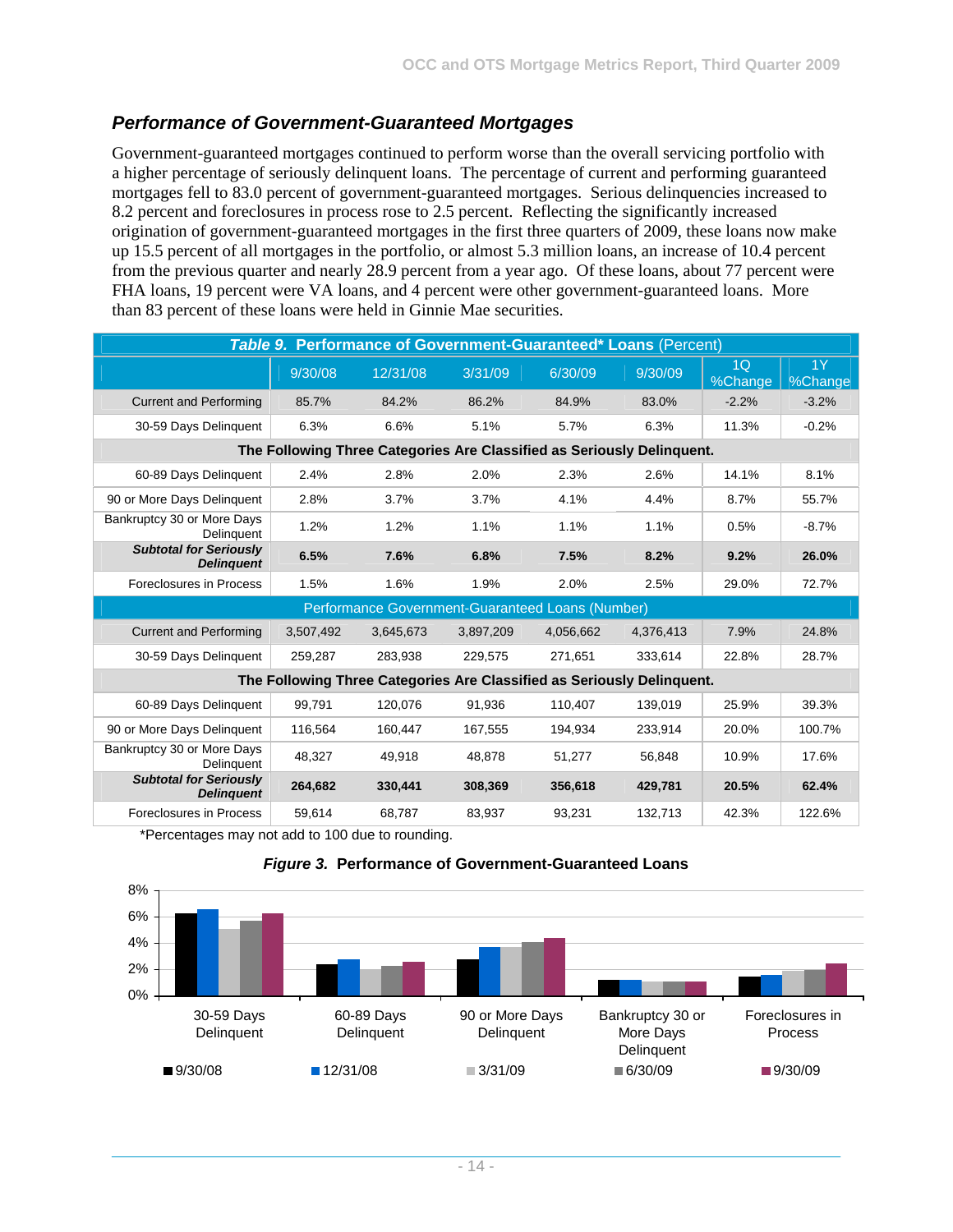## *Performance of GSE Mortgages*

Mortgages serviced for Fannie Mae and Freddie Mac (GSEs) have a higher concentration of prime mortgages than those serviced for private investors or held on the servicers' balance sheets. As a result, these mortgages performed better. In the third quarter of 2009, 92.1 percent of these loans were current and performing compared with 87.2 percent for the servicing portfolio. Seriously delinquent loans increased to 3.9 percent—rising by 28.0 percent from the previous quarter and by 134.1 percent from a year ago. The percentage of GSE loans in the process of foreclosure continued to increase to 1.8 percent, but remains well below the rate for the overall portfolio at 3.2 percent. Mortgages serviced for these agencies made up about 63 percent of the servicing portfolio, or about 21.5 million loans. Of the GSE mortgages, 65 percent were serviced for Fannie Mae and 35 percent were serviced for Freddie Mac.

| <b>Table 10. Performance of GSE Loans (Percent)</b> |            |            |                                   |                                                                        |            |               |               |  |  |  |
|-----------------------------------------------------|------------|------------|-----------------------------------|------------------------------------------------------------------------|------------|---------------|---------------|--|--|--|
|                                                     | 9/30/08    | 12/31/08   | 3/31/09                           | 6/30/09                                                                | 9/30/09    | 1Q<br>%Change | 1Y<br>%Change |  |  |  |
| <b>Current and Performing</b>                       | 95.6%      | 94.5%      | 94.1%                             | 93.1%                                                                  | 92.1%      | $-1.1%$       | $-3.7%$       |  |  |  |
| 30-59 Days Delinquent                               | 2.0%       | 2.3%       | 1.9%                              | 2.2%                                                                   | 2.2%       | 3.4%          | 10.2%         |  |  |  |
|                                                     |            |            |                                   | The Following Three Categories Are Classified as Seriously Delinquent. |            |               |               |  |  |  |
| 60-89 Days Delinquent                               | 0.7%       | 0.9%       | 0.8%                              | 0.9%                                                                   | 1.0%       | 9.7%          | 40.9%         |  |  |  |
| 90 or More Days<br>Delinquent                       | 0.7%       | 1.2%       | 1.4%                              | 1.8%                                                                   | 2.5%       | 39.4%         | 241.7%        |  |  |  |
| Bankruptcy 30 or More<br>Days Delinquent            | 0.2%       | 0.3%       | 0.3%                              | 0.3%                                                                   | 0.4%       | 15.6%         | 71.7%         |  |  |  |
| <b>Subtotal for Seriously</b><br><b>Delinguent</b>  | 1.7%       | 2.3%       | 2.5%                              | 3.0%                                                                   | 3.9%       | 28.0%         | 134.1%        |  |  |  |
| Foreclosures in Process                             | 0.7%       | 0.9%       | 1.4%                              | 1.7%                                                                   | 1.8%       | 6.1%          | 170.7%        |  |  |  |
|                                                     |            |            | Performance of GSE Loans (Number) |                                                                        |            |               |               |  |  |  |
| <b>Current and Performing</b>                       | 20,629,736 | 20,873,132 | 20,492,967                        | 20,000,848                                                             | 19,775,288 | $-1.1%$       | $-4.1%$       |  |  |  |
| 30-59 Days Delinguent                               | 437.682    | 497.966    | 423.874                           | 464.532                                                                | 480.320    | 3.4%          | 9.7%          |  |  |  |
|                                                     |            |            |                                   | The Following Three Categories Are Classified as Seriously Delinquent. |            |               |               |  |  |  |
| 60-89 Days Delinquent                               | 149,759    | 197,617    | 183,036                           | 191,608                                                                | 210,156    | 9.7%          | 40.3%         |  |  |  |
| 90 or More Days<br>Delinquent                       | 158.200    | 261.360    | 307.978                           | 386.351                                                                | 538.299    | 39.3%         | 240.3%        |  |  |  |
| Bankruptcy 30 or More<br>Days Delinquent            | 49.247     | 57.091     | 62.757                            | 72.845                                                                 | 84.192     | 15.6%         | 71.0%         |  |  |  |
| <b>Subtotal for Seriously</b><br><b>Delinguent</b>  | 357,206    | 516,068    | 553,771                           | 650,804                                                                | 832,647    | 27.9%         | 133.1%        |  |  |  |
| Foreclosures in Process                             | 144.912    | 197,104    | 299,755                           | 368,336                                                                | 390,664    | 6.1%          | 169.6%        |  |  |  |

#### *Figure 4.* **Performance of GSE Loans**

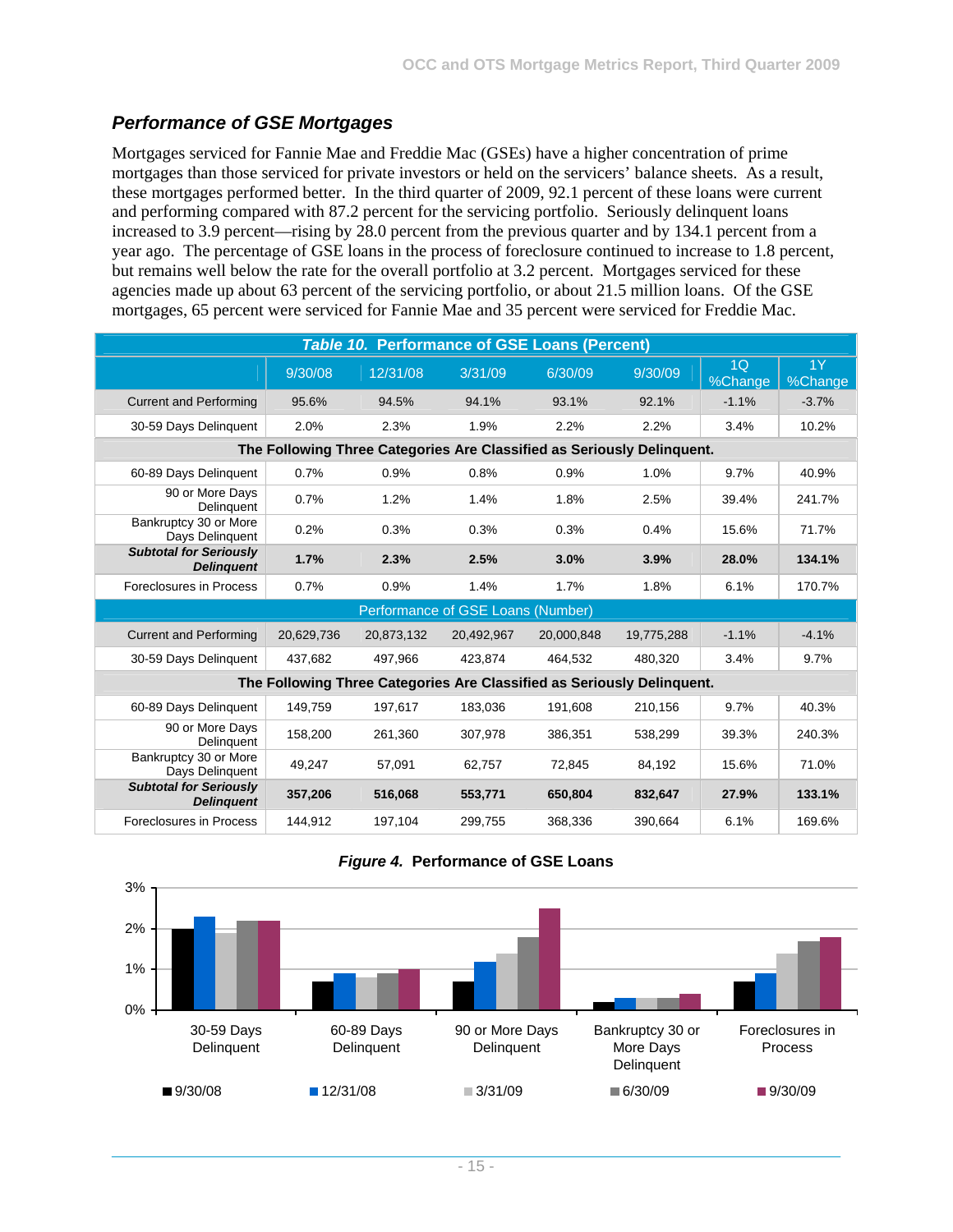# *Performance of Option ARMs*

The added risk characteristics and geographic concentration of Option ARMs in distressed housing markets have caused them to perform significantly worse than the overall servicing portfolio. The percentage of those loans that were current and performing fell to 67.7 percent at the end of the third quarter, compared with 87.2 percent for the overall portfolio. Seriously delinquent Option ARMs increased to 16.0 percent, and 11.9 percent of all Option ARMS were in the process of foreclosure.

As of third quarter 2009, there were slightly more than 850,000 Option ARMs, representing 2.5 percent of the total servicing portfolio.

|                                                    |         |          |         | <b>Table 11. Performance of Option ARMs (Percent)</b>                  |         |               |               |
|----------------------------------------------------|---------|----------|---------|------------------------------------------------------------------------|---------|---------------|---------------|
|                                                    | 9/30/08 | 12/31/08 | 3/31/09 | 6/30/09                                                                | 9/30/09 | 1Q<br>%Change | 1Y<br>%Change |
| <b>Current and Performing</b>                      | 82.1%   | 76.6%    | 72.9%   | 70.3%                                                                  | 67.7%   | $-3.7%$       | $-17.6%$      |
| 30-59 Days Delinguent                              | 4.8%    | 5.3%     | 4.5%    | 4.5%                                                                   | 4.4%    | $-1.1%$       | $-6.8%$       |
|                                                    |         |          |         | The Following Three Categories Are Classified as Seriously Delinquent. |         |               |               |
| 60-89 Days Delinguent                              | 2.4%    | 3.1%     | 3.0%    | 2.6%                                                                   | 2.7%    | 1.5%          | 9.7%          |
| 90 or More Days<br>Delinguent                      | 4.2%    | 7.0%     | 9.5%    | 10.9%                                                                  | 11.4%   | 5.0%          | 172.9%        |
| Bankruptcy 30 or More<br>Days Delinquent           | 1.0%    | 1.1%     | 1.3%    | 1.7%                                                                   | 1.9%    | 11.8%         | 94.2%         |
| <b>Subtotal for Seriously</b><br><b>Delinguent</b> | 7.6%    | 11.3%    | 13.9%   | 15.2%                                                                  | 16.0%   | 5.1%          | 110.6%        |
| Foreclosures in Process                            | 5.5%    | 6.8%     | 8.7%    | 10.0%                                                                  | 11.9%   | 18.6%         | 116.5%        |
|                                                    |         |          |         | Performance of Option ARMs Loans (Number)                              |         |               |               |
| <b>Current and Performing</b>                      | 874,065 | 784,394  | 714,018 | 647,480                                                                | 580,512 | $-10.3%$      | $-33.6%$      |
| 30-59 Days Delinguent                              | 50,733  | 54,113   | 44,527  | 41,366                                                                 | 38,103  | $-7.9%$       | $-24.9%$      |
|                                                    |         |          |         | The Following Three Categories Are Classified as Seriously Delinguent. |         |               |               |
| 60-89 Days Delinquent                              | 25.730  | 31,961   | 29,719  | 24.074                                                                 | 22,745  | $-5.5%$       | $-11.6%$      |
| 90 or More Days<br>Delinguent                      | 44.455  | 71.911   | 93.284  | 100.068                                                                | 97.789  | $-2.3%$       | 120.0%        |
| Bankruptcy 30 or More<br>Days Delinquent           | 10,473  | 11,565   | 12,912  | 15,746                                                                 | 16,392  | 4.1%          | 56.5%         |
| <b>Subtotal for Seriously</b><br><b>Delinguent</b> | 80,658  | 115,437  | 135.915 | 139,888                                                                | 136,926 | $-2.1%$       | 69.8%         |
| Foreclosures in Process                            | 58,539  | 69,829   | 84,782  | 92,523                                                                 | 102,182 | 10.4%         | 74.6%         |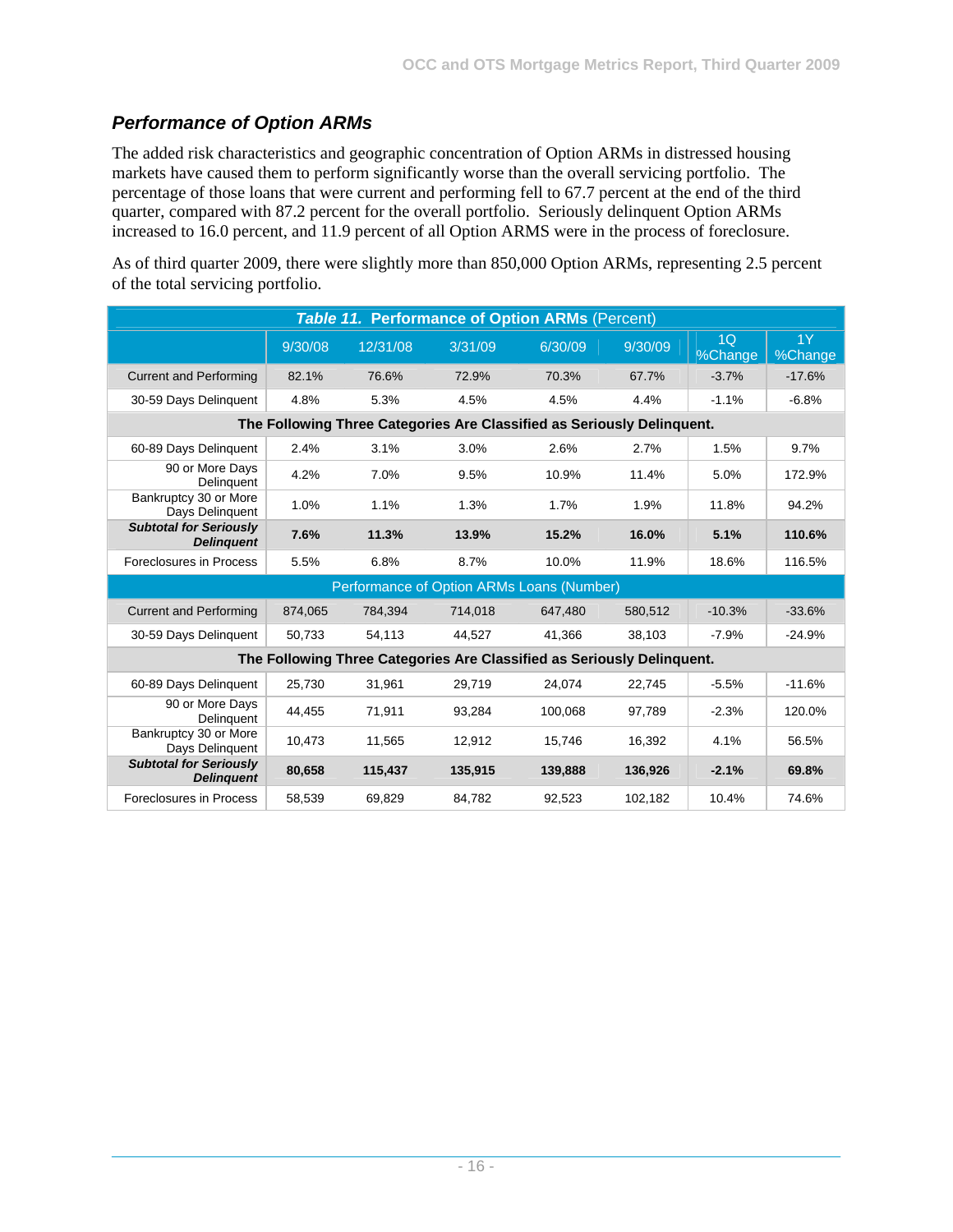# *Seriously Delinquent Mortgages, by Risk Category*

Adverse economic conditions—high unemployment and depressed home prices—affected all risk categories and resulted in increases in serious delinquencies in all risk categories. The percentage of prime loans that were seriously delinquent increased by 19.6 percent during the third quarter, and has more than doubled over the past year. The percentage of subprime loans that were seriously delinquent increased by 13.1 percent to more than 20 percent of this risk category. Overall, the number of mortgages that were seriously delinquent at the end of the third quarter rose by 17.4 percent to 2,111,588.

|          | Table 12. Seriously Delinquent Mortgages (Percent of Mortgages in Each Category) |                                                      |           |           |           |               |               |  |  |  |
|----------|----------------------------------------------------------------------------------|------------------------------------------------------|-----------|-----------|-----------|---------------|---------------|--|--|--|
|          | 9/30/08                                                                          | 12/31/08                                             | 3/31/09   | 6/30/09   | 9/30/09   | 1Q<br>%Change | 1Y<br>%Change |  |  |  |
| Prime    | 1.7%                                                                             | 2.4%                                                 | 2.8%      | 3.0%      | 3.6%      | 19.6%         | 116.2%        |  |  |  |
| Alt-A    | 7.1%                                                                             | 9.1%                                                 | 9.2%      | 10.3%     | 12.0%     | 16.9%         | 68.6%         |  |  |  |
| Subprime | 13.6%                                                                            | 16.4%                                                | 15.8%     | 17.8%     | 20.1%     | 13.1%         | 47.9%         |  |  |  |
| Other    | 3.6%                                                                             | 4.4%                                                 | 4.5%      | 5.2%      | 6.3%      | 21.9%         | 75.9%         |  |  |  |
| Overall  | 3.6%                                                                             | 4.6%                                                 | 4.8%      | 5.3%      | 6.2%      | 16.7%         | 73.8%         |  |  |  |
|          |                                                                                  | Seriously Delinquent Mortgages (Number of Mortgages) |           |           |           |               |               |  |  |  |
| Prime    | 385,261                                                                          | 553,293                                              | 628,902   | 696,699   | 838,083   | 20.3%         | 117.5%        |  |  |  |
| Alt-A    | 253,591                                                                          | 325,355                                              | 324,906   | 361,839   | 422,277   | 16.7%         | 66.5%         |  |  |  |
| Subprime | 416,862                                                                          | 498,118                                              | 455,106   | 506,692   | 558,419   | 10.2%         | 34.0%         |  |  |  |
| Other    | 176,160                                                                          | 220.356                                              | 216,172   | 233.302   | 292,809   | 25.5%         | 66.2%         |  |  |  |
| Total    | 1,231,874                                                                        | 1,597,122                                            | 1,625,086 | 1,798,532 | 2,111,588 | 17.4%         | 71.4%         |  |  |  |

*Figure 5.* **Seriously Delinquent Mortgages** 

**Percentage of Mortgages in Each Category**

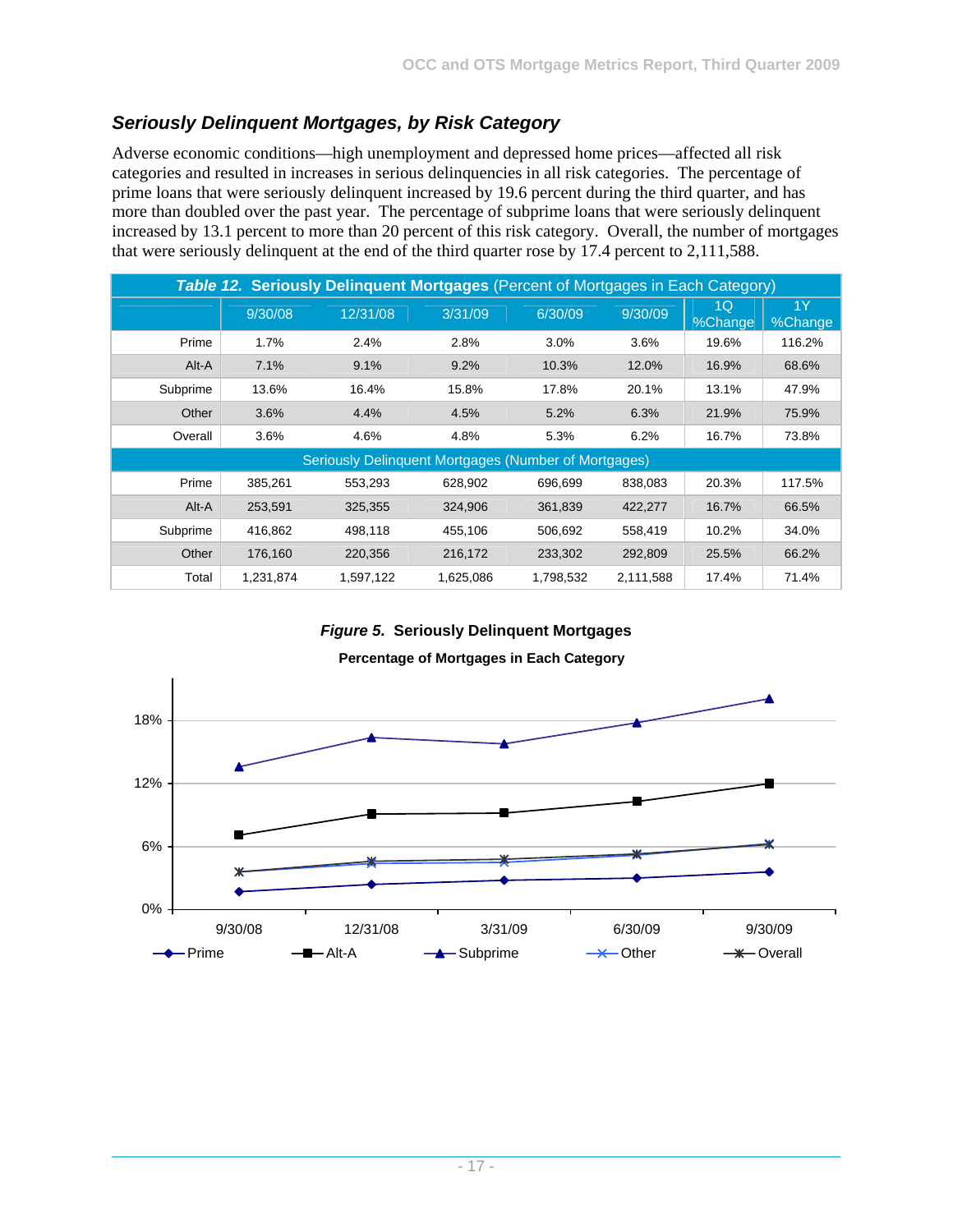## *Mortgages 30-59 Days Delinquent, by Risk Category*

The percentage of mortgages in the early stages of delinquency (30-59 days delinquent) continued to increase, rising to 3.4 percent of the servicing portfolio, an increase of 6.5 percent from the previous quarter and 5.5 percent from the previous year. The data suggest that, with more loans becoming delinquent, serious delinquencies and foreclosures may also continue to rise.

| Table 13. Mortgages 30-59 Days Delinquent (Percent of Mortgages in Each Category) |           |                                                       |         |           |           |               |               |  |  |  |
|-----------------------------------------------------------------------------------|-----------|-------------------------------------------------------|---------|-----------|-----------|---------------|---------------|--|--|--|
|                                                                                   | 9/30/08   | 12/31/08                                              | 3/31/09 | 6/30/09   | 9/30/09   | 1Q<br>%Change | 1Y<br>%Change |  |  |  |
| Prime                                                                             | 1.5%      | 1.8%                                                  | 1.5%    | 1.7%      | 1.8%      | 6.4%          | 19.2%         |  |  |  |
| Alt-A                                                                             | 6.6%      | 7.0%                                                  | 5.7%    | 6.4%      | 6.5%      | 2.4%          | $-1.4%$       |  |  |  |
| Subprime                                                                          | 11.2%     | 11.2%                                                 | 9.3%    | 10.2%     | 10.2%     | 0.2%          | $-8.3%$       |  |  |  |
| Other                                                                             | 3.7%      | 4.0%                                                  | 3.3%    | 3.8%      | 4.7%      | 25.9%         | 28.8%         |  |  |  |
| Overall                                                                           | 3.2%      | 3.5%                                                  | 2.9%    | 3.2%      | 3.4%      | 6.5%          | 5.5%          |  |  |  |
|                                                                                   |           | Mortgages 30-59 Days Delinquent (Number of Mortgages) |         |           |           |               |               |  |  |  |
| Prime                                                                             | 350,215   | 403,630                                               | 352,586 | 392,412   | 420,000   | 7.0%          | 19.9%         |  |  |  |
| Alt-A                                                                             | 236,163   | 251,015                                               | 201,787 | 224,971   | 230,077   | 2.3%          | $-2.6%$       |  |  |  |
| Subprime                                                                          | 342,191   | 341,186                                               | 267,251 | 291.285   | 284,252   | $-2.4%$       | $-16.9%$      |  |  |  |
| Other                                                                             | 181,180   | 197,650                                               | 158,893 | 169,995   | 220,497   | 29.7%         | 21.7%         |  |  |  |
| Total                                                                             | 1,109,749 | 1,193,481                                             | 980.517 | 1,078,663 | 1,154,826 | 7.1%          | 4.1%          |  |  |  |

*Figure 6.* **Mortgages 30-59 Days Delinquent** 

**Percentage of Mortgages in Each Category**

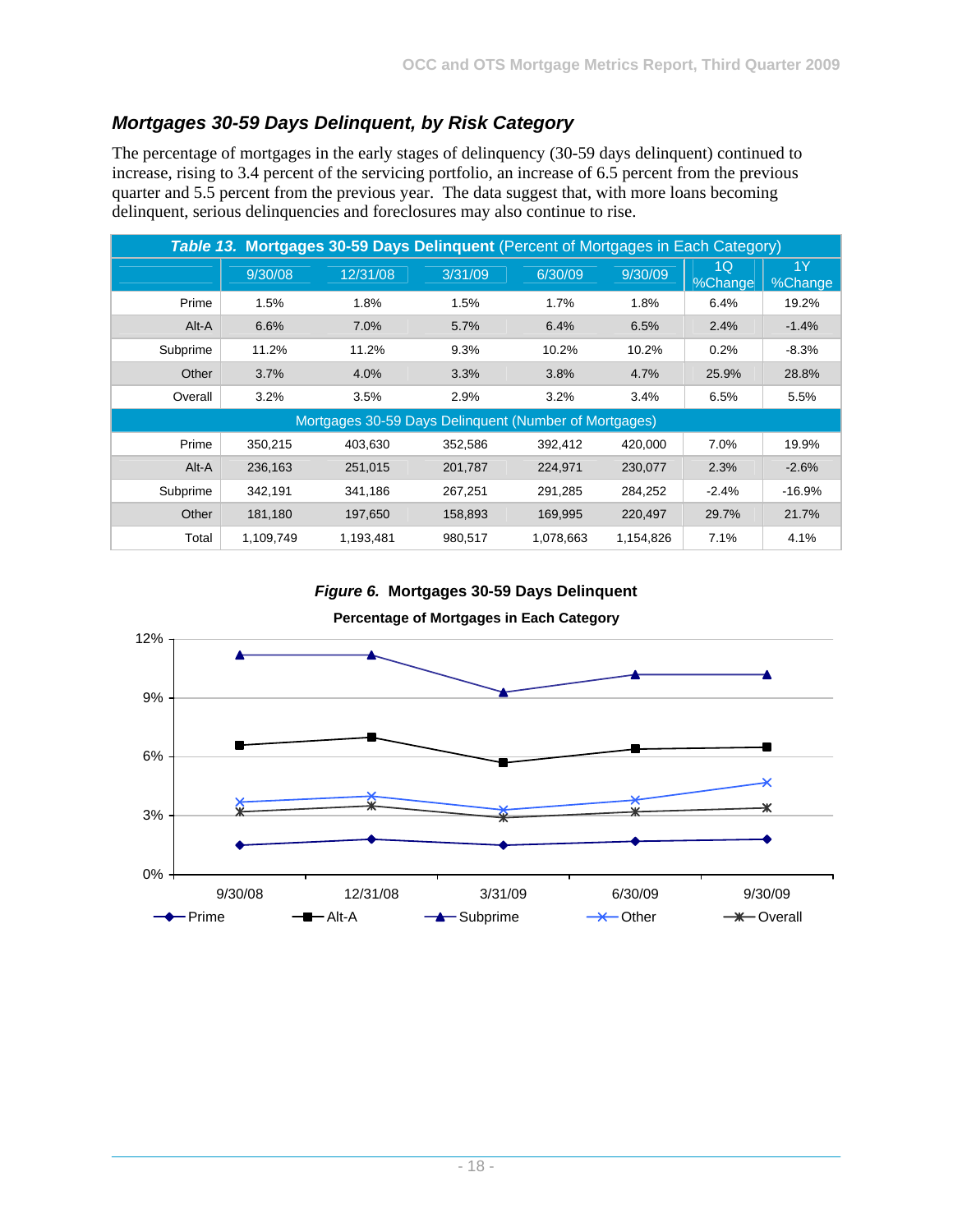## *PART II: Home Retention Actions*

Home retention actions include loan modifications, in which servicers modify one or more mortgage terms; trial period plans, in which the loans will be converted to modifications upon successful underwriting and completion of the trial periods; and payment plans, in which no terms are contractually modified, but borrowers are given time to catch up on missed payments. All of these actions are intended to enable the borrower to attain payment sustainability and retain the home.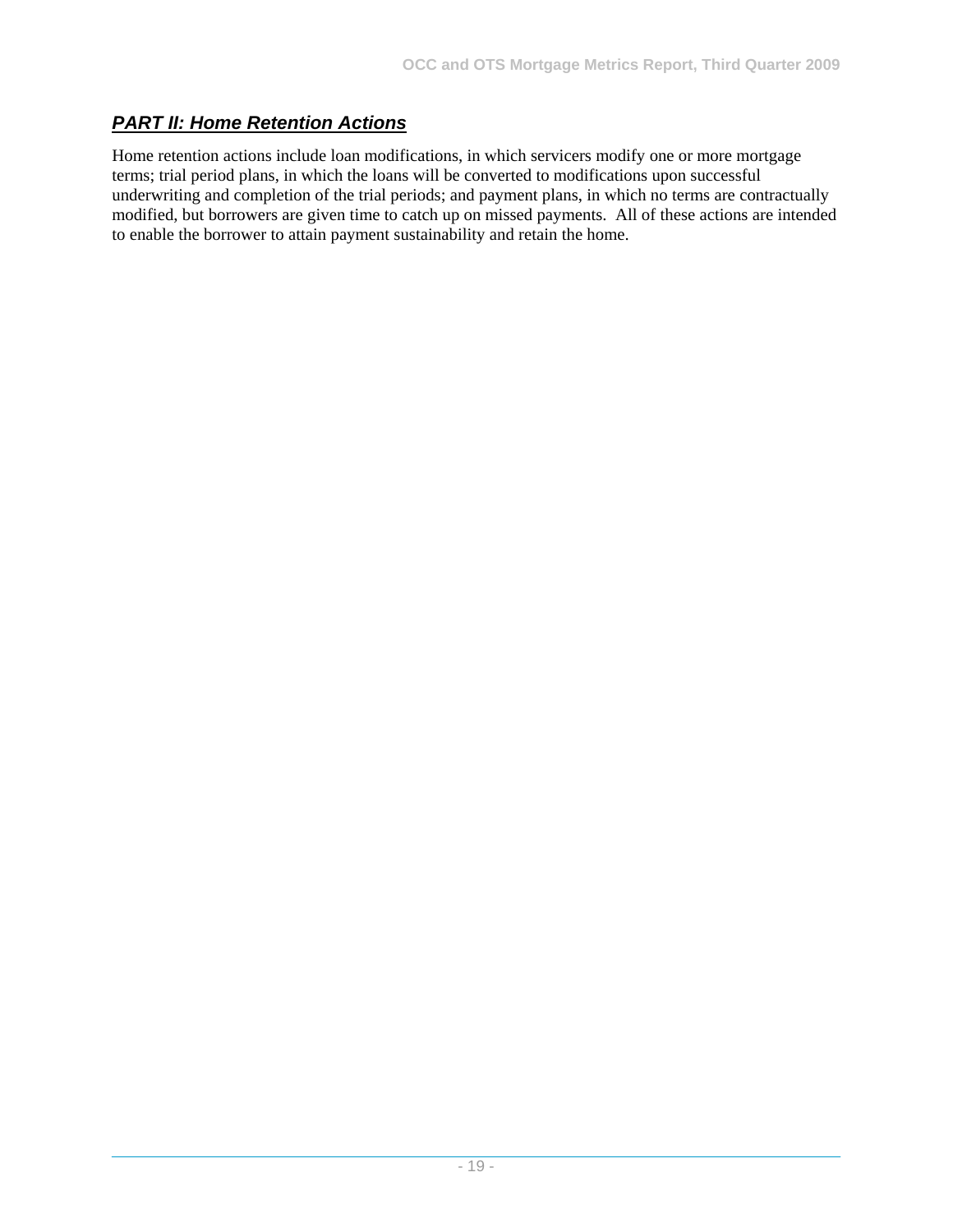## **A. Loan Modifications, Trial Period Plans, and Payment Plans**

#### *Newly Initiated Home Retention Actions*

-

Home retention actions—loan modifications, trial period plans, and payment plans—increased significantly in the third quarter to more than 680,000 actions, an increase of 68.7 percent over the second quarter. Loan modifications again declined this quarter as servicers emphasized the initiation of HAMP trial period plans, which increased by more than 240 percent to nearly 274,000 total trial plans. In addition to HAMP trial plans, servicers initiated 121,314 trial period plans under proprietary programs to assist homeowners in obtaining permanent loan modifications, almost doubling the total from the prior period.<sup>9</sup> Servicers also initiated 153,499 shorter term payment plans, a 28 percent increase over the prior quarter. In total, home retention actions relative to the number of borrowers seriously delinquent or in process of foreclosure increased to more than 21 percent in the third quarter.

| <b>Table 14. Number of Home Retention Actions</b>                                                         |         |          |         |         |         |               |                |  |  |  |
|-----------------------------------------------------------------------------------------------------------|---------|----------|---------|---------|---------|---------------|----------------|--|--|--|
|                                                                                                           | 9/30/08 | 12/31/08 | 3/31/09 | 6/30/09 | 9/30/09 | 1Q<br>%Change | 1Y %<br>Change |  |  |  |
| Loan Modifications                                                                                        | 114.029 | 116.345  | 190.358 | 142.362 | 131.427 | $-7.7%$       | 15.3%          |  |  |  |
| <b>HAMP Trial Period Plans</b>                                                                            |         |          |         | 80.411  | 273.913 | 240.6%        | $- -$          |  |  |  |
| <b>Other Trial Period Plans</b>                                                                           | --      | --       | 51.189  | 60.677  | 121.314 | 99.9%         | $- -$          |  |  |  |
| <b>Payment Plans</b>                                                                                      | 154.572 | 177.312  | 119.759 | 119.710 | 153.499 | 28.2%         | $-0.7%$        |  |  |  |
| Total                                                                                                     | 268,601 | 293,657  | 361,306 | 403.160 | 680,153 | 68.7%         | 153.2%         |  |  |  |
| <b>Home Retention Actions</b><br><b>Relative to Serious</b><br>Delinguency and<br>Foreclosures In Process | 14.61%  | 12.81%   | 14.53%  | 14.44%  | 21.23%  | 47.0%         | 45.3%          |  |  |  |



*Figure 7.* **Number of Home Retention Actions** 

 $9<sup>9</sup>$  The number of trial period modifications implemented in the second quarter was restated in this report as servicers conformed reporting to Department of the Treasury guidelines.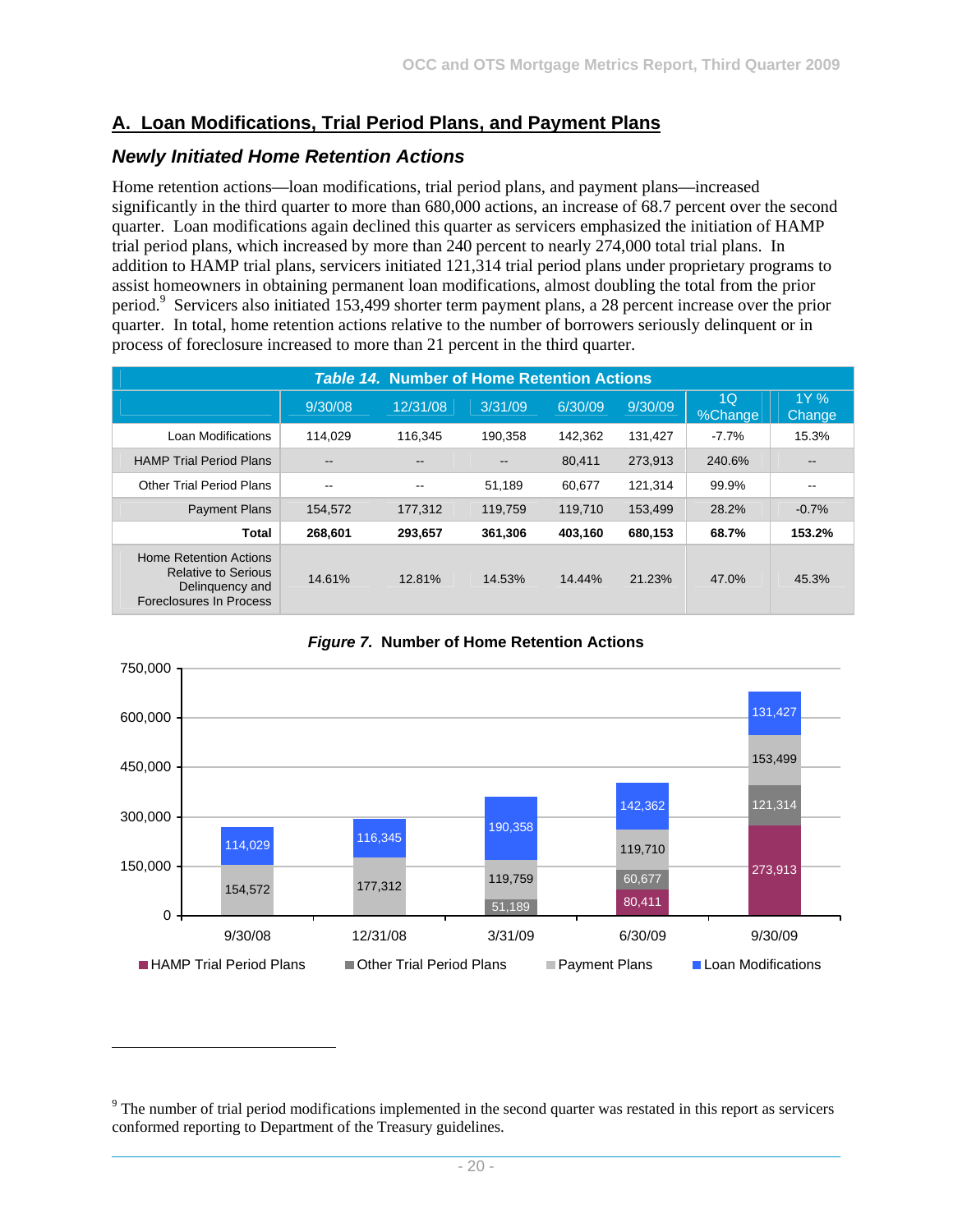# *HAMP Actions by Investor and Risk Category*

HAMP trial period plans increased significantly during the third quarter to nearly 274,000 total actions. Prime mortgages received 50.8 percent of HAMP actions implemented in the third quarter, while subprime mortgages received 20.2 percent of all actions. HAMP trial period plans were 69 percent concentrated in Fannie Mae or Freddie Mac mortgages during the third quarter.

| <b>Table 15. HAMP Actions by Investor and Risk Category</b><br>Trial actions implemented in the third quarter of 2009. |                   |             |                           |           |         |         |         |  |  |  |
|------------------------------------------------------------------------------------------------------------------------|-------------------|-------------|---------------------------|-----------|---------|---------|---------|--|--|--|
|                                                                                                                        | <b>Fannie Mae</b> | Freddie Mac | Government-<br>Guaranteed | Portfolio | Private | Unknown | Total   |  |  |  |
| Prime                                                                                                                  | 69,759            | 38,060      | 12                        | 13.151    | 17,805  | 237     | 139,024 |  |  |  |
| Alt-A                                                                                                                  | 24,873            | 12,821      | 20                        | 7,189     | 11,565  | 202     | 56,670  |  |  |  |
| Subprime                                                                                                               | 16,519            | 7.084       | 45                        | 11.611    | 19,779  | 412     | 55,450  |  |  |  |
| Other                                                                                                                  | 12.294            | 7.654       | 46                        | 678       | 2,066   | 31      | 22,769  |  |  |  |
| Total                                                                                                                  | 123,445           | 65,619      | 123                       | 32,629    | 51,215  | 882     | 273,913 |  |  |  |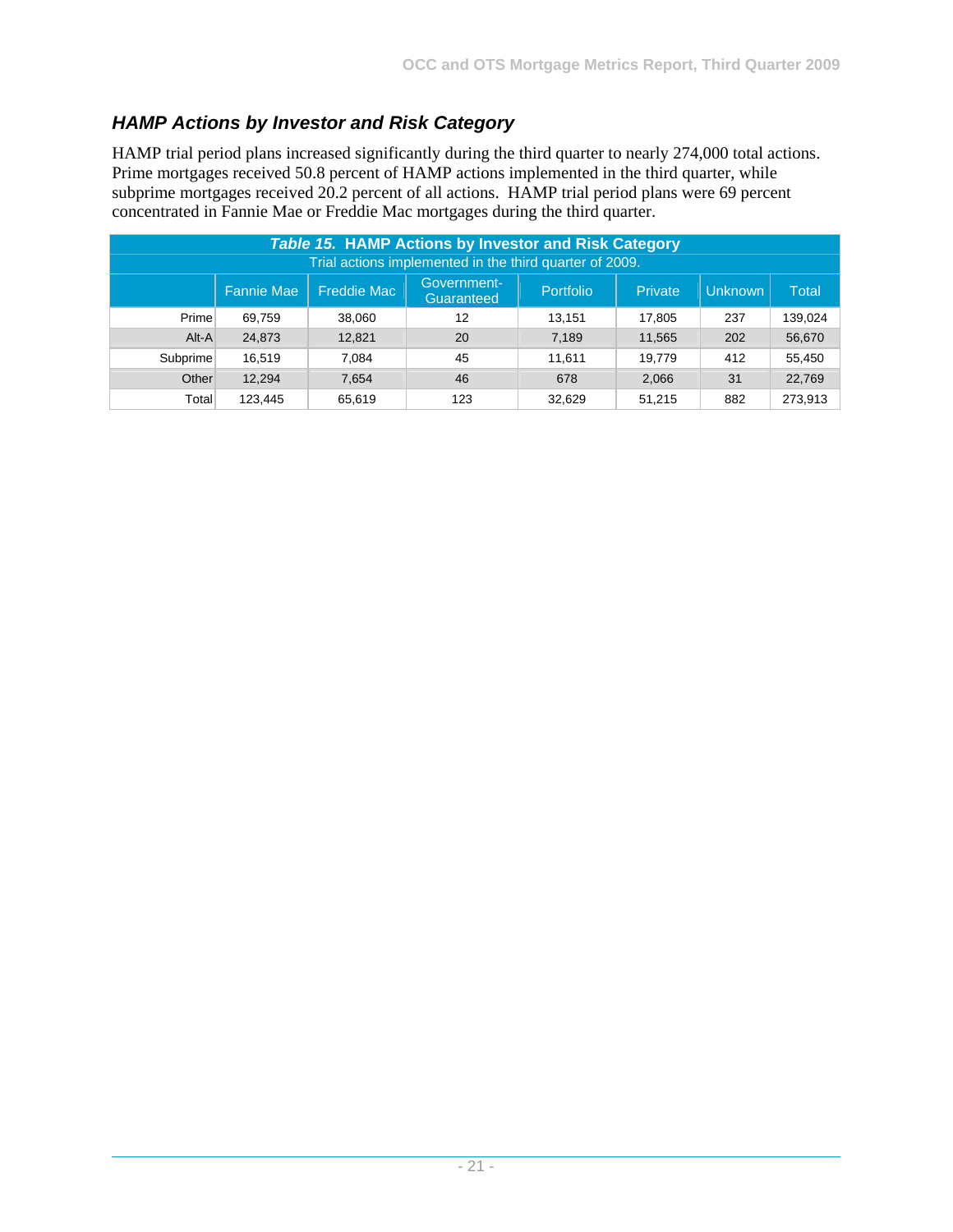## *Newly Initiated Home Retention Actions Relative to Newly Initiated Foreclosures*

Home retention actions—loan modifications, trial period plans, and payment plans—increased more quickly than new foreclosure actions across all risk categories during the quarter. Subprime mortgages had more than twice as many new home retention actions as new foreclosures. Prime mortgages also received more home retention actions than new foreclosures owing to both an increase in modifications, trial period plans, and payment plans as well as a material decline in new foreclosure actions.

| <b>Table 16. Newly Initiated Home Retention Actions</b><br>(Percentage of Newly Initiated Foreclosures) |         |          |         |         |         |                           |               |  |  |  |
|---------------------------------------------------------------------------------------------------------|---------|----------|---------|---------|---------|---------------------------|---------------|--|--|--|
|                                                                                                         | 9/30/08 | 12/31/08 | 3/31/09 | 6/30/09 | 9/30/09 | 1 <sub>O</sub><br>%Change | 1Y<br>%Change |  |  |  |
| Prime                                                                                                   | 48.8%   | 64.2%    | 53.9%   | 68.7%   | 162.7%  | 136.9%                    | 233.4%        |  |  |  |
| Alt-A                                                                                                   | 103.6%  | 119.7%   | 110.4%  | 129.1%  | 201.7%  | 56.2%                     | 94.7%         |  |  |  |
| Subprime                                                                                                | 149.9%  | 173.0%   | 182.1%  | 185.6%  | 219.4%  | 18.2%                     | 46.4%         |  |  |  |
| Other                                                                                                   | 124.6%  | 130.9%   | 114.9%  | 141.3%  | 178.2%  | 26.1%                     | 43.0%         |  |  |  |
| Overall                                                                                                 | 95.5%   | 111.8%   | 97.5%   | 109.2%  | 184.2%  | 68.7%                     | 92.9%         |  |  |  |
| Newly Initiated<br>Home Retention<br>Actions                                                            | 268,601 | 293,657  | 361,306 | 403,160 | 680,153 | 68.7%                     | 153.2%        |  |  |  |
| Newly Initiated<br><b>Foreclosures</b>                                                                  | 281,285 | 262,691  | 370,567 | 369,226 | 369,209 | 0.0%                      | 31.3%         |  |  |  |

*Figure 8.* **Newly Initiated Home Retention Actions** 



#### **Percentage of Newly Initiated Foreclosures**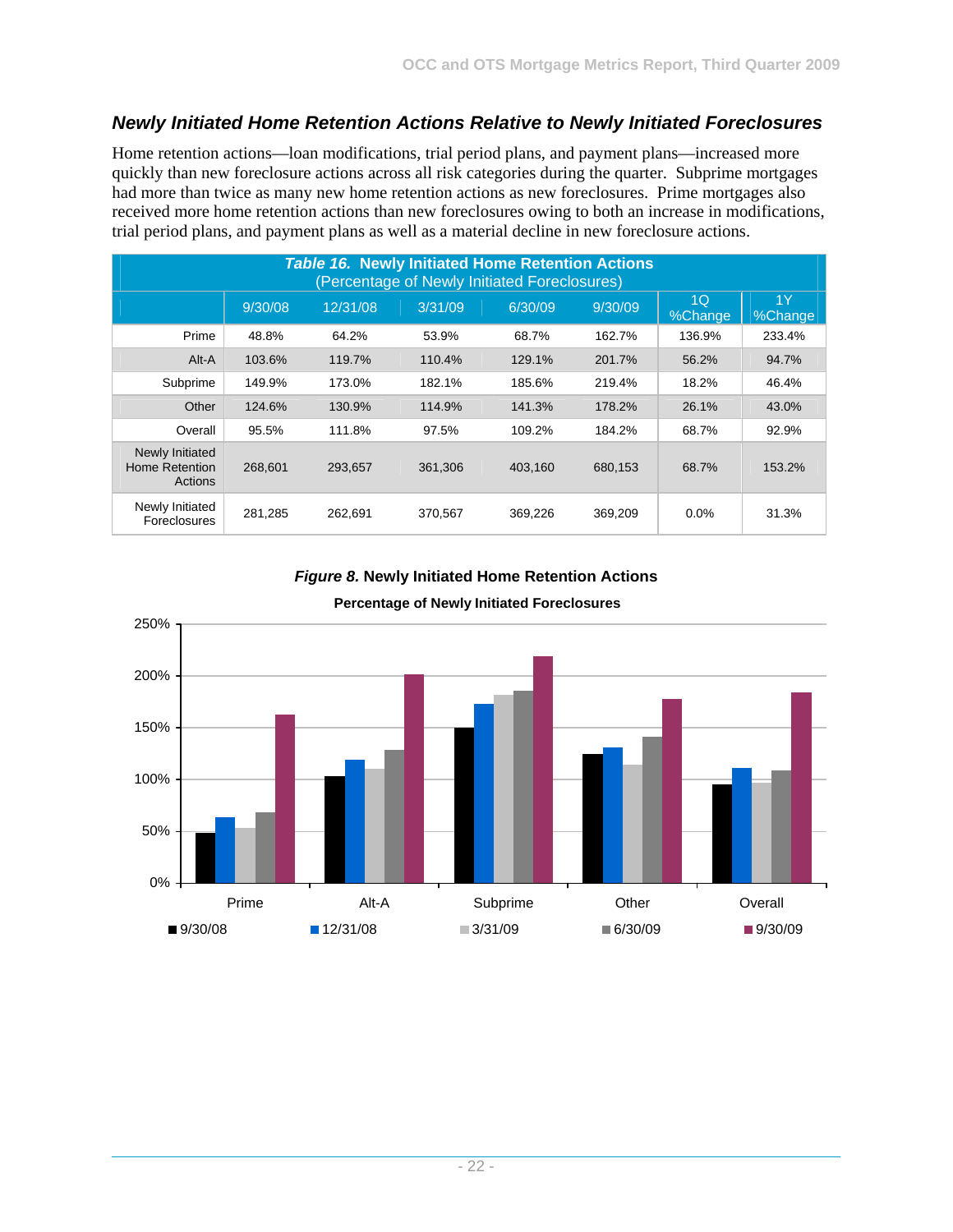# *Types of Modification Actions*

Servicers often use a combination of actions to achieve payment sustainability. Interest rate reductions continue to be the most prevalent action, used in 81.1 percent of all loan modifications implemented in the third quarter of 2009. The percentage of modifications that included capitalization of missed payments and fees decreased to 54.7 percent, while the percentage of modifications that included the extension of the loan maturity was 48.0 percent. Both principal reduction and principal deferral, while used less than other actions, increased in the third quarter. Because 73.6 percent of all modifications during the quarter changed more than one term, the total of the individual actions will exceed 100 percent of total modifications.

The actions or combination of actions have different effects on the borrower's principal and interest payments and may, over time, have different effects on the long-term sustainability of the loan. For instance, principal reductions reduce monthly payments and increase the equity in the home, which may contribute to the borrower's willingness to continue making payments on the loan. Appendix D presents additional detail on combination modifications.

| Table 17. Changes in Loan Terms Made by Modifications Made during 2009 |         |                                                    |         |                               |                                    |                               |  |  |  |  |
|------------------------------------------------------------------------|---------|----------------------------------------------------|---------|-------------------------------|------------------------------------|-------------------------------|--|--|--|--|
|                                                                        |         | <b>Total Number of Changes in Each</b><br>Category |         |                               | <b>Percentage of Modifications</b> |                               |  |  |  |  |
|                                                                        | 3/31/09 | 6/30/09                                            | 9/30/09 | 3/31/09<br>$($ of 190,358 $)$ | 6/30/09<br>$($ of 142,362 $)$      | 9/30/09<br>$($ of 131,427 $)$ |  |  |  |  |
| Capitalization                                                         | 131.690 | 93.677                                             | 71.907  | 69.2%                         | 65.8%                              | 54.7%                         |  |  |  |  |
| <b>Rate Reduction</b>                                                  | 109,747 | 101,617                                            | 106,633 | 57.7%                         | 71.4%                              | 81.1%                         |  |  |  |  |
| Rate Freeze                                                            | 28,773  | 10.671                                             | 3.274   | 15.1%                         | 7.5%                               | 2.5%                          |  |  |  |  |
| <b>Term Extension</b>                                                  | 50,882  | 66.343                                             | 63,127  | 26.7%                         | 46.6%                              | 48.0%                         |  |  |  |  |
| <b>Principal Reduction</b>                                             | 5.834   | 14.195                                             | 17.412  | 3.1%                          | 10.0%                              | 13.2%                         |  |  |  |  |
| <b>Principal Deferral</b>                                              | 411     | 3.496                                              | 4.039   | 0.2%                          | 2.5%                               | 3.1%                          |  |  |  |  |
| Unknown*                                                               | 12.137  | 8.326                                              | 3.417   | 6.4%                          | 5.8%                               | 2.6%                          |  |  |  |  |

\*Processing constraints at some servicers prevented them from aggregating and reporting specific modified term(s).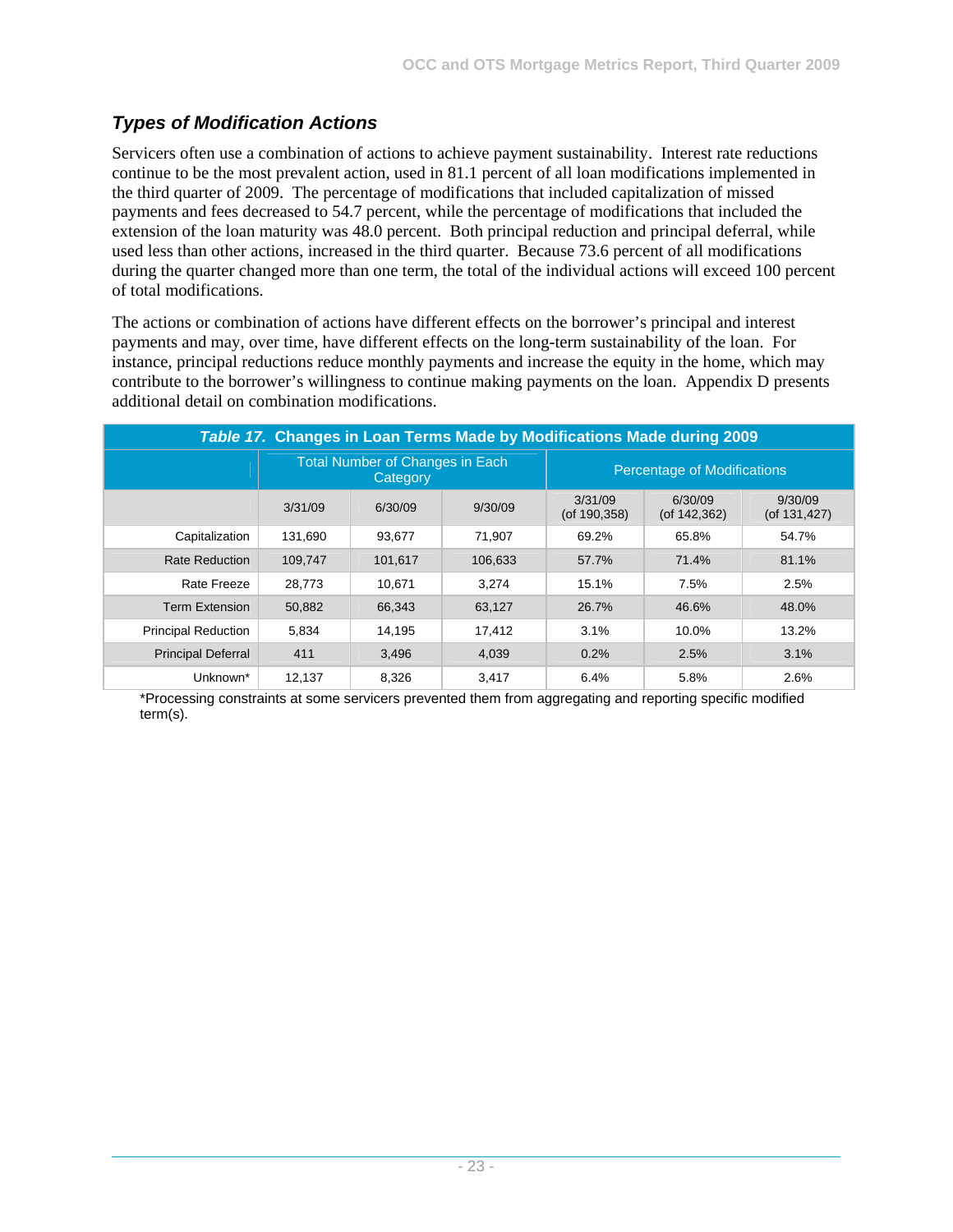# *Types of Modification Actions, by Risk Category*

Tables 18 and 19 show the distribution of the types of modification actions by risk category. Because 73.6 percent of the modifications changed more than one term, the number of individual features changed exceeds the number of modified loans in each risk category.

| Table 18. Numbers of Each Type of Modification by Risk Category in Third Quarter 2009 |        |        |          |                    |              |  |  |  |  |
|---------------------------------------------------------------------------------------|--------|--------|----------|--------------------|--------------|--|--|--|--|
|                                                                                       | Prime  | Alt-A  | Subprime | Other <sub>i</sub> | <b>Total</b> |  |  |  |  |
| <b>Total Mortgages</b><br>Modified                                                    | 50,075 | 28,836 | 44.486   | 8.030              | 131,427      |  |  |  |  |
| Capitalization                                                                        | 25,311 | 16.574 | 24.965   | 5,057              | 71.907       |  |  |  |  |
| <b>Rate Reduction</b>                                                                 | 41,952 | 23,176 | 35.546   | 5.959              | 106,633      |  |  |  |  |
| Rate Freeze                                                                           | 1,097  | 832    | 1,225    | 120                | 3,274        |  |  |  |  |
| <b>Term Extension</b>                                                                 | 23,834 | 14,515 | 20,290   | 4.488              | 63,127       |  |  |  |  |
| <b>Principal Reduction</b>                                                            | 6,766  | 4,562  | 5,625    | 459                | 17,412       |  |  |  |  |
| <b>Principal Deferral</b>                                                             | 2184   | 897    | 499      | 459                | 4,039        |  |  |  |  |
| Unknown                                                                               | 1,469  | 712    | 960      | 276                | 3,417        |  |  |  |  |

Servicers often use a combination of actions to achieve payment sustainability. As a result, there is no single action that can be identified as the one component of a successful modification. Most modifications across all risk categories include an interest rate reduction, while significant numbers include capitalization of past due interest and fees and extension of the loan maturity. An increasing number of modifications across all risk categories include principal reduction or deferral.

| Table 19. Percentages of Each Type of Modification by Risk Category in Third Quarter 2009 |       |         |                 |              |         |  |  |  |  |  |
|-------------------------------------------------------------------------------------------|-------|---------|-----------------|--------------|---------|--|--|--|--|--|
|                                                                                           | Prime | $Alt-A$ | <b>Subprime</b> | <b>Other</b> | Overall |  |  |  |  |  |
| Capitalization                                                                            | 50.5% | 57.5%   | 56.1%           | 63.0%        | 54.7%   |  |  |  |  |  |
| <b>Rate Reduction</b>                                                                     | 83.8% | 80.4%   | 79.9%           | 74.2%        | 81.1%   |  |  |  |  |  |
| Rate Freeze                                                                               | 2.2%  | 2.9%    | 2.8%            | 1.5%         | 2.5%    |  |  |  |  |  |
| <b>Term Extension</b>                                                                     | 47.6% | 50.3%   | 45.6%           | 55.9%        | 48.0%   |  |  |  |  |  |
| <b>Principal Reduction</b>                                                                | 13.5% | 15.8%   | 12.6%           | 5.7%         | 13.2%   |  |  |  |  |  |
| <b>Principal Deferral</b>                                                                 | 4.4%  | 3.1%    | 1.1%            | 5.7%         | 3.1%    |  |  |  |  |  |
| <b>Unknown</b>                                                                            | 2.9%  | 2.5%    | 2.2%            | 3.4%         | 2.6%    |  |  |  |  |  |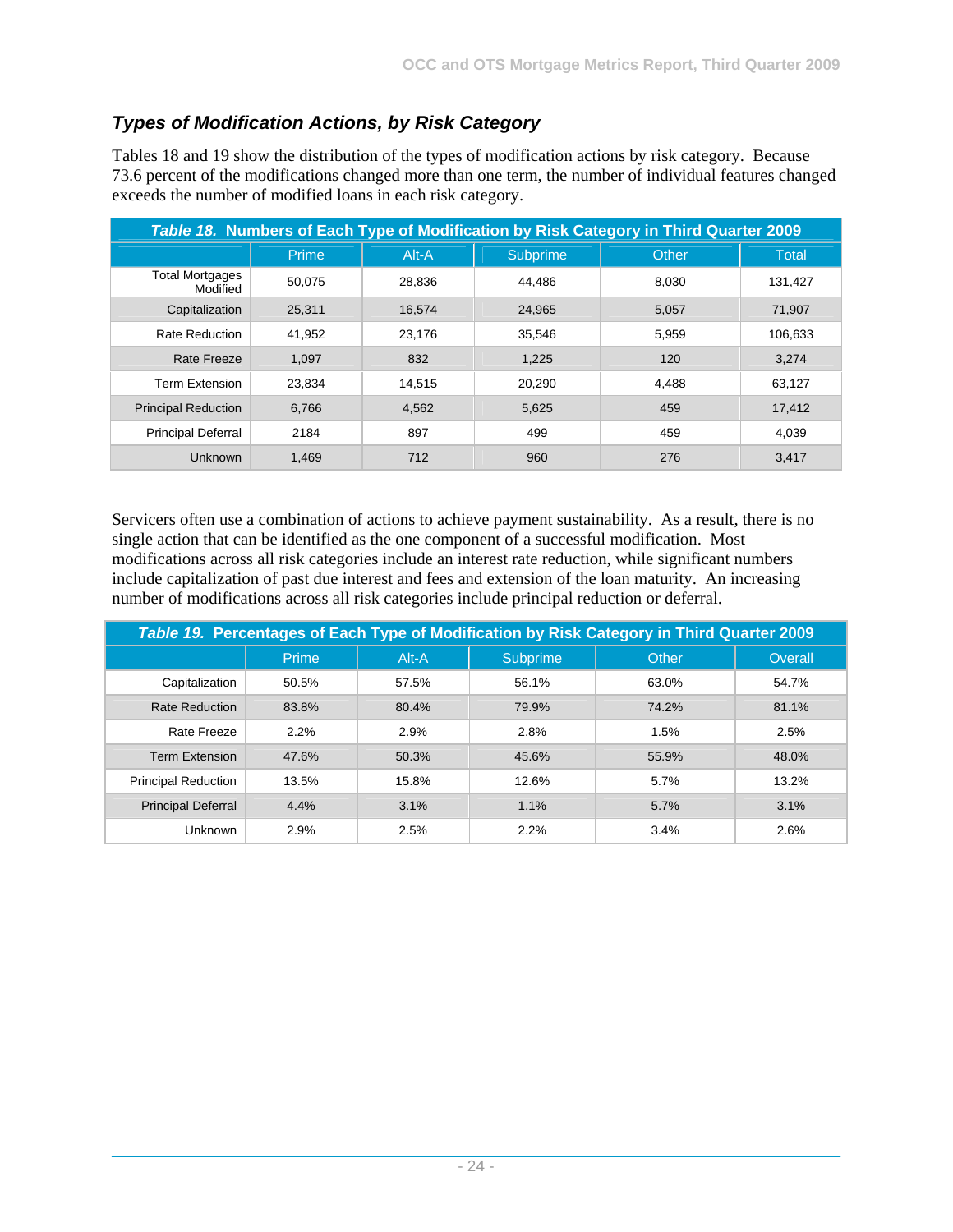# *Types of Modification Actions, by Investor/Product Type*

Servicers continued to modify more loans held in their own portfolio then they did for the GSEs, government-guaranteed loans, or for private investors, likely because of their increased flexibility when working with their own loans. Loans serviced for the GSEs accounted for 18.7 percent of all modifications despite making up about 63 percent of the servicing portfolio.

Tables 20 and 21 show the distribution of the types of modification actions by investor and product type. Because modifications may change more than one term, the number of features changed exceeds the number of modified loans for each investor.

|                                    | Table 20. Numbers of Each Type of Modification by Investor in Third Quarter 2009 |                    |                           |                            |           |         |  |  |  |  |
|------------------------------------|----------------------------------------------------------------------------------|--------------------|---------------------------|----------------------------|-----------|---------|--|--|--|--|
|                                    | <b>Fannie Mae</b>                                                                | <b>Freddie Mac</b> | Government-<br>Guaranteed | <b>Private</b><br>Investor | Portfolio | Total   |  |  |  |  |
| <b>Total Mortgages</b><br>Modified | 21,154                                                                           | 3.426              | 21.608                    | 38.149                     | 47.090    | 131.427 |  |  |  |  |
| Capitalization                     | 18.457                                                                           | 2.977              | 14.480                    | 28,088                     | 7,905     | 71,907  |  |  |  |  |
| <b>Rate Reduction</b>              | 16.253                                                                           | 1.379              | 19.013                    | 28.818                     | 41,170    | 106.633 |  |  |  |  |
| Rate Freeze                        | 35                                                                               | 176                | 31                        | 645                        | 2,387     | 3,274   |  |  |  |  |
| <b>Term Extension</b>              | 12.746                                                                           | 2,502              | 12,855                    | 2,806                      | 32,218    | 63,127  |  |  |  |  |
| <b>Principal Reduction</b>         | 80                                                                               | 54                 |                           | 18                         | 17,259    | 17,412  |  |  |  |  |
| <b>Principal Deferral</b>          | 92                                                                               | 51                 | $\Omega$                  | 2.517                      | 1.379     | 4,039   |  |  |  |  |
| Unknown                            | 888                                                                              | 216                | 451                       | 694                        | 1.168     | 3.417   |  |  |  |  |

The percentage of each type of loan term changed varied significantly by investor. GSE, governmentguaranteed, and private investor modifications included capitalization of past-due interest and fees more often than did portfolio modifications. Conversely, government-guaranteed and portfolio loans received more interest rate reductions than the GSEs and private investors. Principal reduction was featured prominently in portfolio loans, while principal deferral was used most often for private investor loans.

| Table 21. Percentages of Each Type of Modification by Investor in Third Quarter 2009 |                   |                    |                           |                            |                  |         |  |  |  |
|--------------------------------------------------------------------------------------|-------------------|--------------------|---------------------------|----------------------------|------------------|---------|--|--|--|
|                                                                                      | <b>Fannie Mae</b> | <b>Freddie Mac</b> | Government-<br>Guaranteed | <b>Private</b><br>Investor | <b>Portfolio</b> | Overall |  |  |  |
| Capitalization                                                                       | 87.3%             | 86.9%              | 67.0%                     | 73.6%                      | 16.8%            | 54.7%   |  |  |  |
| <b>Rate Reduction</b>                                                                | 76.8%             | 40.3%              | 88.0%                     | 75.5%                      | 87.4%            | 81.1%   |  |  |  |
| Rate Freeze                                                                          | 0.2%              | 5.1%               | 0.1%                      | 1.7%                       | 5.1%             | 2.5%    |  |  |  |
| <b>Term Extension</b>                                                                | 60.3%             | 73.0%              | 59.5%                     | 7.4%                       | 68.4%            | 48.0%   |  |  |  |
| <b>Principal Reduction</b>                                                           | 0.4%              | 1.6%               | $0.0\%$                   | 0.0%                       | 36.7%            | 13.2%   |  |  |  |
| <b>Principal Deferral</b>                                                            | 0.4%              | 1.5%               | 0.0%                      | 6.6%                       | 2.9%             | 3.1%    |  |  |  |
| Unknown                                                                              | 4.2%              | 6.3%               | 2.1%                      | 1.8%                       | 2.5%             | 2.6%    |  |  |  |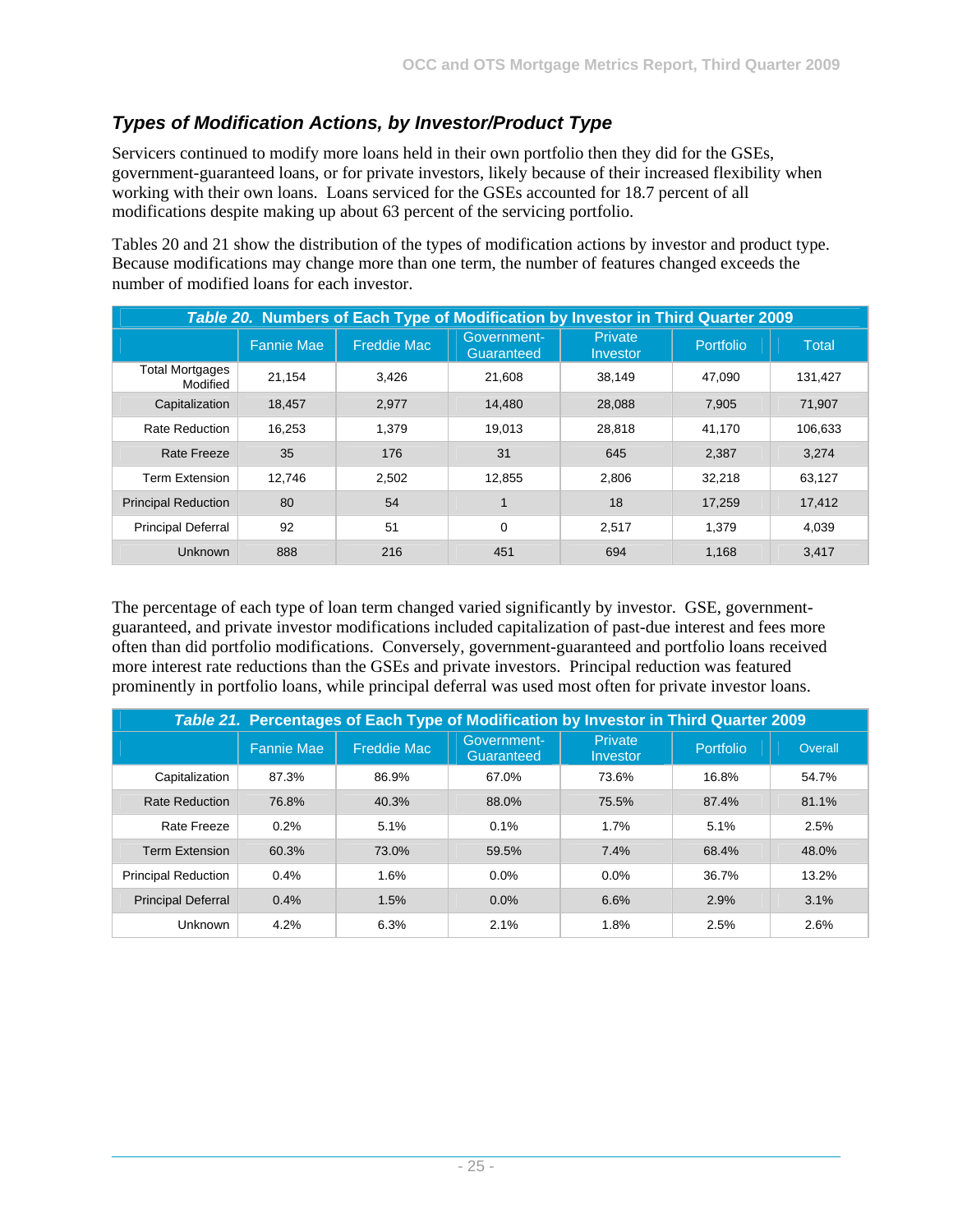# *Types of Modifications Actions Taken on Option ARMs*

Tables 22 and 23 show the distribution of the types of modification actions on Option ARMs. Option ARMs contain unique, higher risk features that may make them difficult to modify for payment sustainability while attaining a positive net present value to the investor. Prime Option ARMs received more than 59 percent of all modifications made to Option ARMs, while constituting 64 percent of all Option ARMs in the servicing portfolio. Conversely, subprime Option ARMs represent 7 percent of the total, but received 20 percent of all modifications to Option ARMs.

|                                    |        |       |                 | Table 22. Numbers of Each Type of Modification in Third Quarter 2009 |              |
|------------------------------------|--------|-------|-----------------|----------------------------------------------------------------------|--------------|
|                                    | Prime  | Alt-A | <b>Subprime</b> | <b>Other</b>                                                         | <b>Total</b> |
| <b>Total Mortgages</b><br>Modified | 15,915 | 5.245 | 5.297           | 395                                                                  | 26,852       |
| Capitalization                     | 1,457  | 411   | 13              | 13                                                                   | 1,894        |
| <b>Rate Reduction</b>              | 14,242 | 4,534 | 4.631           | 337                                                                  | 23,744       |
| Rate Freeze                        | 670    | 456   | 553             | 53                                                                   | 1,732        |
| <b>Term Extension</b>              | 9,137  | 4.485 | 5,249           | 384                                                                  | 19,255       |
| <b>Principal Reduction</b>         | 5,621  | 3.797 | 4.566           | 266                                                                  | 14,250       |
| <b>Principal Deferral</b>          | 4      |       | $\Omega$        |                                                                      | 6            |
| <b>Unknown</b>                     | 286    | 28    | 10              |                                                                      | 325          |

Consistent with other product types, interest rate reduction and term extensions were the prevalent modification actions for Option ARMs. However, because of the unique features of these products, principal reduction was used in about 53 percent of all modifications, a significantly higher percentage than for other asset types.

| Table 23. Percentages of Each Type of Modification in Third Quarter 2009 |         |       |          |              |         |  |  |  |  |  |
|--------------------------------------------------------------------------|---------|-------|----------|--------------|---------|--|--|--|--|--|
|                                                                          | Prime   | Alt-A | Subprime | <b>Other</b> | Overall |  |  |  |  |  |
| Capitalization                                                           | 9.2%    | 7.8%  | 0.2%     | 3.3%         | 7.1%    |  |  |  |  |  |
| <b>Rate Reduction</b>                                                    | 89.5%   | 86.4% | 87.4%    | 85.3%        | 88.4%   |  |  |  |  |  |
| Rate Freeze                                                              | 4.2%    | 8.7%  | 10.4%    | 13.4%        | 6.5%    |  |  |  |  |  |
| <b>Term Extension</b>                                                    | 57.4%   | 85.5% | 99.1%    | 97.2%        | 71.7%   |  |  |  |  |  |
| <b>Principal Reduction</b>                                               | 35.3%   | 72.4% | 86.2%    | 67.3%        | 53.1%   |  |  |  |  |  |
| <b>Principal Deferral</b>                                                | $0.0\%$ | 0.0%  | 0.0%     | 0.3%         | 0.0%    |  |  |  |  |  |
| Unknown                                                                  | 1.8%    | 0.5%  | 0.2%     | 0.3%         | 1.2%    |  |  |  |  |  |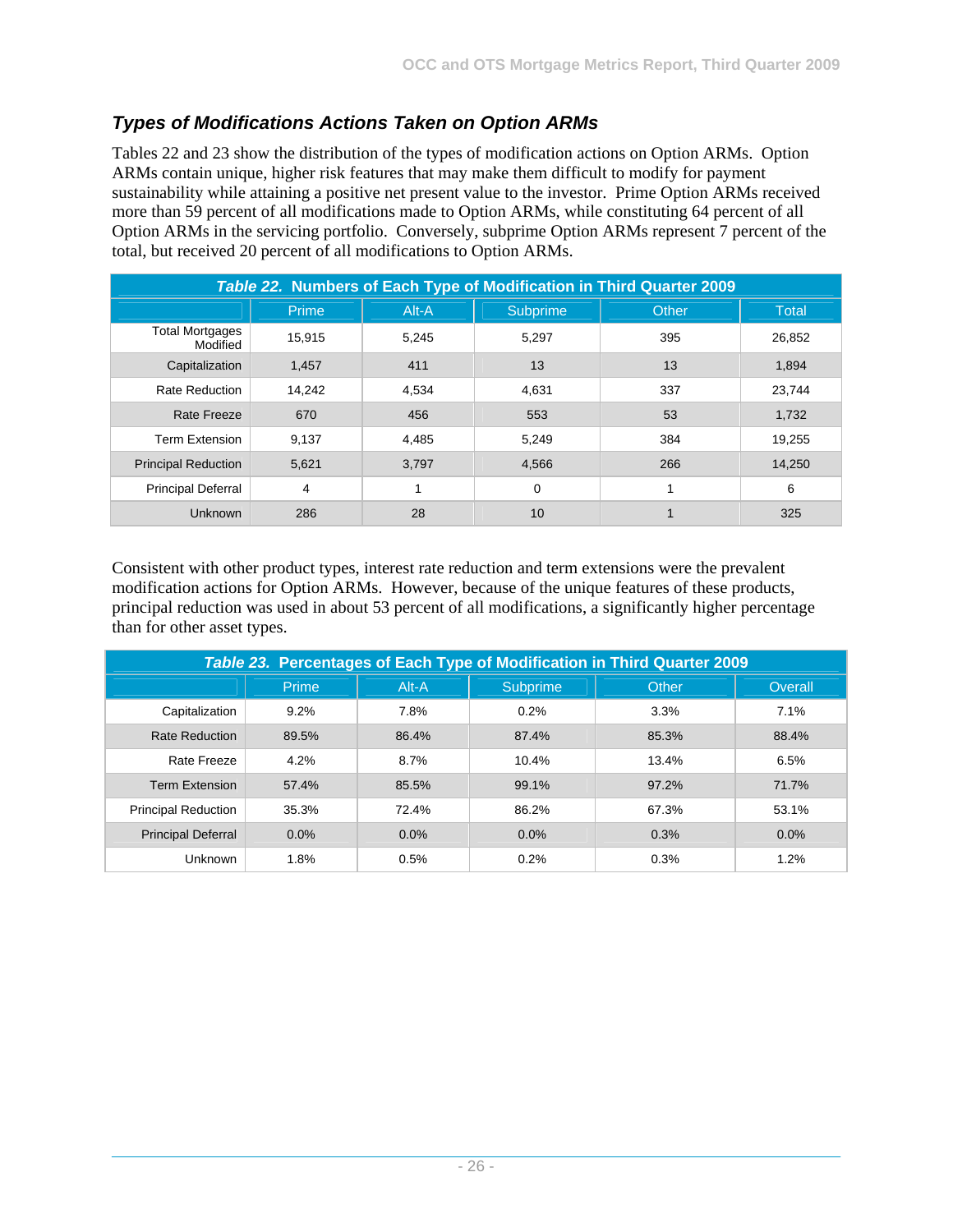## *Changes to Monthly Payments Owing to Modification*

The previous sections described the types of modification actions across risk categories, investors, and product types. This section describes the effect of those changes on borrowers' monthly principal and interest payments.

Loan modifications may increase monthly payments when borrowers and servicers agree to add past due interest, advances for taxes or insurance, and other fees to the loan balances and re-amortize the new balances over the remaining life of the loans. The interest rate or maturity of the loans may be changed, but not enough to offset the increase in payment caused by the additional capitalized principal. Modifications may also result in increased monthly payments when interest rates and payments on adjustable rate mortgages are reset higher, but by less than the amount indicated in the original mortgage contracts.

Modifications that increase payments may be appropriate when borrowers experience temporary cash flow or liquidity problems but have reasonable prospects to make the higher payments to bring the loan current and repay the debt over time. However, during periods of prolonged economic stress, this strategy can carry additional risk, underscoring the importance of verifying borrowers' incomes and debt payment ability so that borrowers and servicers can have confidence that the modifications are likely to be sustainable.

Servicers also modify some loans that leave principal and interest payments unchanged. This occurs, for example, when servicers "freeze" current interest rates and payments instead of allowing them to increase to the level required by the original mortgage contracts.

Modifications that decrease payments occur when servicers elect to lower interest rates, extend the amortization period, or forgive or defer principal. Reduced payments can make loans more affordable and more likely to be sustainable over time. The lower payments also result in less monthly cash flow and interest income to the mortgage investor.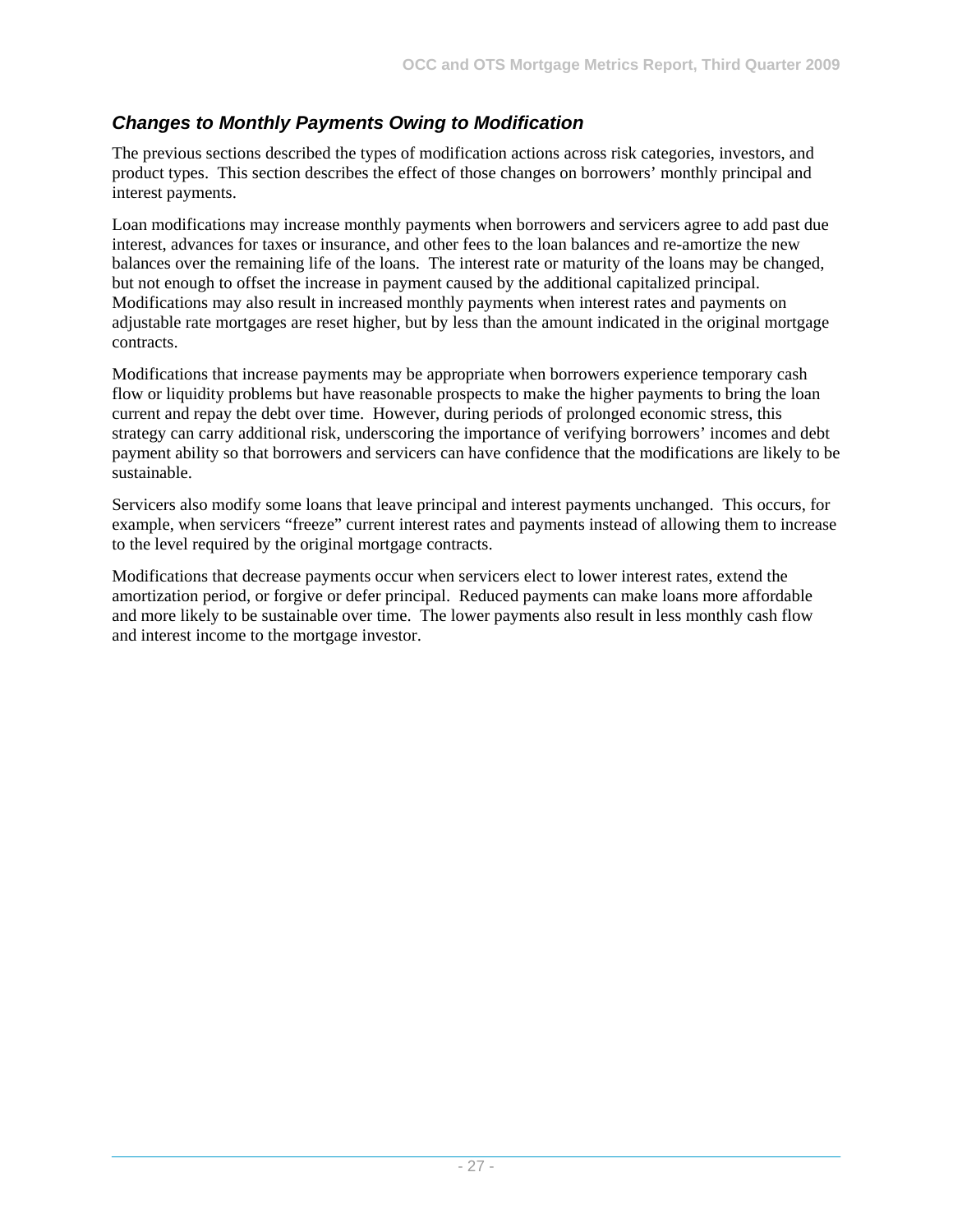#### *Changes to Monthly Payments Owing to Modifications, by Quarter*

Modifications that lowered monthly principal and interest payments increased to 80.1 percent of all loans modified during the quarter, as servicers continued to focus on sustainable modifications. Modifications that increased monthly payments declined to 16.4 percent of all modifications during the quarter, down 6.2 percent from the previous quarter and 49.8 percent from a year ago.<sup>10</sup> As noted elsewhere in this report, modifications that reduce the borrowers' monthly payment have much lower re-default rates than modifications that increase payments or leave payments unchanged.

| Table 24. Change in Monthly Principal and Interest Payments Owing to Modification<br>(Number of Modifications) |         |          |         |         |         |               |               |  |  |  |
|----------------------------------------------------------------------------------------------------------------|---------|----------|---------|---------|---------|---------------|---------------|--|--|--|
|                                                                                                                | 9/30/08 | 12/31/08 | 3/31/09 | 6/30/09 | 9/30/09 | 1Q<br>%Change | 1Y<br>%Change |  |  |  |
| Decreased by 20% or More                                                                                       | 19,334  | 28.632   | 53.371  | 54.860  | 48.491  | $-11.6%$      | 150.8%        |  |  |  |
| Decreased by 10% to Less<br>than $20%$                                                                         | 13,167  | 14,338   | 22,581  | 27,691  | 23,992  | $-13.4%$      | 82.2%         |  |  |  |
| Decreased Less than 10%                                                                                        | 13,264  | 14,939   | 23,402  | 28,213  | 31,924  | 13.2%         | 140.7%        |  |  |  |
| <b>Subtotal for Decreased</b>                                                                                  | 45,765  | 57,909   | 99,354  | 110,764 | 104,407 | $-5.7%$       | 128.1%        |  |  |  |
| Unchanged                                                                                                      | 26,589  | 24,586   | 52,815  | 6,038   | 4,625   | $-23.4%$      | $-82.6%$      |  |  |  |
| Increased                                                                                                      | 34,922  | 27,166   | 33,584  | 24,665  | 21,312  | $-13.6%$      | $-39.0%$      |  |  |  |
| <b>Subtotal for Unchanged</b><br>and Increased                                                                 | 61,511  | 51,752   | 86,399  | 30,703  | 25,937  | $-15.5%$      | $-57.8%$      |  |  |  |
| Total                                                                                                          | 107,276 | 109,661  | 185,753 | 141,467 | 130,344 | $-7.9%$       | 21.5%         |  |  |  |
| Change in Monthly Principal and Interest Payments Owing to Modification (Percentage of Modifications)          |         |          |         |         |         |               |               |  |  |  |
| Decreased by 20% or More                                                                                       | 18.0%   | 26.1%    | 28.7%   | 38.8%   | 37.2%   | $-4.1%$       | 106.4%        |  |  |  |
| Decreased by 10% to Less<br>than $20%$                                                                         | 12.3%   | 13.1%    | 12.2%   | 19.6%   | 18.4%   | $-6.0%$       | 50.0%         |  |  |  |
| Decreased Less than 10%                                                                                        | 12.4%   | 13.6%    | 12.6%   | 19.9%   | 24.5%   | 22.8%         | 98.1%         |  |  |  |
| <b>Subtotal for Decreased</b>                                                                                  | 42.7%   | 52.8%    | 53.5%   | 78.3%   | 80.1%   | 2.3%          | 87.8%         |  |  |  |
| Unchanged                                                                                                      | 24.8%   | 22.4%    | 28.4%   | 4.3%    | 3.5%    | $-16.9%$      | $-85.7%$      |  |  |  |
| Increased                                                                                                      | 32.6%   | 24.8%    | 18.1%   | 17.4%   | 16.4%   | $-6.2%$       | $-49.8%$      |  |  |  |
| <b>Subtotal for Unchanged</b><br>and Increased                                                                 | 57.3%   | 47.2%    | 46.5%   | 21.7%   | 19.9%   | $-8.3%$       | $-65.3%$      |  |  |  |
| Total                                                                                                          | 100.0%  | 100.0%   | 100.0%  | 100.0%  | 100.0%  |               |               |  |  |  |

l

<sup>&</sup>lt;sup>10</sup> Payment change information was not reported on 2,957 modifications in the first quarter of 2008; 6,625 in the second quarter of 2008; 6,753 in the third quarter of 2008; 6,684 in the fourth quarter of 2008; 4,605 in the first quarter of 2009; 895 in the second quarter of 2009; and 1,083 in the third quarter of 2009.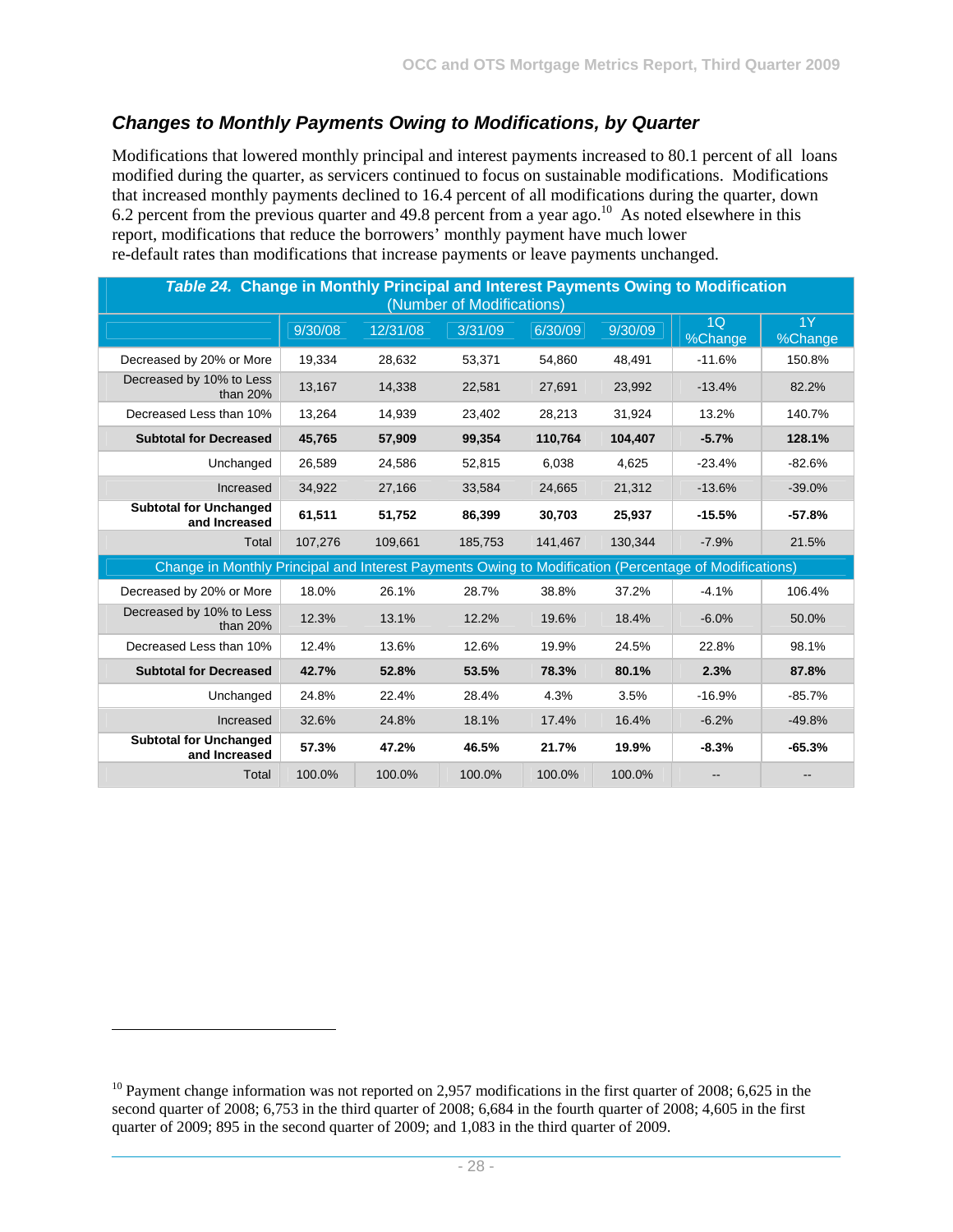

*Figure 9.* **Change in Monthly Principal and Interest Payments**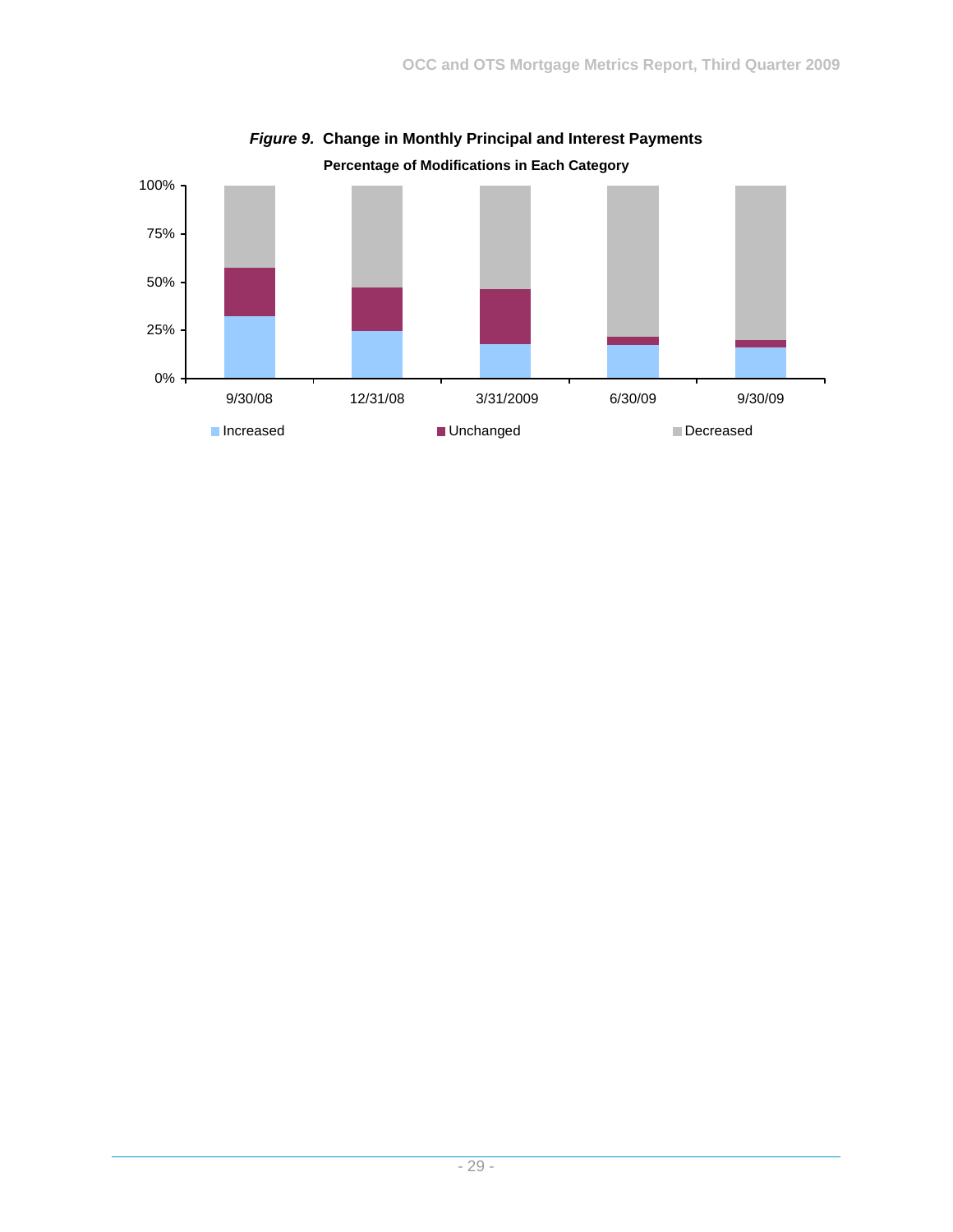## **B. Modified Loan Performance**

#### *Re-Default Rates of Modified Loans: 60 or More Days Delinquent*

The percentage of loans that were 60 or more days delinquent or in the process of foreclosure subsequent to modification have increased steadily over time. Modifications implemented after the third quarter of 2008 appeared to perform relatively better than older vintages. Modifications made in the second quarter of 2009, which had a greater proportion of modifications that reduced monthly payments, showed the lowest re-default rate three months after modification of any quarterly vintage.

| <b>Table 25. Modified Loans 60 or More Days Delinguent</b><br>(60+ Re-Default Rate for 2008-2009 Modifications)*                                                                       |       |       |       |                        |  |  |  |  |  |  |
|----------------------------------------------------------------------------------------------------------------------------------------------------------------------------------------|-------|-------|-------|------------------------|--|--|--|--|--|--|
| 9 Months after<br>3 Months after<br>6 Months after<br>12 Months<br><b>Modification Date</b><br>after Modification<br><b>Modification</b><br><b>Modification</b><br><b>Modification</b> |       |       |       |                        |  |  |  |  |  |  |
| Second Quarter 2008                                                                                                                                                                    | 33.3% | 49.4% | 54.9% | 58.5%                  |  |  |  |  |  |  |
| Third Quarter 2008                                                                                                                                                                     | 35.1% | 48.1% | 54.6% | 60.7%                  |  |  |  |  |  |  |
| Fourth Quarter 2008                                                                                                                                                                    | 29.9% | 42.0% | 51.8% | --                     |  |  |  |  |  |  |
| First Quarter 2009                                                                                                                                                                     | 30.7% | 42.7% | --    | $\qquad \qquad \cdots$ |  |  |  |  |  |  |
| Second Quarter 2009                                                                                                                                                                    | 18.7% | --    | --    | --                     |  |  |  |  |  |  |

\* Data include only modifications that have had time to age the indicated number of months.



#### *Figure 10.* **Modified Loans 60 or More Days Delinquent**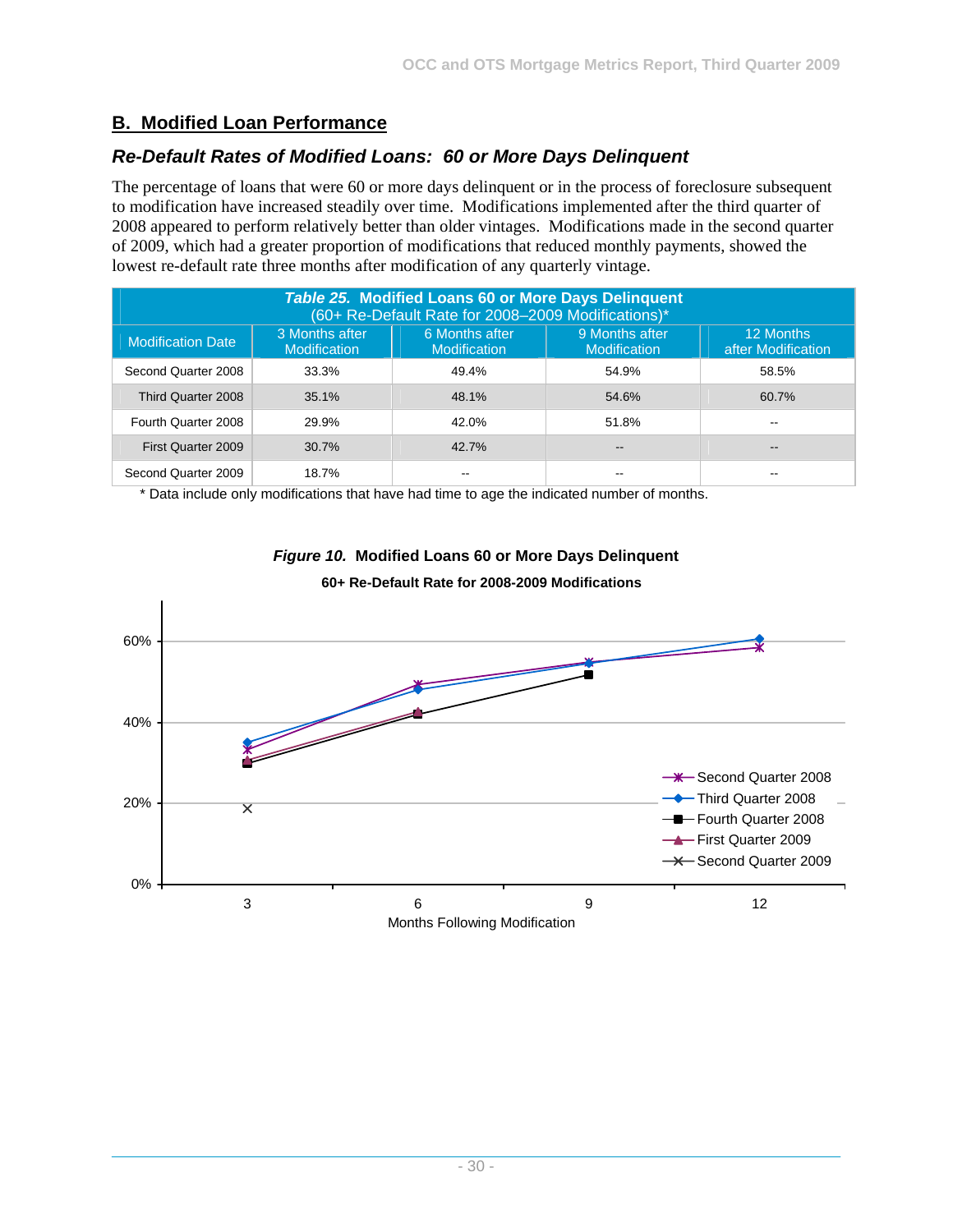# *Re-Default Rates of Modified Loans: 30 or More Days Delinquent*

Re-default rates measured as 30 or more days delinquent or in process of foreclosure were naturally higher, and reflected the same trends as when measured as 60 or more days delinquent. Delinquencies exceeding 30 days provide an early indicator of loans that may need additional attention to prevent more serious delinquency or foreclosure.

| Table 26. Modified Loans 30 or More Days Delinquent<br>(30+ Re-Default Rate for 2008-2009 Modifications)*                                                                              |       |       |       |       |  |  |  |  |  |  |
|----------------------------------------------------------------------------------------------------------------------------------------------------------------------------------------|-------|-------|-------|-------|--|--|--|--|--|--|
| 9 Months after<br>6 Months after<br>3 Months after<br>12 Months<br><b>Modification Date</b><br>after Modification<br><b>Modification</b><br><b>Modification</b><br><b>Modification</b> |       |       |       |       |  |  |  |  |  |  |
| Second Quarter 2008                                                                                                                                                                    | 54.4% | 64.2% | 66.6% | 69.4% |  |  |  |  |  |  |
| Third Quarter 2008                                                                                                                                                                     | 55.2% | 62.1% | 66.5% | 70.7% |  |  |  |  |  |  |
| Fourth Quarter 2008                                                                                                                                                                    | 46.6% | 57.0% | 64.2% | --    |  |  |  |  |  |  |
| First Quarter 2009                                                                                                                                                                     | 45.6% | 56.2% | --    | --    |  |  |  |  |  |  |
| Second Quarter 2009                                                                                                                                                                    | 34.2% |       |       |       |  |  |  |  |  |  |

\* Data include only modifications that have had time to age the indicated number of months.



#### *Figure 11.* **Modified Loans 30 or More Days Delinquent**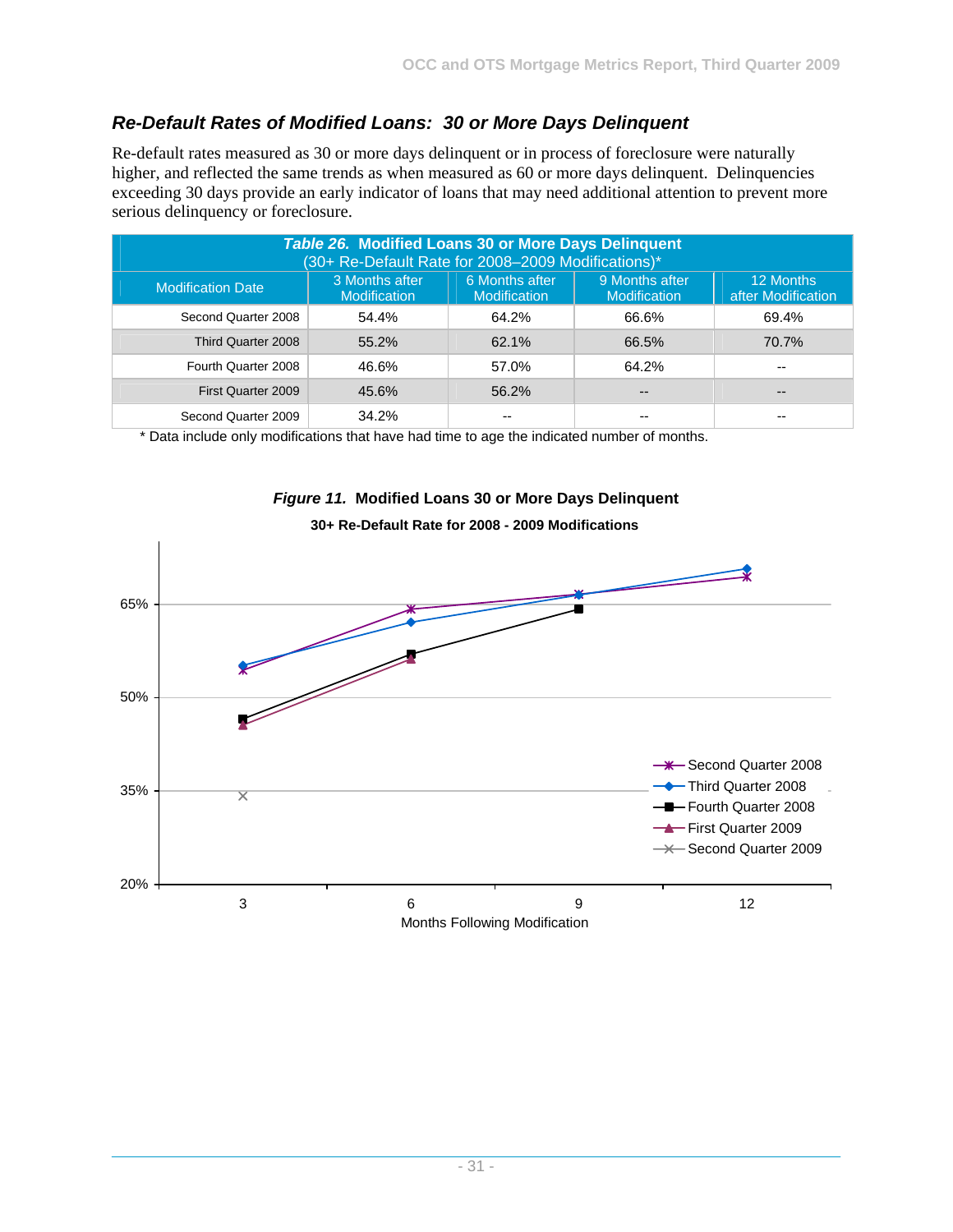## *Re-Default Rates of Modified Loans: 90 or More Days Delinquent*

Re-default rates measured at 90 or more days delinquent or in process of foreclosure were naturally lower than other measures, but also reflected a rising trend over time. As with other measures, the more recent quarterly vintages appeared to perform better in the first three to six months after the modification than did earlier vintages. Again, it is too early to determine whether these modifications will perform significantly better than prior vintages over the long term.

| <b>Table 27. Modified Loans 90 or More Days Delinquent</b><br>(90+ Re-Default Rate for 2008-2009 Modifications)*                                                                       |       |       |                        |       |  |  |  |  |  |  |
|----------------------------------------------------------------------------------------------------------------------------------------------------------------------------------------|-------|-------|------------------------|-------|--|--|--|--|--|--|
| 9 Months after<br>6 Months after<br>3 Months after<br>12 Months<br><b>Modification Date</b><br>after Modification<br><b>Modification</b><br><b>Modification</b><br><b>Modification</b> |       |       |                        |       |  |  |  |  |  |  |
| Second Quarter 2008                                                                                                                                                                    | 19.9% | 38.2% | 46.7%                  | 51.4% |  |  |  |  |  |  |
| Third Quarter 2008                                                                                                                                                                     | 21.1% | 38.4% | 46.4%                  | 53.7% |  |  |  |  |  |  |
| Fourth Quarter 2008                                                                                                                                                                    | 19.5% | 32.2% | 42.9%                  |       |  |  |  |  |  |  |
| First Quarter 2009                                                                                                                                                                     | 21.0% | 33.9% | $\qquad \qquad \cdots$ |       |  |  |  |  |  |  |
| Second Quarter 2009                                                                                                                                                                    | 9.6%  | --    |                        |       |  |  |  |  |  |  |

\* Data include only modifications that have had time to age the indicated number of months.



#### *Figure 12.* **Modified Loans 90 or More Days Delinquent 90+ Re-Default Rate for 2008 - 2009 Modifications**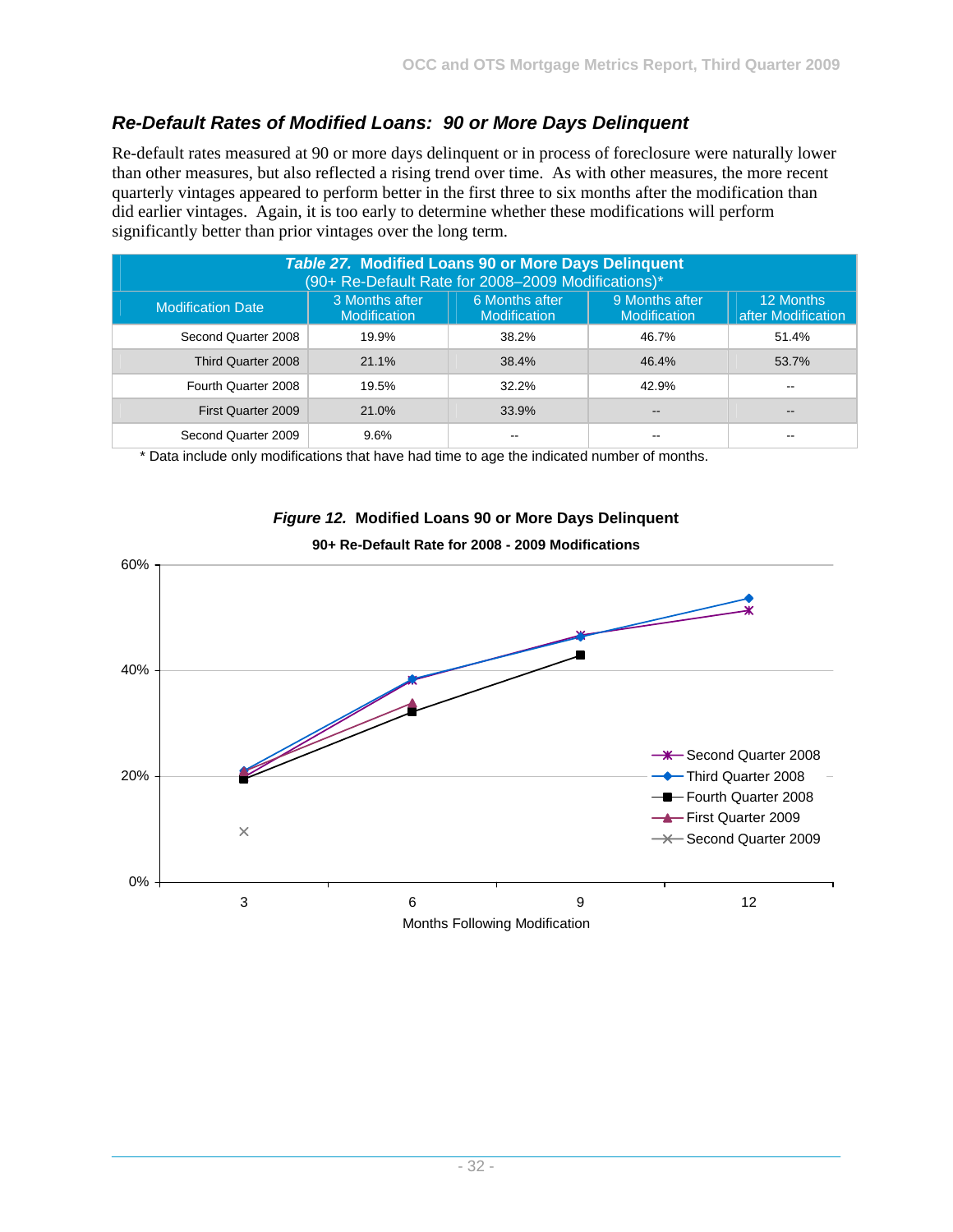# *Re-Default Rate, by Investor (60 or More Days Delinquent)*

Modifications on loans held in the servicers' own portfolios continued to perform better after modification than loans serviced for others. This difference may reflect differences in modification programs and additional flexibility to modify terms to achieve greater sustainability.

| Table 28. Re-Default Rates for Portfolio Loans and Loans Serviced for Others<br>(60 or More Days Delinguent)*                                                                                           |       |       |       |       |  |  |  |  |  |  |
|---------------------------------------------------------------------------------------------------------------------------------------------------------------------------------------------------------|-------|-------|-------|-------|--|--|--|--|--|--|
| <b>Six Months after</b><br>12 Months after<br>Nine Months after<br>Three Months after<br><b>Investor Loan Type</b><br>Modification<br><b>Modification</b><br><b>Modification</b><br><b>Modification</b> |       |       |       |       |  |  |  |  |  |  |
| Fannie Mae                                                                                                                                                                                              | 27.0% | 44.0% | 54.1% | 58.6% |  |  |  |  |  |  |
| Freddie Mac                                                                                                                                                                                             | 33.4% | 47.4% | 51.2% | 55.1% |  |  |  |  |  |  |
| Government-Guaranteed                                                                                                                                                                                   | 31.4% | 53.1% | 63.7% | 65.9% |  |  |  |  |  |  |
| Private                                                                                                                                                                                                 | 35.4% | 49.7% | 56.5% | 61.3% |  |  |  |  |  |  |
| Portfolio Loans                                                                                                                                                                                         | 12.1% | 24.9% | 35.1% | 41.7% |  |  |  |  |  |  |

\* Data include only modifications that have had time to age the indicated number of months.



*Figure 13.* **60 or More Days Delinquent by Investor after Modification**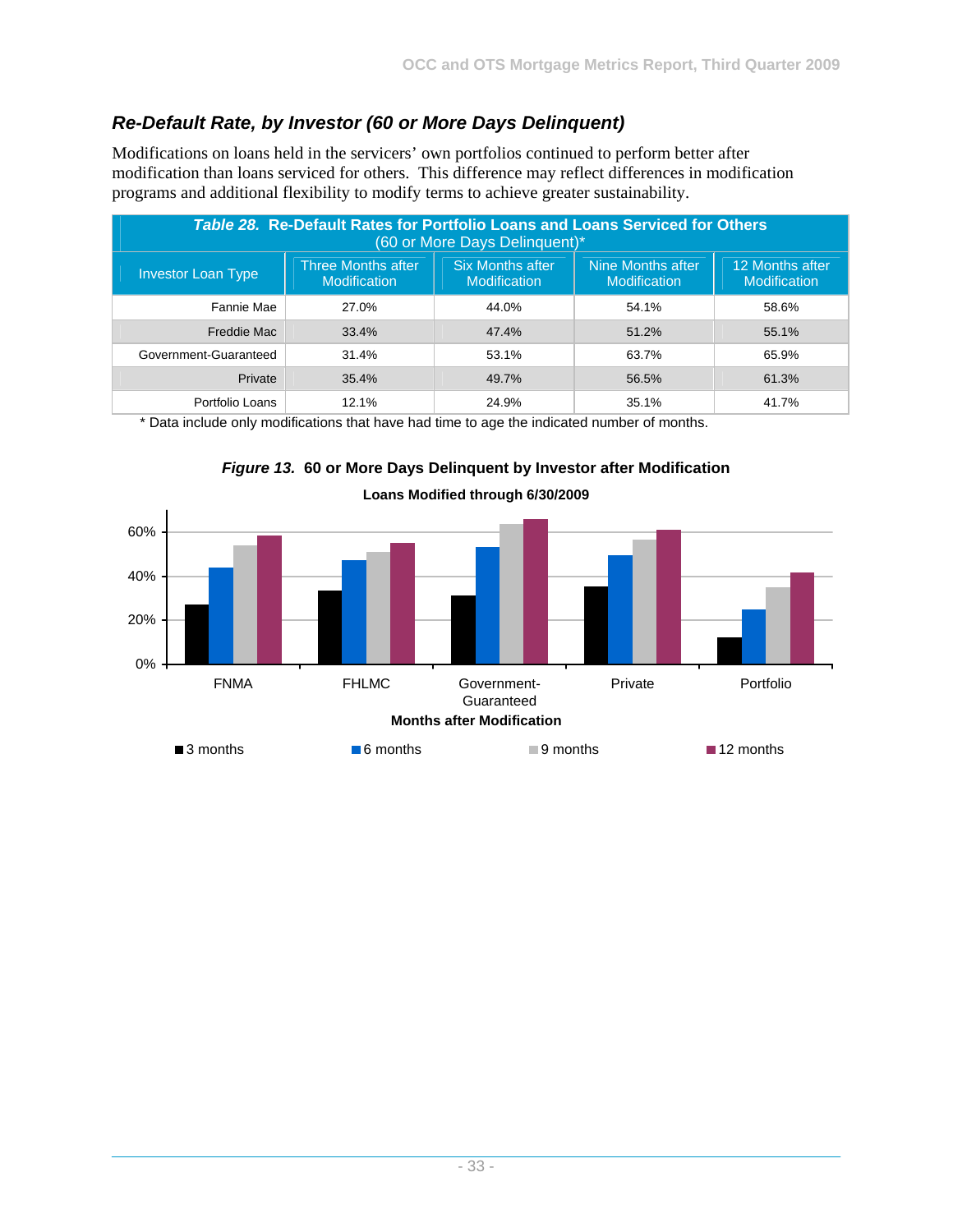# *Performance of Loan Modifications on Option ARMs*

Re-default rates for modified Option ARMs followed a similar pattern to the performance of loan modifications made to the overall servicing portfolio. However, re-default rates were lower for all subsequent periods, especially for more recent vintages. As noted earlier in this report, interest rate reductions and term extensions were the most prevalent actions taken on Option ARMs as well as other modified loans. However, principal reductions and deferrals were used more on Option ARMs than on other product types.

| <b>Table 29. Modified Loans 60 or More Days Delinquent</b><br>(60+ Re-Default Rate for 2008-2009 Modifications)*                                                                       |       |       |       |       |  |  |  |  |  |  |
|----------------------------------------------------------------------------------------------------------------------------------------------------------------------------------------|-------|-------|-------|-------|--|--|--|--|--|--|
| 9 Months after<br>3 Months after<br>6 Months after<br>12 Months<br><b>Modification Date</b><br>after Modification<br><b>Modification</b><br><b>Modification</b><br><b>Modification</b> |       |       |       |       |  |  |  |  |  |  |
| Second Quarter                                                                                                                                                                         | 28.4% | 47.1% | 57.4% | 60.6% |  |  |  |  |  |  |
| <b>Third Quarter</b>                                                                                                                                                                   | 28.6% | 43.4% | 50.4% | 56.9% |  |  |  |  |  |  |
| <b>Fourth Quarter</b>                                                                                                                                                                  | 20.6% | 31.0% | 36.9% | --    |  |  |  |  |  |  |
| First Quarter 2009                                                                                                                                                                     | 15.6% | 25.3% | --    | $- -$ |  |  |  |  |  |  |
| Second Quarter 2009                                                                                                                                                                    | 6.0%  |       |       |       |  |  |  |  |  |  |

\* Data include only modifications that have had time to age the indicated number of months.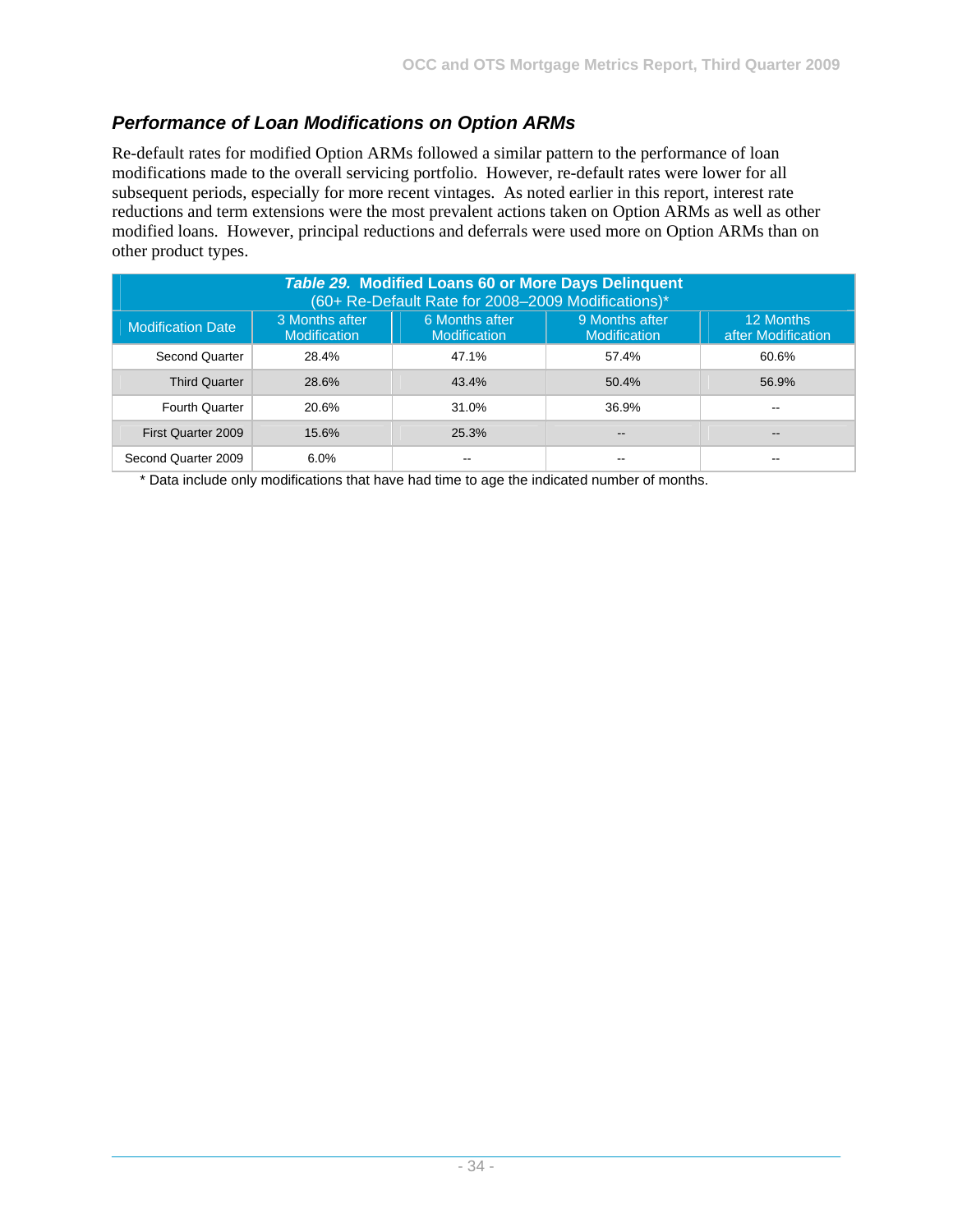# **C. Modified Loan Performance, by Change in Monthly Payments**

Many factors drive mortgage delinquencies, including high unemployment and depressed property values as well as excessive borrower leverage, other issues affecting consumer ability or willingness to pay, and poor initial underwriting.

Reasons for re-defaulting on a modified loan are similar. However, the data in this section consistently show that re-default rates were lowest for modifications that reduced monthly payments. The data also show that the larger the reduction in monthly payment, the lower the subsequent re-default rate. For servicers and investors, determining the optimal type of modification often requires weighing the reduction in cash flow from loan terms that reduce monthly principal and interest payments, along with the possible costs of delaying foreclosure, against the potential for longer term sustainability of the payments and ultimate repayment.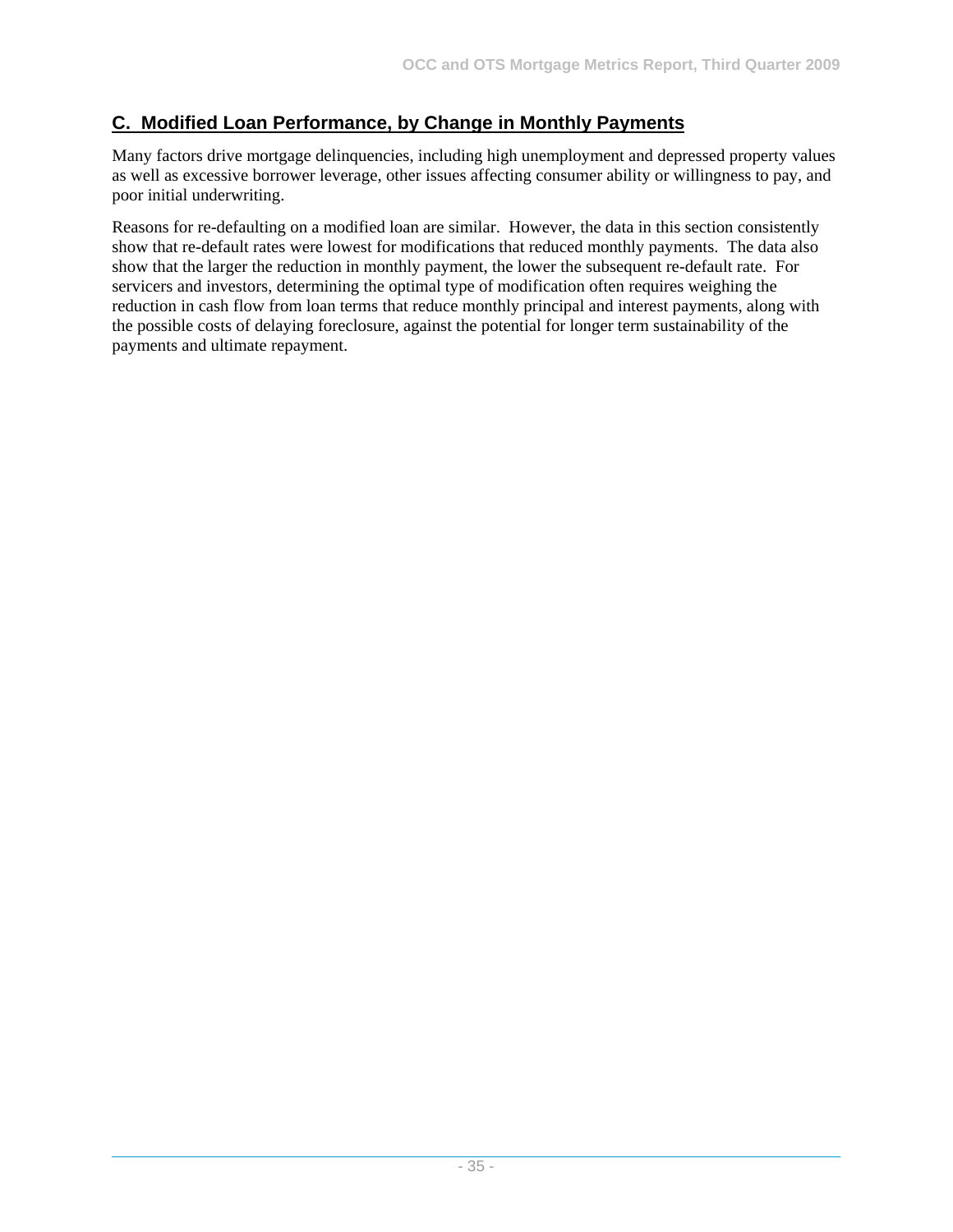#### *Modified Loans 60 or More Days Delinquent, by Changes to Monthly Payments: Re-Default Rate at 3, 6, 9, and 12 Months after Modification*

Modifications that decreased monthly principal and interest payments consistently showed lower re-default rates. After 12 months, 38.6 percent of modifications that decreased monthly payments by 20 percent or more were seriously delinquent. In contrast, 66.0 percent of modifications that left payments unchanged and 68.7 percent of modifications that increased payments were seriously delinquent after 12 months. While lower payments reduce monthly cash flows to mortgage investors, they may also result in longer term sustainability of the mortgage payments and ultimate repayment of the mortgage.

| Table 30. Re-Default Rates of Loans Modified in 2008-2009 by Changes in Payment<br>(60 or More Days Delinquent)*                                           |       |       |       |       |  |  |  |  |  |  |
|------------------------------------------------------------------------------------------------------------------------------------------------------------|-------|-------|-------|-------|--|--|--|--|--|--|
| 6 Months after<br>9 Months after<br>12 Months after<br>3 Months after<br><b>Modification</b><br><b>Modification</b><br>Modification<br><b>Modification</b> |       |       |       |       |  |  |  |  |  |  |
| Decreased by 20% or More                                                                                                                                   | 14.9% | 26.7% | 33.6% | 38.6% |  |  |  |  |  |  |
| Decreased by 10% to Less than 20%                                                                                                                          | 19.9% | 32.9% | 41.8% | 47.7% |  |  |  |  |  |  |
| Decreased by Less than 10%                                                                                                                                 | 22.7% | 39.7% | 49.8% | 55.1% |  |  |  |  |  |  |
| Unchanged                                                                                                                                                  | 49.9% | 58.7% | 63.7% | 66.0% |  |  |  |  |  |  |
| Increased                                                                                                                                                  | 33.2% | 53.6% | 63.3% | 68.7% |  |  |  |  |  |  |

\* Data include only modifications that have had time to age the indicated number of months.



# *Figure 14.* **Re-Default Rates of Loans Modified in 2008 by Change in Payment**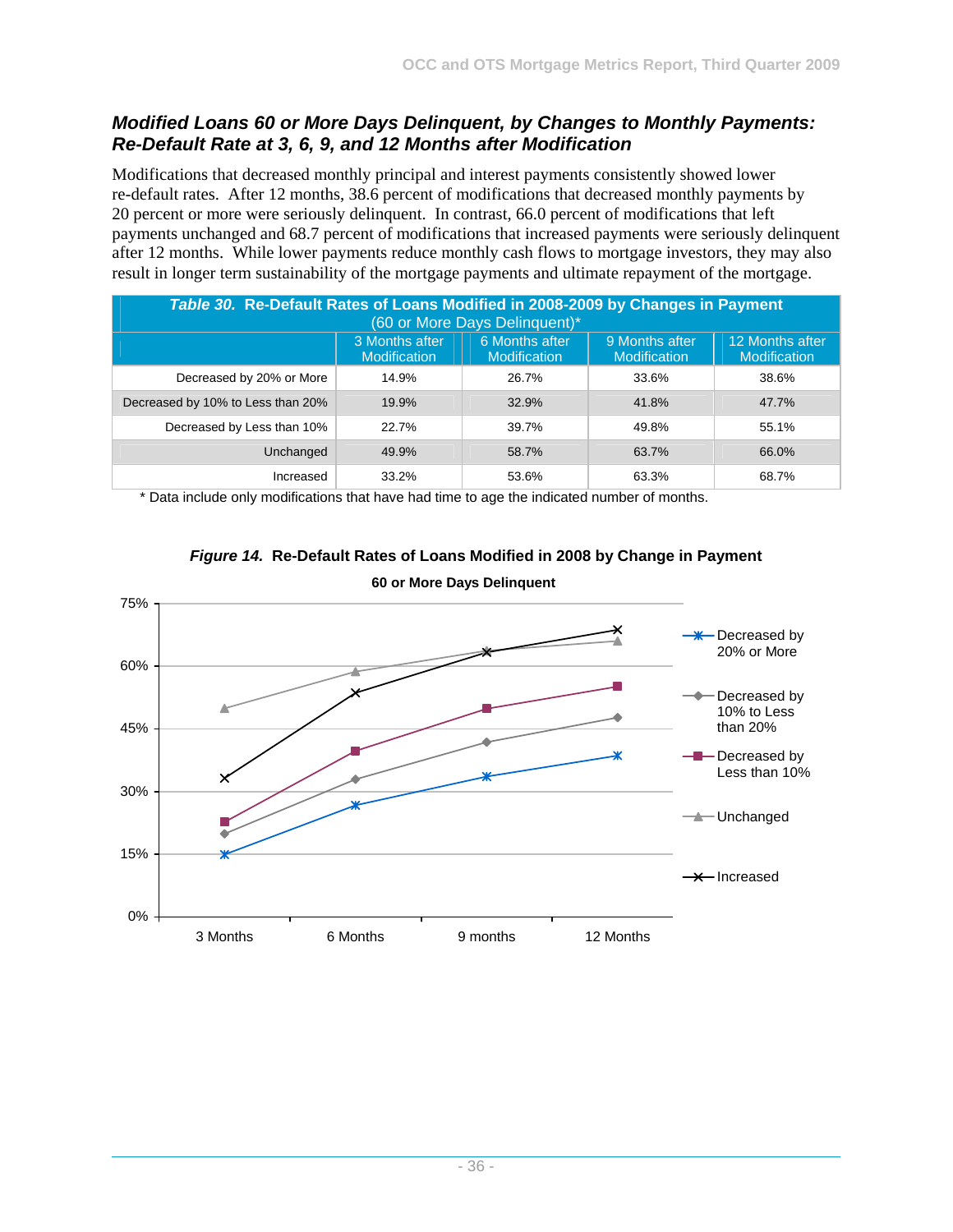#### *Modified Loans Delinquent after Six Months, by Changes to Monthly Payments: Re-Default Rates Using Varying Definitions*

Regardless of the measure used for re-default—30, 60, or 90 days delinquent plus loans in process of foreclosure—modifications resulting in the greatest decrease in monthly payment showed the lowest re-default rates.

| Table 31. Varying Measures of Delinquency at Six Months after Modification<br>(Includes Loans Modified during 2008-2009)                                                      |       |       |       |       |       |       |  |  |  |  |  |  |
|-------------------------------------------------------------------------------------------------------------------------------------------------------------------------------|-------|-------|-------|-------|-------|-------|--|--|--|--|--|--|
| Decreased by<br><b>Decreased</b><br><b>Decreased</b><br>10% to Less<br>Overall<br>by Less than<br>Unchanged<br>Increased<br>by 20% or<br><b>More</b><br>than $20\%$<br>$10\%$ |       |       |       |       |       |       |  |  |  |  |  |  |
| 30 or More Days<br>Delinguent                                                                                                                                                 | 41.5% | 48.8% | 56.4% | 70.1% | 70.0% | 59.3% |  |  |  |  |  |  |
| 60 or more Days<br>Delinguent                                                                                                                                                 | 26.7% | 32.9% | 39.7% | 58.7% | 53.6% | 44.6% |  |  |  |  |  |  |
| 90 or More Days<br>Delinguent                                                                                                                                                 | 18.1% | 23.0% | 28.6% | 50.8% | 41.0% | 34.6% |  |  |  |  |  |  |

*Figure 15.* **Varying Measures of Delinquency at Six Months after Modification** 

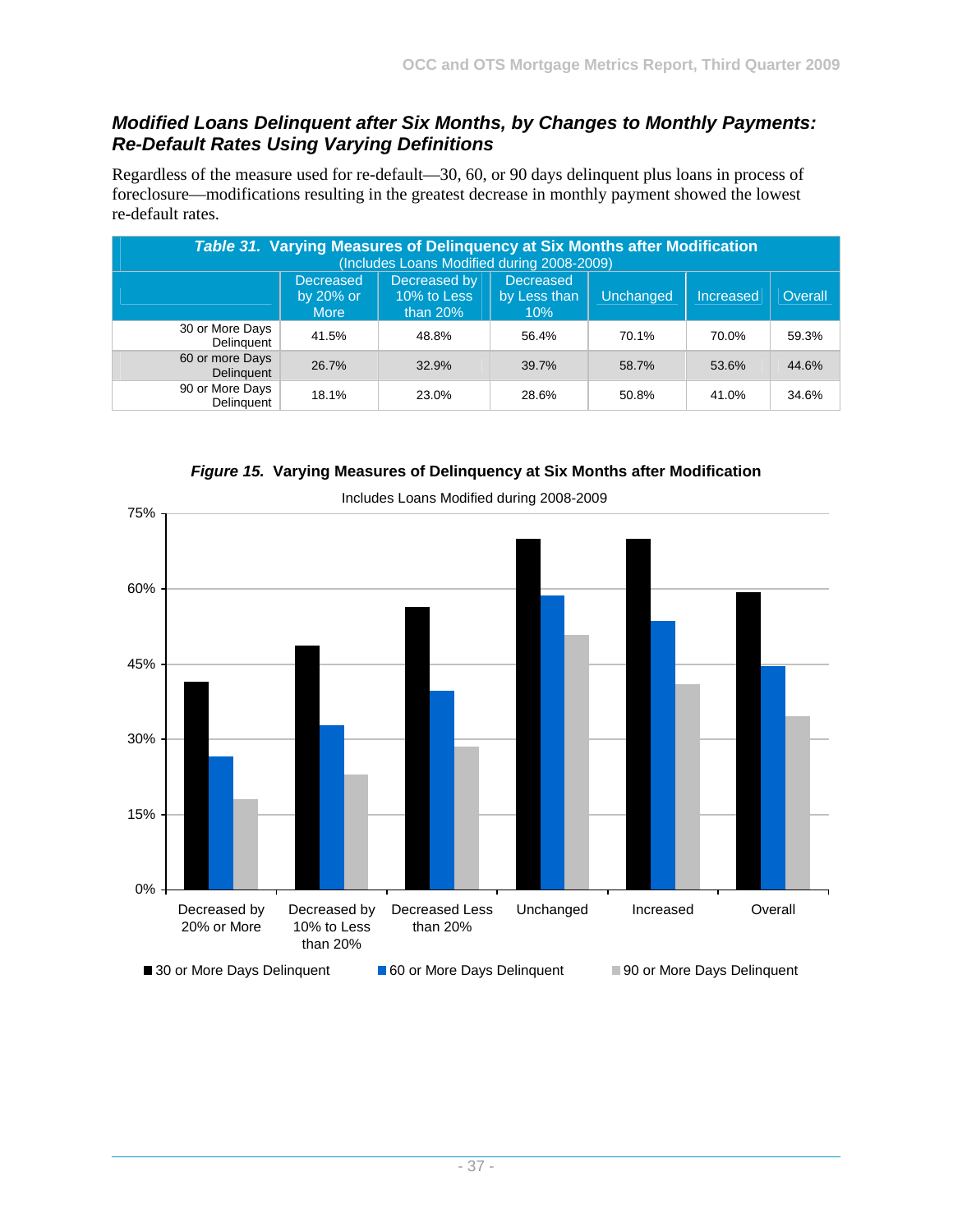#### *Part III: Home Forfeiture Actions: Foreclosures, Short Sales, and Deed-in-Lieu-of-Foreclosure Actions*

## *Completed Foreclosures and Other Home Forfeiture Actions*

During the third quarter of 2009, home forfeiture actions—foreclosure sales, short sales, and deed-in-lieuof-foreclosure actions—increased by 13.9 percent from the previous quarter. Completed foreclosures rose to 118,603, up 11.9 percent from the previous quarter, reflecting the continuing increase in serious delinquencies and loans in process of foreclosure. However, completed foreclosures decreased 7.1 percent from the same period a year ago. Short sales increased to 30,766, a 22.4 percent jump from the previous quarter, as servicers increasingly used this strategy for borrowers who did not qualify for a home retention action or who did not want to stay in the home.

While home forfeiture actions increased in the third quarter, banks and thrifts implemented more than 4.5 times more home retention actions—loan modifications, trial period plans, and payment plans—than completed foreclosures and other home forfeiture actions. In other words, for every two foreclosed homes, servicers implemented nine actions that enabled borrowers to retain their homes and avoid foreclosure.

| <b>Table 32. Completed Foreclosures and Other Home Forfeiture Actions</b>                                                      |         |          |         |         |         |               |               |  |  |  |
|--------------------------------------------------------------------------------------------------------------------------------|---------|----------|---------|---------|---------|---------------|---------------|--|--|--|
|                                                                                                                                | 9/30/08 | 12/31/08 | 3/31/09 | 6/30/09 | 9/30/09 | 1Q<br>%Change | 1Y<br>%Change |  |  |  |
| <b>New Short Sales</b>                                                                                                         | 13.549  | 16.809   | 18.619  | 25.128  | 30.766  | 22.4%         | 127.1%        |  |  |  |
| New Deed-in-Lieu-of-<br><b>Foreclosure Actions</b>                                                                             | 842     | 1,186    | 1,298   | 1,120   | 1,233   | 10.1%         | 46.4%         |  |  |  |
| Completed<br>Foreclosures                                                                                                      | 127.730 | 94.928   | 90.686  | 105.993 | 118.603 | 11.9%         | $-7.1%$       |  |  |  |
| Total                                                                                                                          | 142,121 | 112,923  | 110,603 | 132.241 | 150,602 | 13.9%         | 6.0%          |  |  |  |
| Newly Initiated Home<br><b>Retention Actions</b><br>Relative to Completed<br>Foreclosures and Other<br>Home Forfeiture Actions | 189.0%  | 260.1%   | 326.7%  | 304.9%  | 451.6%  | 48.1%         | 139.0%        |  |  |  |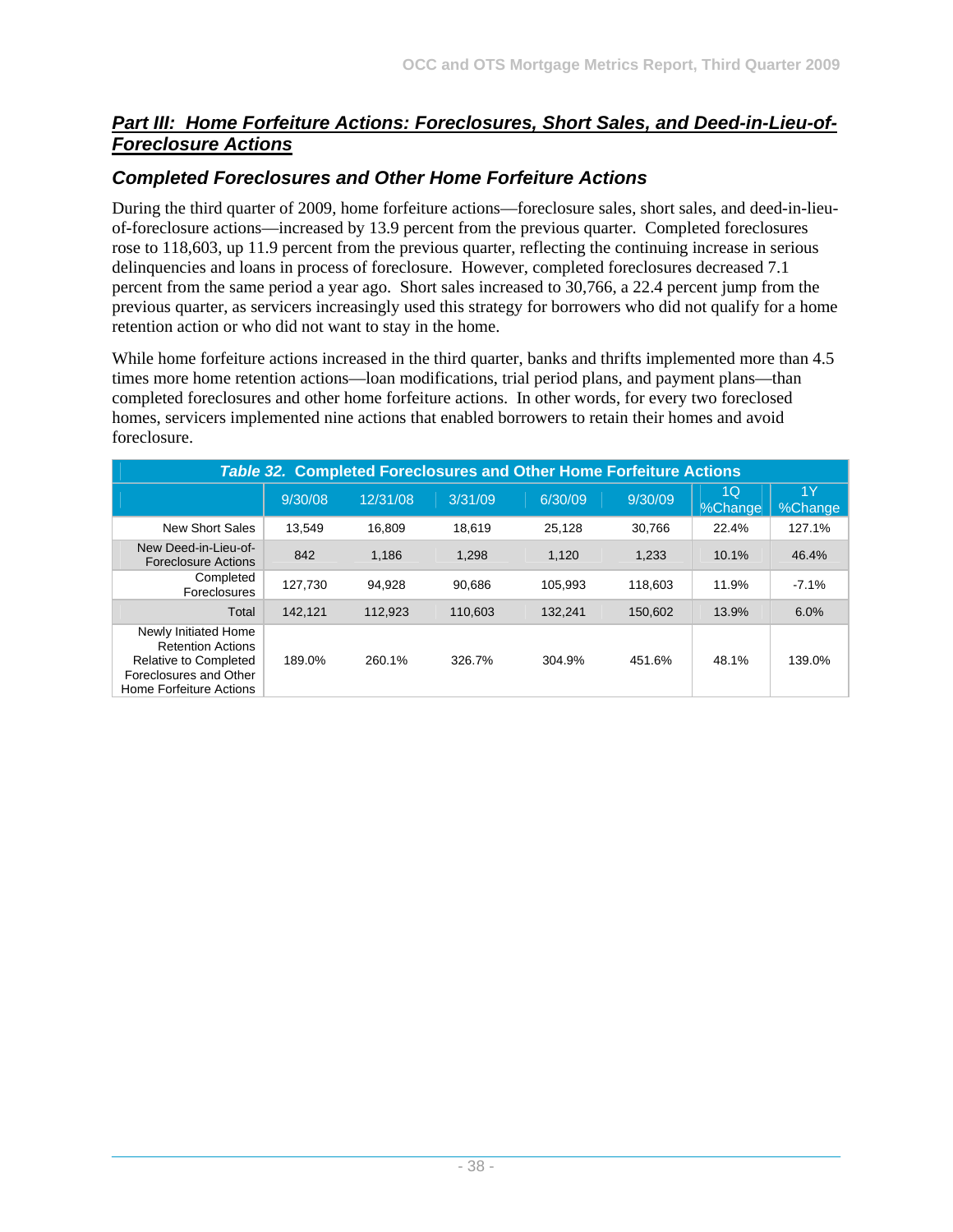#### *Newly Initiated Foreclosures*

-

The number of newly initiated foreclosures remained steady for the third consecutive quarter as servicers focused on alternate loss mitigation strategies, often preventing the initiation of a foreclosure action. The decrease in new foreclosures on prime mortgages offset increases in foreclosures in other risk categories. Despite new foreclosures remaining constant, the inventory of foreclosures in process continued to grow—reaching 1,091,620 or 3.2 percent of all serviced loans—because the number of new foreclosures continued to exceed the number of loans removed from the foreclosure process through loss mitigation or foreclosure sale. $11$ 

| <b>Table 33. Number of Newly Initiated Foreclosures</b> |         |          |         |         |         |               |               |  |  |  |  |
|---------------------------------------------------------|---------|----------|---------|---------|---------|---------------|---------------|--|--|--|--|
|                                                         | 9/30/08 | 12/31/08 | 3/31/09 | 6/30/09 | 9/30/09 | 1Q<br>%Change | 1Y<br>%Change |  |  |  |  |
| Prime                                                   | 117.276 | 109.285  | 183.441 | 194.071 | 179.087 | $-7.7\%$      | 52.7%         |  |  |  |  |
| Alt-A                                                   | 57,651  | 53.914   | 72.702  | 68,622  | 69,566  | 1.4%          | 20.7%         |  |  |  |  |
| Subprime                                                | 75.789  | 68.204   | 75.508  | 69.383  | 81.721  | 17.8%         | 7.8%          |  |  |  |  |
| Other                                                   | 30.569  | 31.288   | 38.916  | 37.150  | 38,835  | 4.5%          | 27.0%         |  |  |  |  |
| Total                                                   | 281.285 | 262.691  | 370,567 | 369.226 | 369.209 | 0.0%          | 31.3%         |  |  |  |  |



#### *Figure 16.* **Number of Newly Initiated Foreclosures**

<sup>&</sup>lt;sup>11</sup> Many newly initiated foreclosures and foreclosures in process never result in a completed foreclosure sale of the property because of other home retention loss mitigation actions, short sales, or deed-in-lieu-of-foreclosure actions.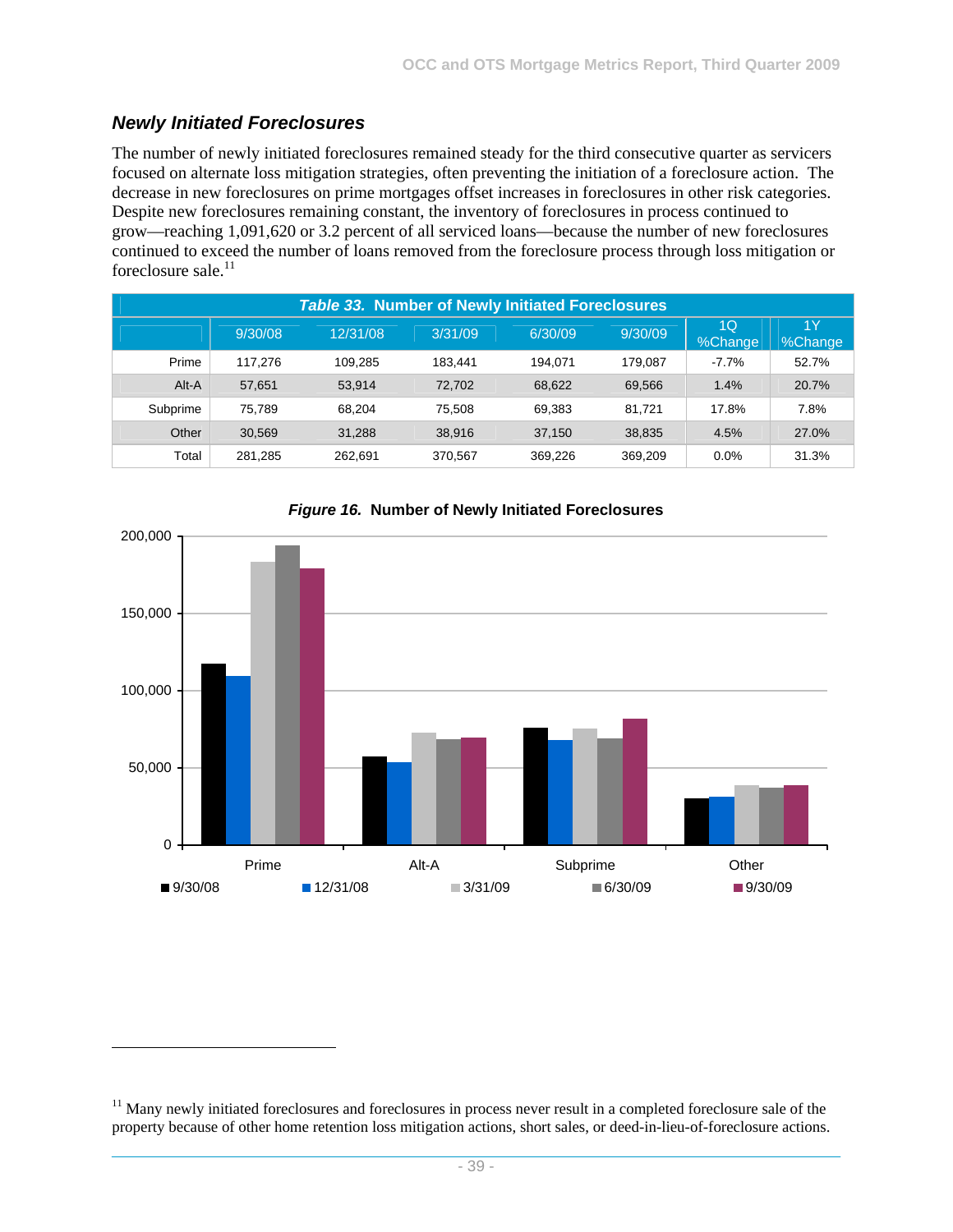# *Foreclosures in Process*

Foreclosures in process rose across all risk categories to 1,091,620 and represented 3.2 percent of all serviced loans. The number of foreclosures in process increased 10.0 percent from the previous quarter and 80.0 percent from a year ago.

The rate of newly initiated foreclosure actions continued to outpace the number of loans removed from the foreclosure process through loss mitigation or foreclosure sale, causing the number of loans in process of foreclosure to increase. Many loans remain in process of foreclosure for longer periods as borrowers and servicers seek other resolutions.

| <b>Table 34. Number of Foreclosures in Process</b> |         |                                                                               |         |         |           |                           |               |  |  |  |
|----------------------------------------------------|---------|-------------------------------------------------------------------------------|---------|---------|-----------|---------------------------|---------------|--|--|--|
|                                                    | 9/30/08 | 12/31/08                                                                      | 3/31/09 | 6/30/09 | 9/30/09   | 1 <sub>Q</sub><br>%Change | 1Y<br>%Change |  |  |  |
| Prime                                              | 248.300 | 295.952                                                                       | 409.313 | 497.266 | 540,762   | 8.7%                      | 117.8%        |  |  |  |
| Alt-A                                              | 127,058 | 141,708                                                                       | 172,268 | 191,456 | 205,343   | 7.3%                      | 61.6%         |  |  |  |
| Subprime                                           | 164.400 | 172,744                                                                       | 184.468 | 199.432 | 220,106   | 10.4%                     | 33.9%         |  |  |  |
| Other                                              | 66,746  | 84,835                                                                        | 94,980  | 104,400 | 125,409   | 20.1%                     | 87.9%         |  |  |  |
| Total                                              | 606,504 | 695,239                                                                       | 861,029 | 992,554 | 1,091,620 | 10.0%                     | 80.0%         |  |  |  |
|                                                    |         | Percentages of Foreclosures in Process Relative to Mortgages in that Category |         |         |           |                           |               |  |  |  |
| Prime                                              | 1.1%    | 1.3%                                                                          | 1.8%    | 2.2%    | 2.3%      | 8.1%                      | 116.5%        |  |  |  |
| Alt-A                                              | 3.6%    | 4.0%                                                                          | 4.9%    | 5.4%    | 5.8%      | 7.4%                      | 63.6%         |  |  |  |
| Subprime                                           | 5.4%    | 5.7%                                                                          | 6.4%    | 7.0%    | 7.9%      | 13.3%                     | 47.8%         |  |  |  |
| Other                                              | 1.4%    | 1.7%                                                                          | 2.0%    | 2.3%    | 2.7%      | 16.6%                     | 98.9%         |  |  |  |
| Total                                              | 1.8%    | 2.0%                                                                          | 2.5%    | 2.9%    | 3.2%      | 9.4%                      | 82.4%         |  |  |  |



*Figure 17.* **Number of Foreclosures in Process**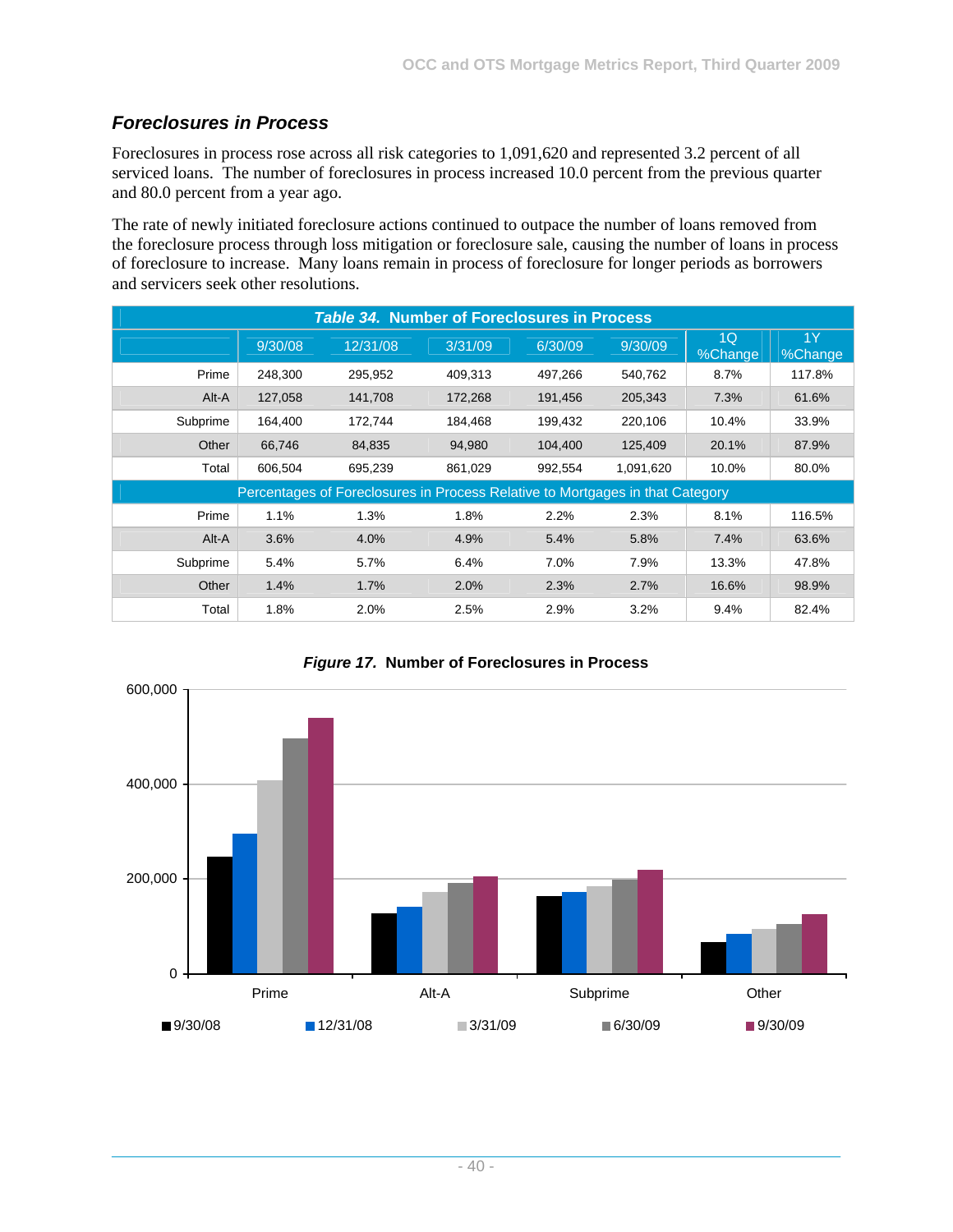# *Completed Foreclosures*

Completed foreclosures increased by 12,610 from the previous quarter, an increase of 11.9 percent, but decreased 7.1 percent from a year ago. The increase in completed foreclosures across all risk categories reflected the increasing number of serious delinquencies and foreclosures in process. While the number of completed foreclosures on prime mortgages was up by 8.3 percent from a year ago, completed foreclosures on Alt-A mortgages was down 23.6 percent and subprime mortgages down 30.8 percent over that same period. Foreclosures are completed when ownership of the properties is transferred to the servicers or investors and the mortgage debts are extinguished. Foreclosure processes vary by state and can take more than 15 months to complete. Many newly initiated and foreclosures in process never reach completion, as borrowers and servicers seek other resolutions.

|          |         | <b>Table 35. Number of Completed Foreclosures</b>                            |         |         |         |               |               |
|----------|---------|------------------------------------------------------------------------------|---------|---------|---------|---------------|---------------|
|          | 9/30/08 | 12/31/08                                                                     | 3/31/09 | 6/30/09 | 9/30/09 | 1Q<br>%Change | 1Y<br>%Change |
| Prime    | 53,333  | 37,310                                                                       | 39,849  | 50,083  | 57,737  | 15.3%         | 8.3%          |
| Alt-A    | 27,701  | 19,860                                                                       | 17,848  | 19,776  | 21,175  | 7.1%          | $-23.6%$      |
| Subprime | 30,602  | 23,718                                                                       | 19,409  | 21,128  | 21,162  | 0.2%          | $-30.8%$      |
| Other    | 16,094  | 14,040                                                                       | 13,580  | 15,006  | 18,529  | 23.5%         | 15.1%         |
| Total    | 127,730 | 94,928                                                                       | 90,686  | 105,993 | 118,603 | 11.9%         | $-7.1%$       |
|          |         | Percentages of Completed Foreclosures Relative to Mortgages in that Category |         |         |         |               |               |
| Prime    | 0.2%    | 0.2%                                                                         | 0.2%    | 0.2%    | 0.3%    | 14.6%         | 7.6%          |
| Alt-A    | 0.8%    | 0.6%                                                                         | 0.5%    | 0.6%    | 0.6%    | 7.2%          | $-22.6%$      |
| Subprime | 1.0%    | 0.8%                                                                         | 0.7%    | 0.7%    | 0.8%    | 2.8%          | $-23.6%$      |
| Other    | 0.3%    | 0.3%                                                                         | 0.3%    | 0.3%    | 0.4%    | 19.9%         | 21.8%         |
| Total    | 0.4%    | 0.3%                                                                         | 0.3%    | 0.3%    | 0.3%    | 11.3%         | $-5.9%$       |



#### *Figure 18.* **Number of Completed Foreclosures**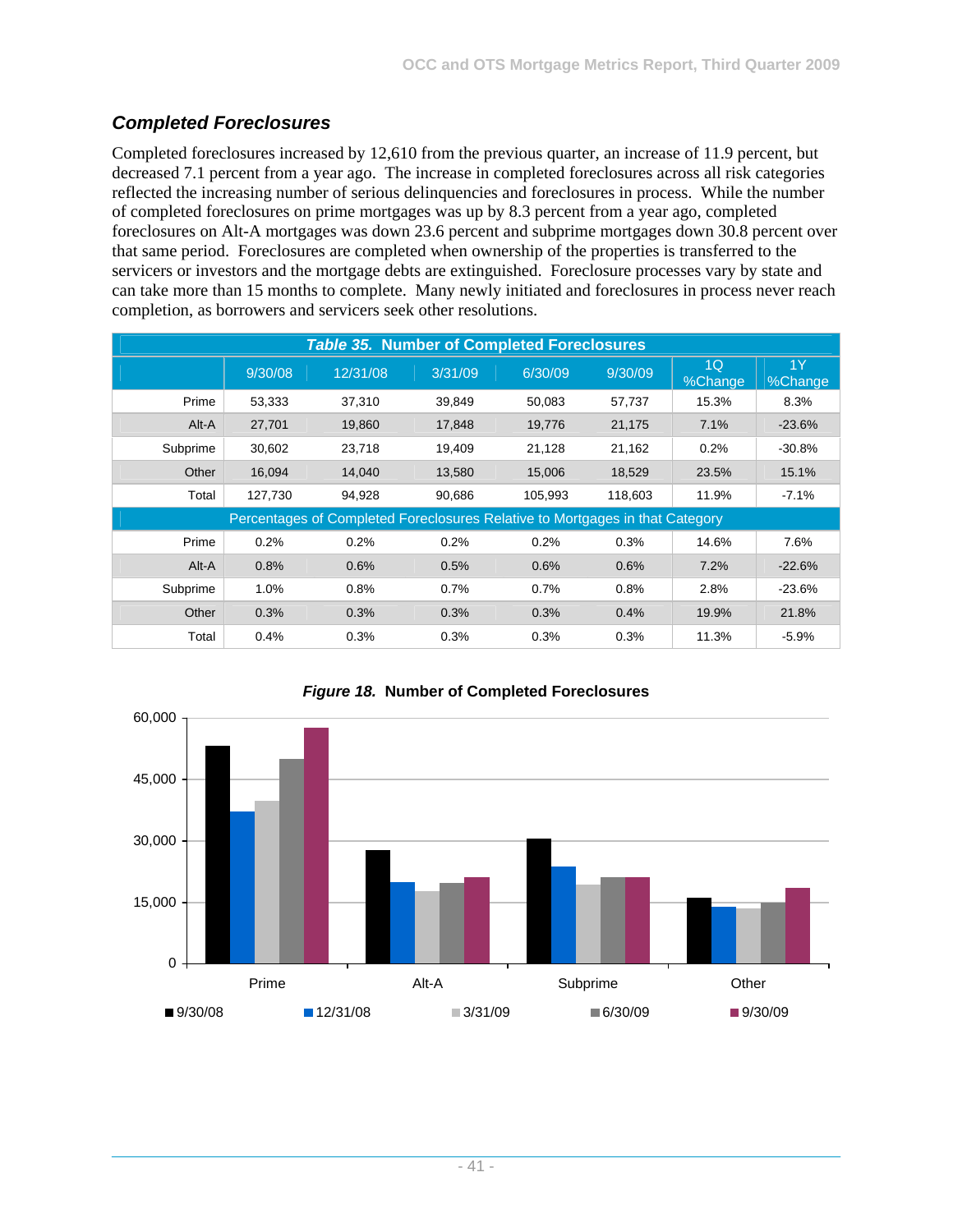# *Home Retention Actions Relative to Forfeiture Actions, by Risk Category*

During the third quarter, servicers implemented more than 4.5 times as many home retention actions as completed home forfeiture actions, with the relative percentage increasing for all risk categories. For subprime loans, newly initiated home retention actions were 7.3 times the number of completed foreclosures and other home forfeiture actions.

|          |         | <b>Table 36. Newly Initiated Home Retention Actions</b><br>(Percentage of Completed Foreclosures and Other Home Forfeiture Actions) |         |         |         |               |               |
|----------|---------|-------------------------------------------------------------------------------------------------------------------------------------|---------|---------|---------|---------------|---------------|
|          | 9/30/08 | 12/31/08                                                                                                                            | 3/31/09 | 6/30/09 | 9/30/09 | 1Q<br>%Change | 1Y<br>%Change |
| Prime    | 94.5%   | 148.6%                                                                                                                              | 192.3%  | 201.8%  | 372.4%  | 84.5%         | 294.0%        |
| Alt-A    | 195.0%  | 277.6%                                                                                                                              | 379.9%  | 371.2%  | 540.2%  | 45.5%         | 177.0%        |
| Subprime | 341.6%  | 444.7%                                                                                                                              | 623.3%  | 532.9%  | 730.0%  | 37.0%         | 113.7%        |
| Other    | 215.1%  | 257.3%                                                                                                                              | 279.2%  | 288.8%  | 317.1%  | 9.8%          | 47.4%         |
| Overall  | 189.0%  | 260.1%                                                                                                                              | 326.7%  | 304.9%  | 451.6%  | 48.1%         | 139.0%        |



# *Figure 19.* **Newly Initiated Home Retention Actions**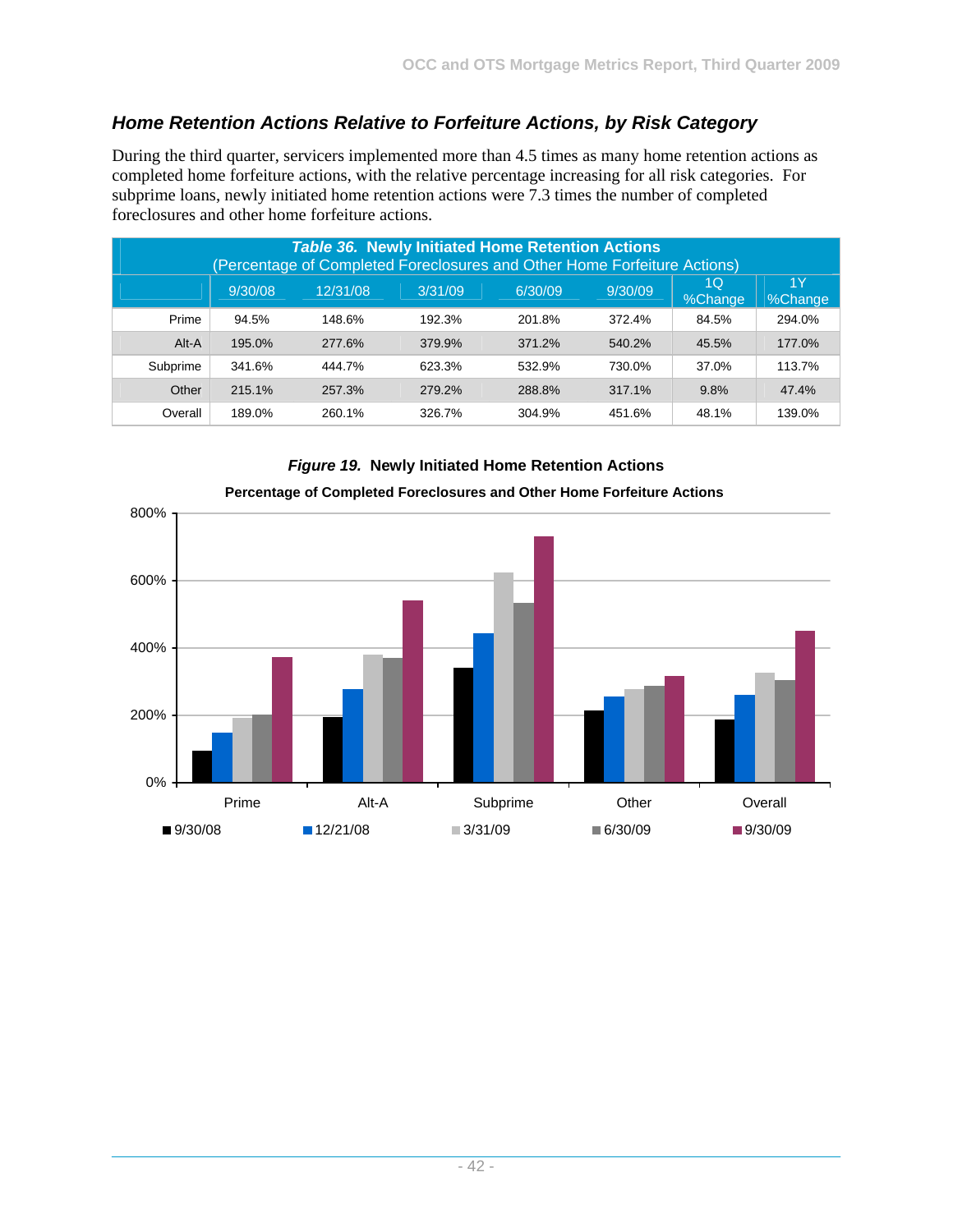# *Appendixes*

# *Appendix A—New Loan Modifications*

New loan modifications dropped by 7.7 percent to 131,427 during the third quarter of 2009, as servicers continued to focus on initiating trial period plans under HAMP and other proprietary programs. As a result, the number of modifications relative to the number of borrowers either seriously delinquent or in process of foreclosure also declined during the quarter.

Modifications decreased across all risk categories, except prime loans. Subprime loans received nearly 34 percent of all new modifications in the quarter, despite representing only 8 percent of all loans in the servicing portfolio. Prime loans constituted about 38 percent of all new modifications in the quarter, but 68 percent of all loans in the servicing portfolio.

|          |         |          |         | <b>Table 37. Number of New Loan Modifications</b>                                                   |         |                           |               |
|----------|---------|----------|---------|-----------------------------------------------------------------------------------------------------|---------|---------------------------|---------------|
|          | 9/30/08 | 12/31/08 | 3/31/09 | 6/30/09                                                                                             | 9/30/09 | 1 <sub>O</sub><br>%Change | 1Y<br>%Change |
| Prime    | 23,158  | 26,490   | 50,071  | 40,855                                                                                              | 50,075  | 22.6%                     | 116.2%        |
| Alt-A    | 26,951  | 27,245   | 44,056  | 32,650                                                                                              | 28,836  | $-11.7%$                  | 7.0%          |
| Subprime | 53,569  | 50,434   | 80,804  | 53,884                                                                                              | 44.486  | $-17.4%$                  | $-17.0%$      |
| Other    | 10,351  | 12,176   | 15,427  | 14,973                                                                                              | 8,030   | $-46.4%$                  | $-22.4%$      |
| Total    | 114,029 | 116,345  | 190,358 | 142,362                                                                                             | 131,427 | $-7.7%$                   | 15.3%         |
|          |         |          |         | Percentages of New Loan Modifications Relative to Serious Delinquencies and Foreclosures in Process |         |                           |               |
| Prime    | 3.66%   | 3.12%    | 4.82%   | 3.42%                                                                                               | 3.63%   | 6.1%                      | $-0.6%$       |
| Alt-A    | 7.08%   | 5.83%    | 8.86%   | 5.90%                                                                                               | 4.59%   | $-22.1%$                  | $-35.1%$      |
| Subprime | 9.22%   | 7.52%    | 12.63%  | 7.63%                                                                                               | 5.71%   | $-25.1%$                  | $-38.0%$      |
| Other    | 4.26%   | 3.99%    | 4.96%   | 4.43%                                                                                               | 1.92%   | $-56.7%$                  | $-54.9%$      |
| Total    | 6.20%   | 5.08%    | 7.66%   | 5.10%                                                                                               | 4.10%   | $-19.6%$                  | $-33.9%$      |



#### *Figure 20.* **Number of New Loan Modifications**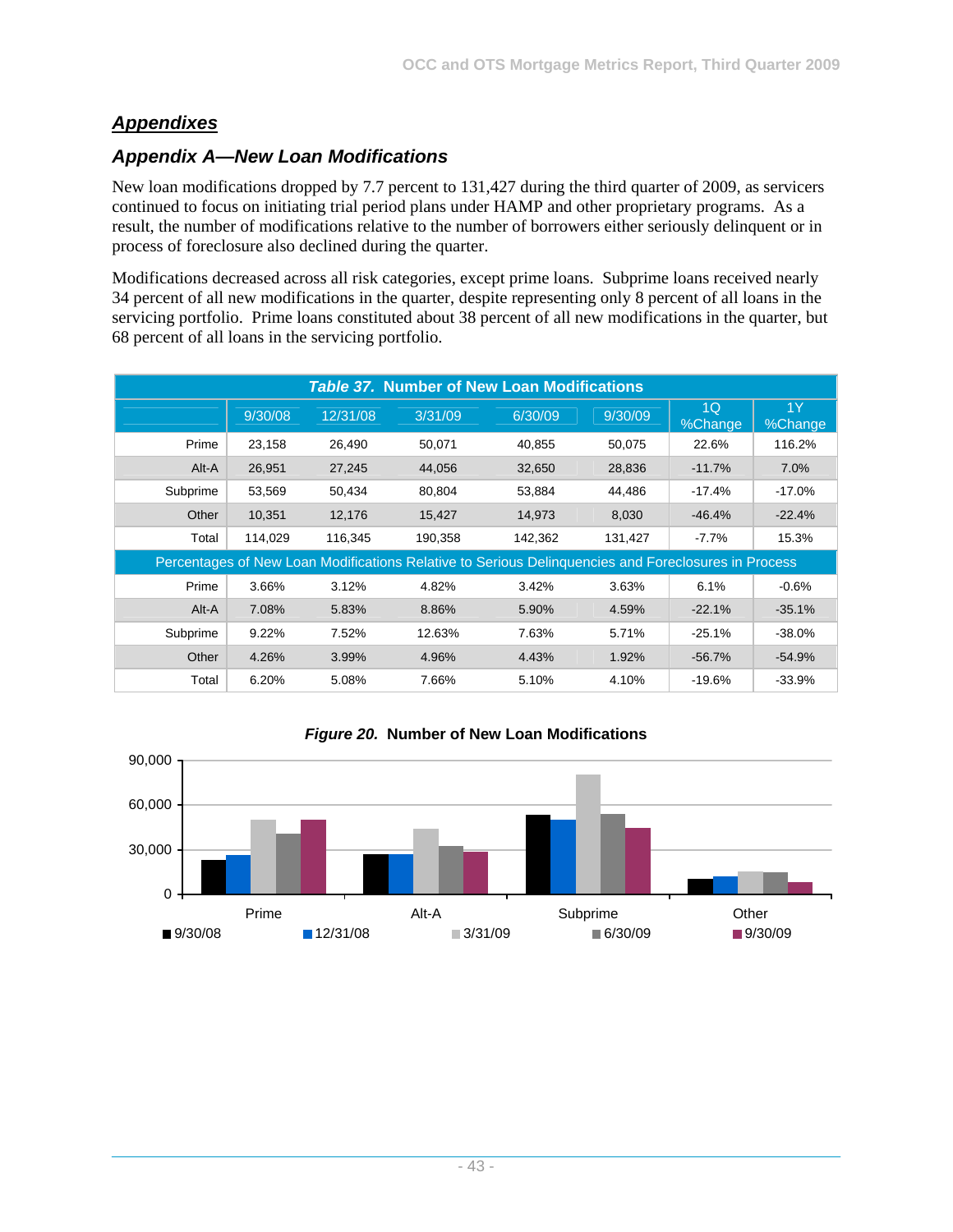## *Appendix B—New Loan Modifications and Trial Period Plans*

The data in Table 38 show a dramatic increase in the number of new loan modifications and trial period plans initiated under both HAMP as well as other proprietary programs. These actions increased by 85.8 percent from the previous quarter. Subprime loans received 26.6 percent of new modifications and trial period plans in the quarter, despite representing 8 percent of all loans in the servicing portfolio. Prime loans constituted 43.7 percent of these new actions in the quarter, but 68 percent of all loans in the servicing portfolio.

The number of borrowers receiving loan modifications or beginning trial period plans significantly increased during the reporting period relative to the number of borrowers who were either seriously delinquent or in process of foreclosure at the end of the quarter. For every six people who were seriously delinquent or in foreclosure on their mortgage at quarter end, roughly one person received a loan modification or trial period plan.<sup>12</sup> The percentage of new loan modifications and trial period plans during third quarter relative to the number of serious delinquencies increased by 61.9 percent from the second quarter of 2009.

|                                                                                                                                      |         |          |         | <b>Table 38. Number of Loan Modifications and Trial Period Plans</b> |         |               |               |
|--------------------------------------------------------------------------------------------------------------------------------------|---------|----------|---------|----------------------------------------------------------------------|---------|---------------|---------------|
|                                                                                                                                      | 9/30/08 | 12/31/08 | 3/31/09 | 6/30/09                                                              | 9/30/09 | 1Q<br>%Change | 1Y<br>%Change |
| Prime                                                                                                                                | 23,158  | 26,490   | 58,231  | 86,653                                                               | 230,187 | 165.6%        | 894.0%        |
| Alt-A                                                                                                                                | 26,951  | 27,245   | 55,074  | 64,216                                                               | 109,247 | 70.1%         | 305.4%        |
| Subprime                                                                                                                             | 53,569  | 50,434   | 104,667 | 100,221                                                              | 139,862 | 39.6%         | 161.1%        |
| Other                                                                                                                                | 10,351  | 12,176   | 23,575  | 32,360                                                               | 47,358  | 46.3%         | 357.5%        |
| Total                                                                                                                                | 114,029 | 116,345  | 241,547 | 283,450                                                              | 526,654 | 85.8%         | 361.9%        |
| Percentages of New Loan Modifications and Trial Period Plans Relative to Serious Delinquencies and<br><b>Foreclosures in Process</b> |         |          |         |                                                                      |         |               |               |
| Prime                                                                                                                                | 3.66%   | 3.12%    | 5.61%   | 7.26%                                                                | 16.69%  | 130.0%        | 356.7%        |
| Alt-A                                                                                                                                | 7.08%   | 5.83%    | 11.08%  | 11.61%                                                               | 17.41%  | 50.0%         | 145.8%        |
| Subprime                                                                                                                             | 9.22%   | 7.52%    | 16.37%  | 14.19%                                                               | 17.96%  | 26.6%         | 94.9%         |
| Other                                                                                                                                | 4.26%   | 3.99%    | 7.58%   | 9.58%                                                                | 11.32%  | 18.2%         | 165.7%        |
| Total                                                                                                                                | 6.20%   | 5.08%    | 9.72%   | 10.16%                                                               | 16.44%  | 61.9%         | 165.1%        |



l

#### *Figure 21.* **New Loan Modifications and Trial Period Plans**

 $12$  Borrowers receiving home retention actions during a reporting period are not necessarily the borrowers who are seriously delinquent or in the process of foreclosure at the end of the period. Home retention actions may have been offered to borrowers who were seriously delinquent or in process of foreclosure in a prior period. Correspondingly, borrowers who are seriously delinquent or in process of foreclosure at the end of the current reporting period may be offered home retention actions later.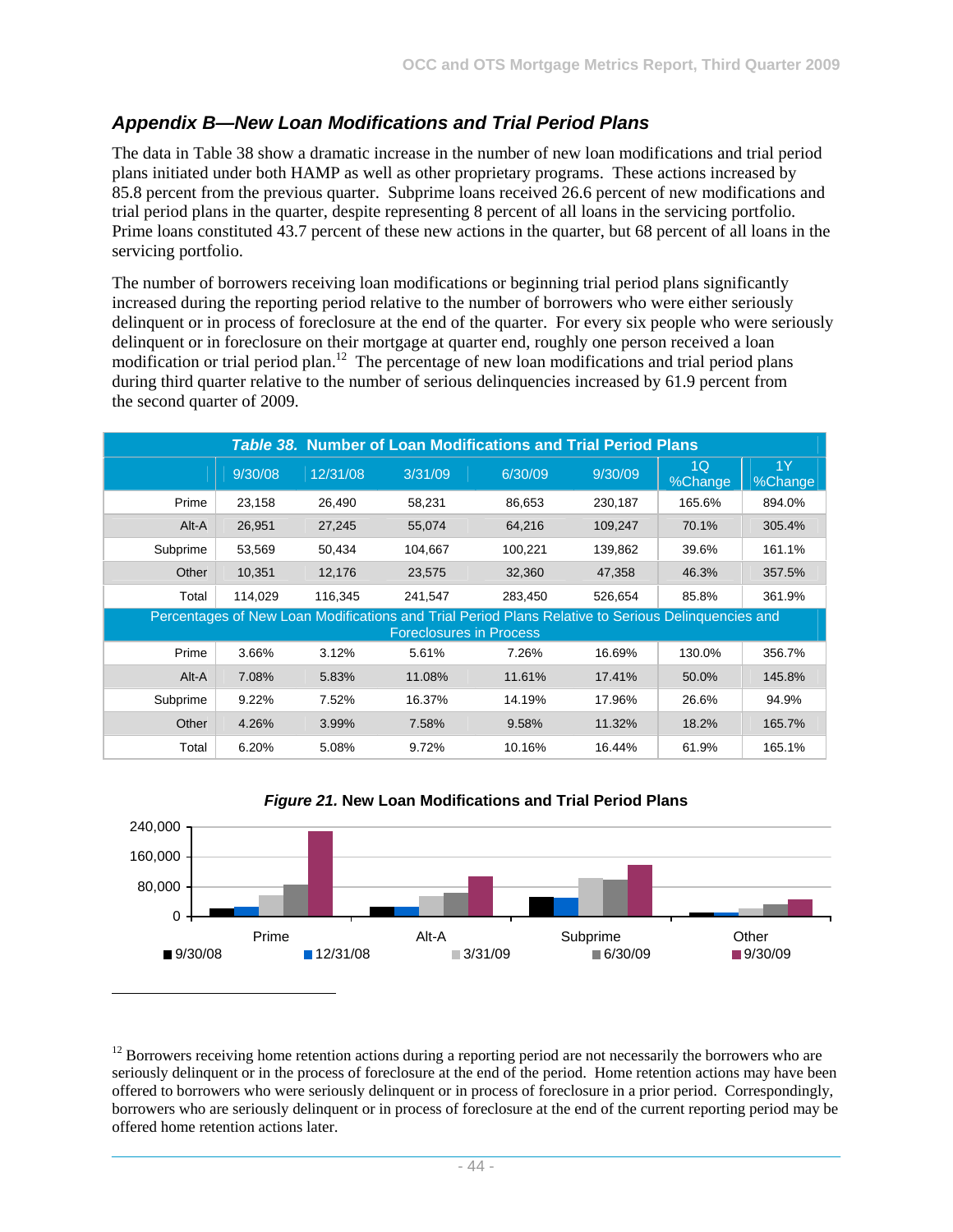# *Appendix C—New Payment Plans*

New payment plans totaled 153,499 in the third quarter of 2009, a 28.2 percent increase from the prior quarter. New payment plans increased across all risk categories in the third quarter, most significantly among subprime mortgages. The number of new payment plans relative to the number of borrowers seriously delinquent or in process of foreclosure also increased during third quarter, with the largest increase to subprime borrowers.

|          |         |          |         | <b>Table 39. Number of New Payment Plans</b>                                                   |         |               |               |
|----------|---------|----------|---------|------------------------------------------------------------------------------------------------|---------|---------------|---------------|
|          | 9/30/08 | 12/31/08 | 3/31/09 | 6/30/09                                                                                        | 9/30/09 | 1Q<br>%Change | 1Y<br>%Change |
| Prime    | 34,054  | 43.708   | 40.629  | 46.583                                                                                         | 61,125  | 31.2%         | 79.5%         |
| Alt-A    | 32,772  | 37,271   | 25,210  | 24,407                                                                                         | 31,088  | 27.4%         | $-5.1%$       |
| Subprime | 60,002  | 67,557   | 32,798  | 28,583                                                                                         | 39,434  | 38.0%         | $-34.3\%$     |
| Other    | 27,744  | 28,776   | 21,122  | 20,137                                                                                         | 21,852  | 8.5%          | $-21.2%$      |
| Total    | 154,572 | 177,312  | 119,759 | 119,710                                                                                        | 153,499 | 28.2%         | $-0.7%$       |
|          |         |          |         | Percentages of New Payment Plans Relative to Serious Delinquencies and Foreclosures in Process |         |               |               |
| Prime    | 5.38%   | 5.15%    | 3.91%   | 3.90%                                                                                          | 4.43%   | 13.6%         | $-17.5%$      |
| Alt-A    | 8.61%   | 7.98%    | 5.07%   | 4.41%                                                                                          | 4.95%   | 12.3%         | $-42.5%$      |
| Subprime | 10.32%  | 10.07%   | 5.13%   | 4.05%                                                                                          | 5.07%   | 25.1%         | $-50.9%$      |
| Other    | 11.42%  | 9.43%    | 6.79%   | 5.96%                                                                                          | 5.23%   | $-12.4%$      | $-54.3%$      |
| Total    | 8.41%   | 7.73%    | 4.82%   | 4.29%                                                                                          | 4.79%   | 11.7%         | $-43.0%$      |

*Figure 22.* **Number of New Payment Plans** 

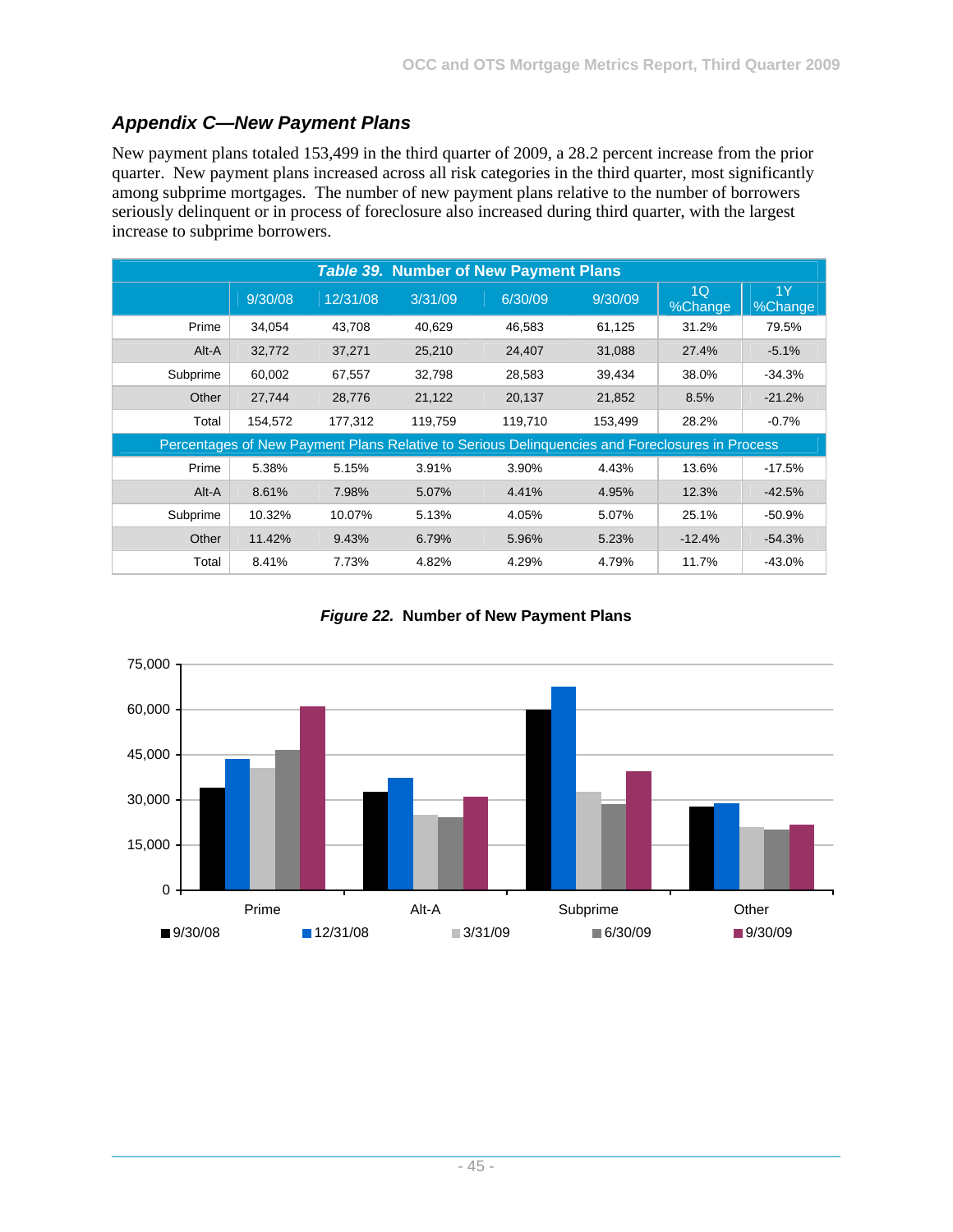## *Appendix D—Breakdown of Individual and Combination Modification Actions*

| Table 40. Changes in Loan Terms Made by Modifications Made during 2009 |                                                                                          |         |         |                               |                               |                               |
|------------------------------------------------------------------------|------------------------------------------------------------------------------------------|---------|---------|-------------------------------|-------------------------------|-------------------------------|
|                                                                        | <b>Total Number of Changes in Each</b><br><b>Percentage of Modifications</b><br>Category |         |         |                               |                               |                               |
|                                                                        | 3/31/09                                                                                  | 6/30/09 | 9/30/09 | 3/31/09<br>$($ of 190,358 $)$ | 6/30/09<br>$($ of 142,362 $)$ | 9/30/09<br>$($ of 131,427 $)$ |
| Combination Modifications*                                             | 121,981                                                                                  | 107,720 | 96,737  | 64.1%                         | 75.7%                         | 73.6%                         |
| Capitalization                                                         | 28,124                                                                                   | 15,714  | 10,186  | 14.8%                         | 11.0%                         | 7.8%                          |
| <b>Rate Reduction</b>                                                  | 17,470                                                                                   | 5,952   | 17,481  | 9.2%                          | 4.2%                          | 13.3%                         |
| Rate Freeze                                                            | 10,106                                                                                   | 3,797   | 378     | 5.3%                          | 2.7%                          | 0.3%                          |
| <b>Term Extension</b>                                                  | 495                                                                                      | 528     | 3,193   | 0.3%                          | 0.4%                          | 2.4%                          |
| <b>Principal Reduction</b>                                             | $\overline{4}$                                                                           | 2       | 3       | 0.0%                          | 0.0%                          | 0.0%                          |
| <b>Principal Deferral</b>                                              | 41                                                                                       | 323     | 32      | 0.0%                          | 0.2%                          | $0.0\%$                       |
| Unknown**                                                              | 12,137                                                                                   | 8,326   | 3,417   | 6.4%                          | 5.8%                          | 2.6%                          |
| <b>Total Modifications</b>                                             | 190,358                                                                                  | 142,362 | 131,427 | 100.0%                        | 100.0%                        | 100.0%                        |

Servicers often used a combination of actions to achieve payment sustainability. These combination modifications accounted for 73.6 percent of all modifications implemented during the third quarter.

\*Combination modifications result in a change to two or more loan terms. All other modification types detailed in this table involve only the listed action.

\*\*Processing constraints at some servicers prevented them from aggregating and reporting specific modified term(s).

Most combination modifications included capitalization of missed fees and payments accompanied by interest rate reductions and extension of the loan maturity. While less prevalent, an increasing number of combination modifications also include principal reduction or deferral.

| Table 41. Changes in Loan Terms Included in Combination Modifications Made during 2009 |         |                                                    |         |                               |                                    |                            |
|----------------------------------------------------------------------------------------|---------|----------------------------------------------------|---------|-------------------------------|------------------------------------|----------------------------|
|                                                                                        |         | <b>Total Number of Changes in Each</b><br>Category |         |                               | <b>Percentage of Modifications</b> |                            |
|                                                                                        | 3/31/09 | 6/30/09                                            | 9/30/09 | 3/31/09<br>$($ of 190,358 $)$ | 6/30/09<br>$($ of 142,362 $)$      | 9/30/09<br>(of $131,427$ ) |
| Capitalization                                                                         | 103,566 | 77,963                                             | 61,721  | 84.9%                         | 72.4%                              | 63.8%                      |
| <b>Rate Reduction</b>                                                                  | 92,277  | 95,665                                             | 89,152  | 75.6%                         | 88.8%                              | 92.2%                      |
| <b>Rate Freeze</b>                                                                     | 18,667  | 6,874                                              | 2,896   | 15.3%                         | 6.4%                               | 3.0%                       |
| <b>Term Extension</b>                                                                  | 50.387  | 65.815                                             | 59.934  | 41.3%                         | 61.1%                              | 62.0%                      |
| <b>Principal Reduction</b>                                                             | 5,830   | 14,193                                             | 17,409  | 4.8%                          | 13.2%                              | 18.0%                      |
| <b>Principal Deferral</b>                                                              | 370     | 3,173                                              | 4.007   | 0.3%                          | 2.9%                               | 4.1%                       |
| Unknown**                                                                              | 12,137  | 8,326                                              | 3,417   | 9.9%                          | 7.7%                               | 3.5%                       |

\*\*Processing constraints at some servicers prevented them from aggregating and reporting specific modified term(s).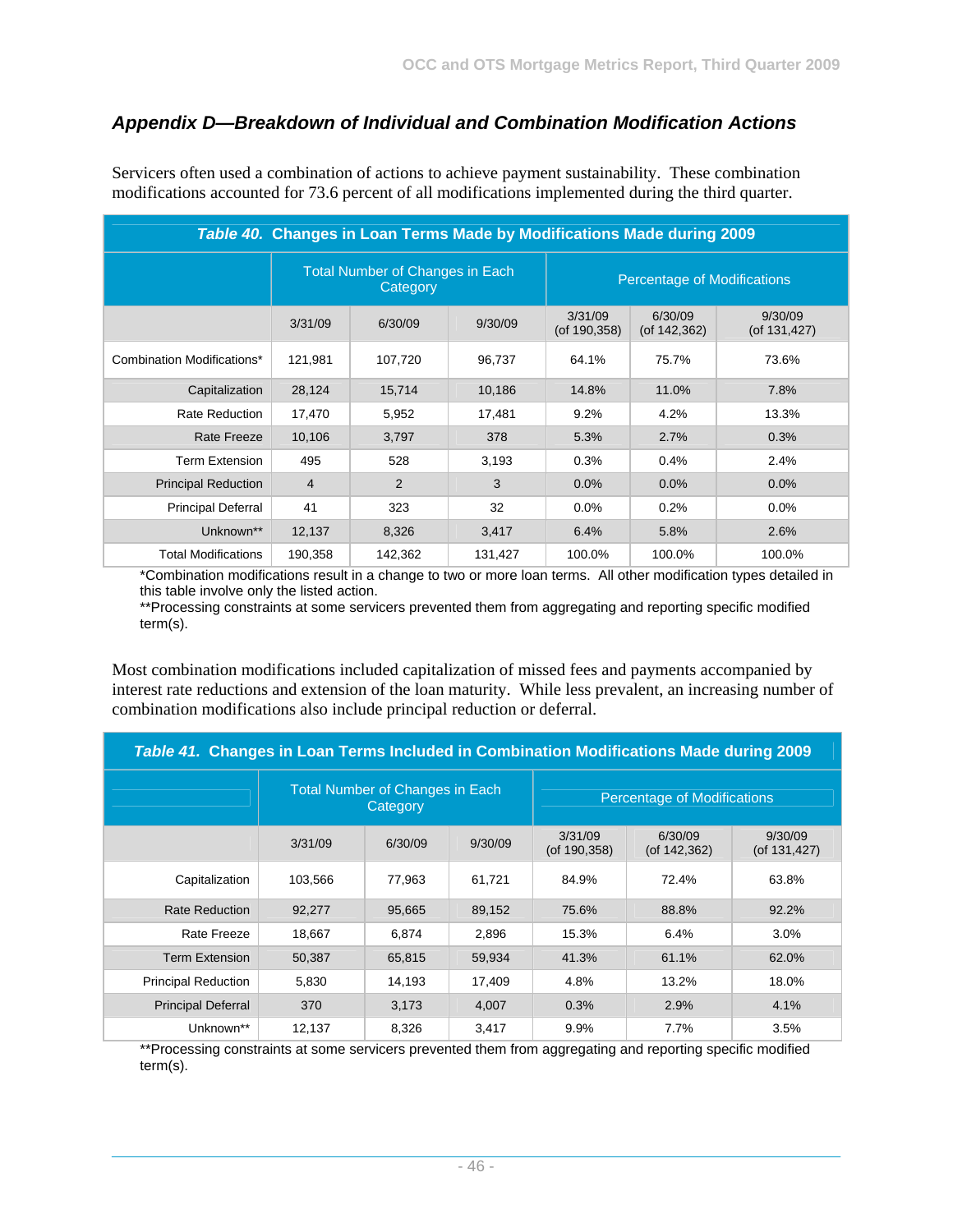# *Index of Tables*

| Table 8. Overall Portfolio Performance (Percent of All Mortgages in the Portfolio) 13           |  |
|-------------------------------------------------------------------------------------------------|--|
|                                                                                                 |  |
|                                                                                                 |  |
|                                                                                                 |  |
| Table 12. Seriously Delinquent Mortgages (Percent of Mortgages in Each Category) 17             |  |
| Table 13. Mortgages 30-59 Days Delinquent (Percent of Mortgages in Each Category) 18            |  |
|                                                                                                 |  |
|                                                                                                 |  |
| Table 16. Newly Initiated Home Retention Actions (Percentage of Newly Initiated Foreclosures)22 |  |
|                                                                                                 |  |
| Table 18. Numbers of Each Type of Modification by Risk Category in Third Quarter 2009  24       |  |
| Table 19. Percentages of Each Type of Modification by Risk Category in Third Quarter 2009 24    |  |
| Table 20. Numbers of Each Type of Modification by Investor in Third Quarter 2009 25             |  |
| Table 21. Percentages of Each Type of Modification by Investor in Third Quarter 200925          |  |
|                                                                                                 |  |
|                                                                                                 |  |
| Table 24. Change in Monthly Principal and Interest Payments Owing to Modification (Number of    |  |
|                                                                                                 |  |
|                                                                                                 |  |
|                                                                                                 |  |
|                                                                                                 |  |
|                                                                                                 |  |
| Table 30. Re-Default Rates of Loans Modified in 2008-2009 by Changes in Payment36               |  |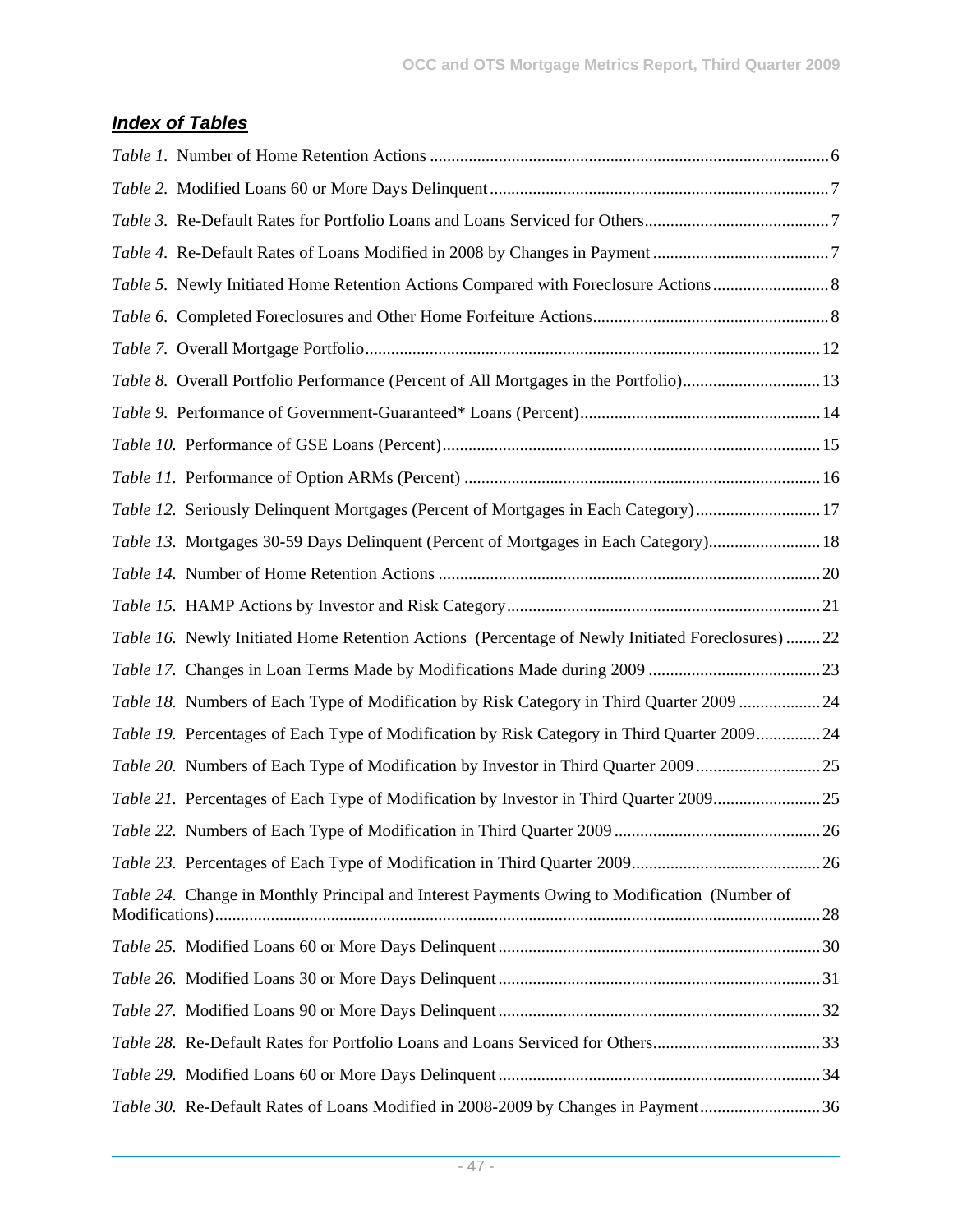| <i>Table 41.</i> Changes in Loan Terms Included in Combination Modifications Made during 2009 46 |
|--------------------------------------------------------------------------------------------------|